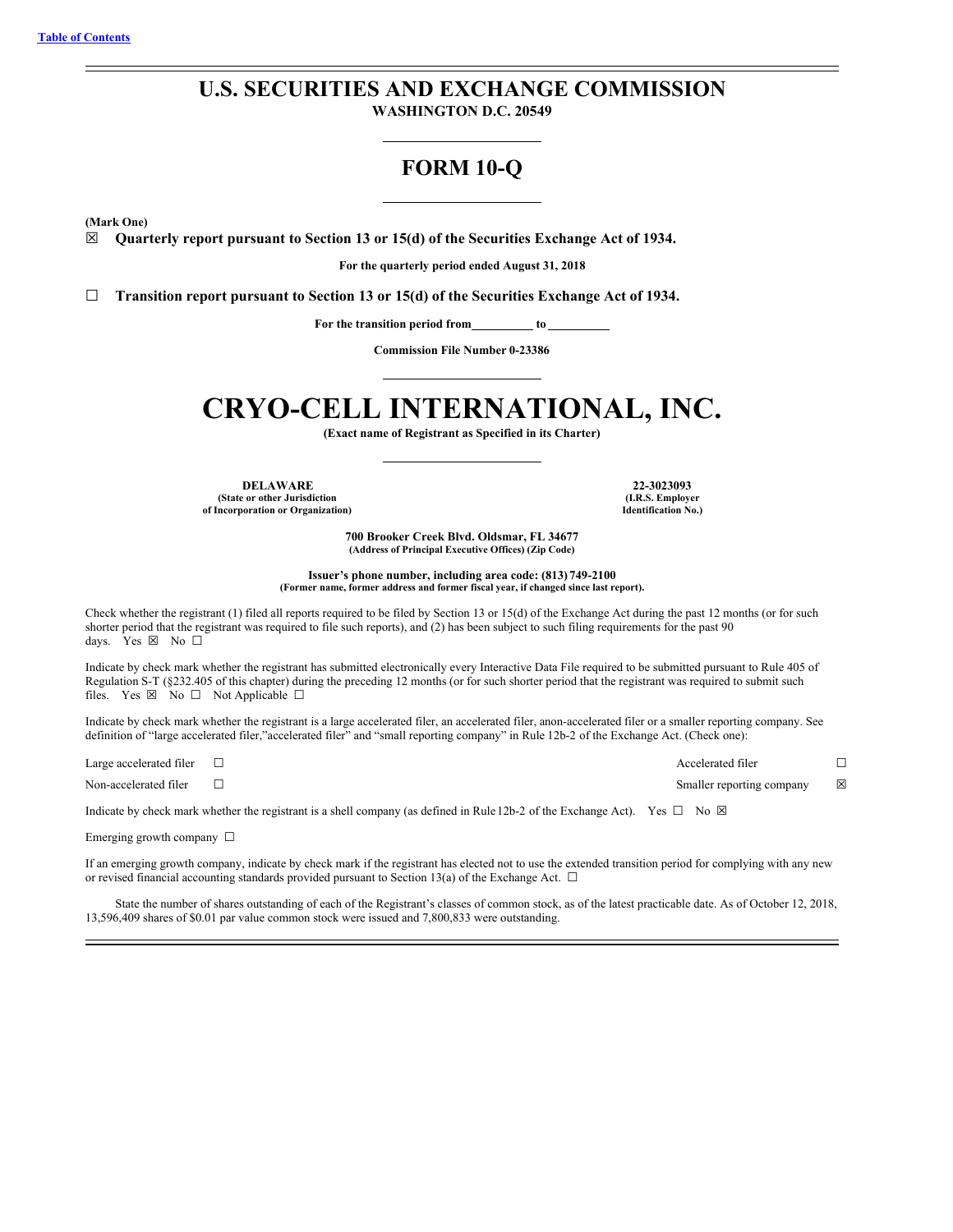# **CRYO-CELL INTERNATIONAL, INC. AND SUBSIDIARIES**

### <span id="page-1-0"></span>**TABLE OF CONTENTS**

|                                                                                                      | <b>PAGE</b> |
|------------------------------------------------------------------------------------------------------|-------------|
| PART I - FINANCIAL INFORMATION (UNAUDITED)                                                           |             |
| <b>Item 1. Financial Statements</b>                                                                  |             |
| <b>Consolidated Balance Sheets</b>                                                                   | 3           |
| <b>Consolidated Statements of Comprehensive Income (Loss)</b>                                        | 4           |
| <b>Consolidated Statements of Cash Flows</b>                                                         | 5           |
| <b>Notes to Consolidated Financial Statements</b>                                                    | 6           |
| <u>Item 2. Management's Discussion and Analysis of Financial Condition and Results of Operations</u> | 29          |
| <b>Item 3. Quantitative and Qualitative Disclosures about Market Risk</b>                            | 39          |
| <b>Item 4. Controls and Procedures</b>                                                               | 39          |
| <b>PART II - OTHER INFORMATION</b>                                                                   |             |
| <b>Item 1. Legal Proceedings</b>                                                                     | 40          |
| <b>Item 1A. Risk Factors</b>                                                                         | 41          |
| <b>Item 2. Unregistered Sales of Equity Securities and Use of Proceeds</b>                           | 41          |
| <b>Item 3. Defaults Upon Senior Securities</b>                                                       | 42          |
| <b>Item 4. Mine Safety Disclosures</b>                                                               | 42          |
| <b>Item 5. Other Information</b>                                                                     | 42          |
| <b>Item 6. Exhibits</b>                                                                              | 43          |
| <b>SIGNATURES</b>                                                                                    | 44          |
|                                                                                                      |             |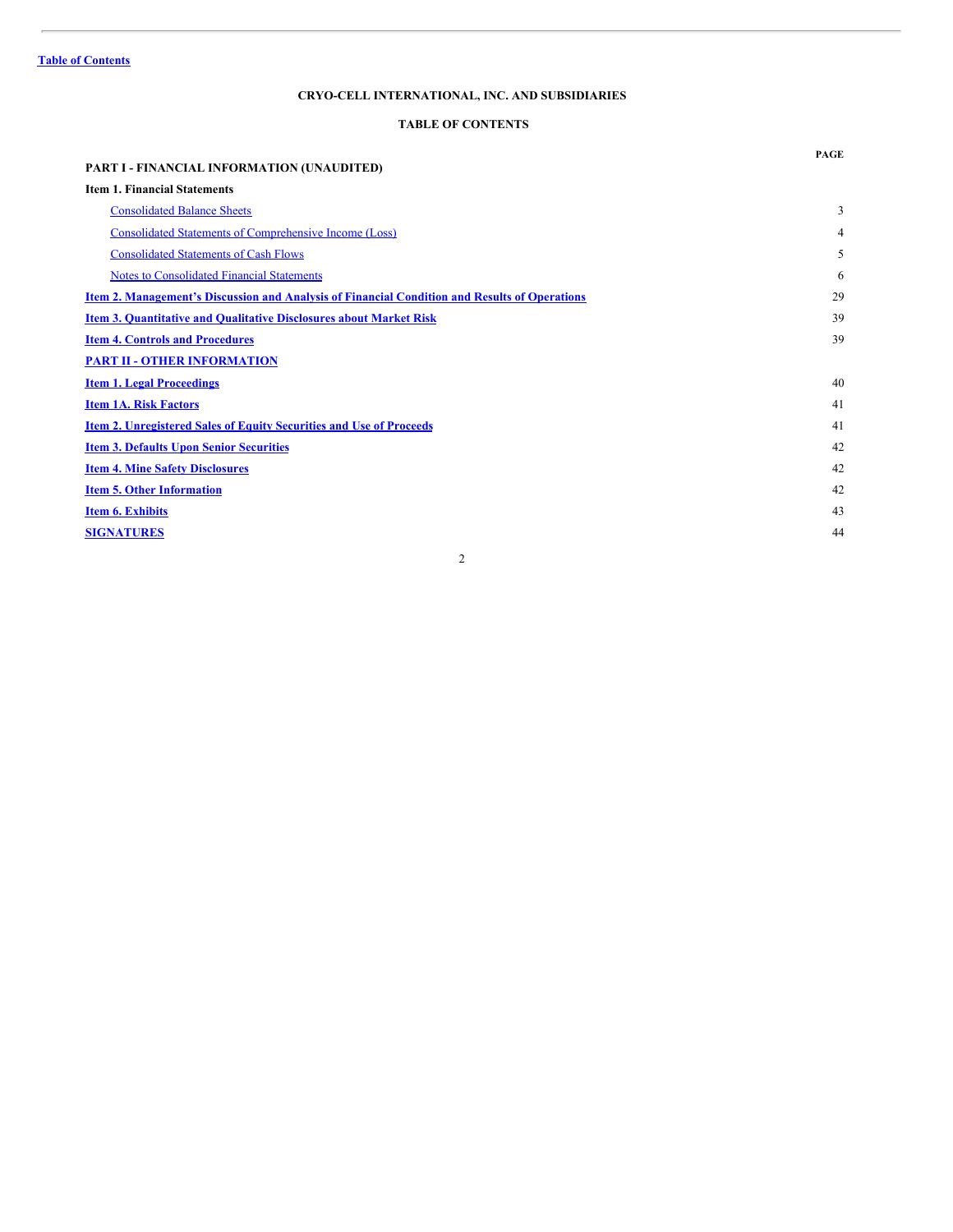#### <span id="page-2-0"></span>**CRYO-CELL INTERNATIONAL, INC. AND SUBSIDIARIES** CONSOLIDATED BALANCE SHEETS

|                                                                                                             | (Unaudited)<br>August 31,<br>2018 | November 30,<br>2017 |
|-------------------------------------------------------------------------------------------------------------|-----------------------------------|----------------------|
| <b>ASSETS</b>                                                                                               |                                   |                      |
| <b>Current Assets</b>                                                                                       |                                   |                      |
| Cash and cash equivalents                                                                                   | \$ 7,039,972                      | \$6,279,154          |
| Marketable securities                                                                                       | 949,763                           | 439,322              |
| Accounts receivable (net of allowance for doubtful accounts of \$2,214,373 and \$2,098,991, respectively)   | 5,512,863                         | 5,125,591            |
| Prepaid expenses                                                                                            | 597,041                           | 372,152              |
| Inventory, net                                                                                              | 16,170,057                        | 314,566              |
| Other current assets                                                                                        | 209,202                           | 206,136              |
| Total current assets                                                                                        | 30.478.898                        | 12,736,921           |
| <b>Property and Equipment-net</b>                                                                           | 1,540,242                         | 882,382              |
| <b>Other Assets</b>                                                                                         |                                   |                      |
| <b>Investment - Tiahne Stock</b>                                                                            | 308,000                           |                      |
| Intangible assets, net                                                                                      | 1,368,231                         | 226,418              |
| Goodwill                                                                                                    | 2,007,976                         |                      |
| Deferred tax assets                                                                                         | 6,918,125                         | 10,035,388           |
| Deposits and other assets, net                                                                              | 28,888                            | 28,888               |
| Total other assets                                                                                          | 10,631,220                        | 10,290,694           |
| Total assets                                                                                                | \$42,650,360                      | \$23,909,997         |
| <b>LIABILITIES AND STOCKHOLDERS' DEFICIT</b>                                                                |                                   |                      |
| <b>Current Liabilities</b>                                                                                  |                                   |                      |
| Accounts payable                                                                                            | \$1,119,703                       | \$1,928,542          |
| Accrued expenses                                                                                            | 2,482,920                         | 2,582,475            |
| Current portion of note payable                                                                             | 3,100,000                         | 2,000,000            |
| Deferred revenue                                                                                            | 8,209,890                         | 7,428,829            |
| Total current liabilities                                                                                   | 14,912,513                        | 13,939,846           |
| <b>Other Liabilities</b>                                                                                    |                                   |                      |
| Deferred revenue, net of current portion                                                                    | 19,873,999                        | 15,752,864           |
| <b>Contingent Consideration</b>                                                                             | 4,698,255                         |                      |
| Note payable, net of current portion and debt issuance costs                                                | 11,589,093                        | 5,295,183            |
| Long-term liability - revenue sharing agreements                                                            | 1,425,000                         | 1,425,000            |
| Total other liabilities                                                                                     | 37,586,347                        | 22,473,047           |
| <b>Total liabilities</b>                                                                                    | 52,498,860                        | 36,412,893           |
|                                                                                                             |                                   |                      |
| Commitments and contingencies (Note 10)                                                                     |                                   |                      |
| <b>Stockholders' Deficit</b>                                                                                |                                   |                      |
| Preferred stock (\$.01 par value, 500,000 authorized and none issued and outstanding)                       |                                   |                      |
| Series A Junior participating preferred stock (\$.01 par value, 20,000 authorized and                       |                                   |                      |
| none issued and outstanding)                                                                                |                                   |                      |
| Common stock $(\$.01$ par value, $20,000,000$ authorized; 13,596,409 issued and 7,800,833 outstanding as of |                                   |                      |
| August 31, 2018 and 12,899,517 issued and 7,103,941 outstanding as of November 30, 2017)                    | 135,965                           | 128,995              |
| Additional paid-in capital                                                                                  | 35,360,801                        | 31,373,048           |
| Treasury stock, at cost                                                                                     | (19, 571, 113)                    | (19, 571, 113)       |
| Accumulated other comprehensive income                                                                      | 446,120                           | 40.865               |
| Accumulated deficit                                                                                         | (26, 220, 273)                    | (24, 474, 691)       |
| Total stockholders' deficit                                                                                 | (9,848,500)                       | (12, 502, 896)       |
| Total liabilities and stockholders' deficit                                                                 | \$42,650,360                      | \$23,909,997         |

The accompanying notes are an integral part of these consolidated financial statements.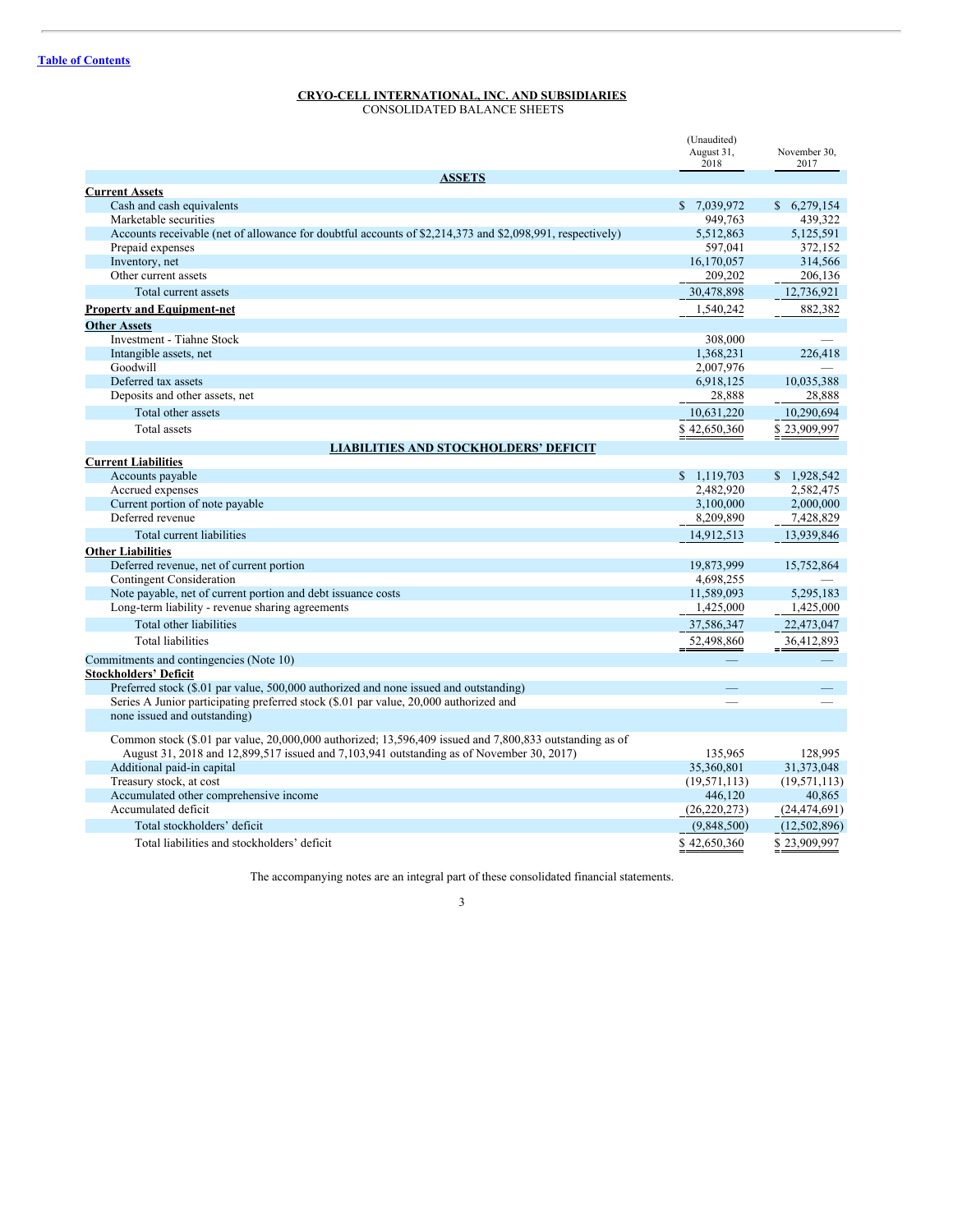### **CRYO-CELL INTERNATIONAL, INC. AND SUBSIDIARIES**

<span id="page-3-0"></span>CONSOLIDATED STATEMENTS OF COMPREHENSIVE INCOME (LOSS)

(Unaudited)

|                                                       |               | For the Three Months Ended |               | For the Nine Months Ended |
|-------------------------------------------------------|---------------|----------------------------|---------------|---------------------------|
|                                                       | August 31,    | August 31,                 | August 31,    | August 31,                |
|                                                       | 2018          | 2017                       | 2018          | 2017                      |
| <b>Revenue:</b>                                       |               |                            |               |                           |
| Processing and storage fees                           | \$7,237,053   | \$6,288,357                | \$19,732,575  | \$17,746,408              |
| Public banking revenue                                | 65,575        |                            | 65,575        |                           |
| Licensee and royalty income                           | 539,286       | 492,208                    | 742,445       | 820,877                   |
| Product revenue                                       | 29,308        | 115,376                    | 84,208        | 342,031                   |
| Total revenue                                         | 7,871,222     | 6,895,941                  | 20,624,803    | 18,909,316                |
| <b>Costs and Expenses:</b>                            |               |                            |               |                           |
| Cost of sales                                         | 2,486,180     | 1,977,475                  | 5,864,826     | 5,085,538                 |
| Selling, general and administrative expenses          | 4,390,614     | 3,432,648                  | 11,513,190    | 9,942,562                 |
| Research, development and related engineering         | 22,234        | 226                        | 64.927        | 23,682                    |
| Depreciation and amortization                         | 52,072        | 33,359                     | 124,865       | 96,925                    |
| Total costs and expenses                              | 6,951,100     | 5,443,708                  | 17,567,808    | 15,148,707                |
| <b>Operating Income</b>                               | 920,122       | 1,452,233                  | 3,056,995     | 3,760,609                 |
| <b>Other Expense:</b>                                 |               |                            |               |                           |
| Other income (expense)                                | 38,300        | 5,234                      | 14,520        | (59, 467)                 |
| Interest expense                                      | (410, 366)    | (314,890)                  | (995, 437)    | (937, 248)                |
| Total other expense                                   | (372,066)     | (309, 656)                 | (980.917)     | (996, 715)                |
| Income before income tax expense                      | 548,056       | 1,142,577                  | 2,076,078     | 2,763,894                 |
| Income tax expense                                    | (303, 072)    | (490, 558)                 | (3,821,660)   | (1,128,012)               |
| <b>Net Income (Loss)</b>                              | 244,984       | 652,019<br>S.              | \$(1,745,582) | \$1,635,882               |
| Net income (loss) per common share - basic            | 0.03          | S<br>0.09                  | S<br>(0.24)   | \$<br>0.23                |
| Weighted average common shares outstanding - basic    | 7,694,662     | 7,100,232                  | 7,350,868     | 7,049,782                 |
| Net income (loss) per common share - diluted          | 0.03          | S.<br>0.08                 | S<br>(0.24)   | $\mathbb{S}$<br>0.21      |
| Weighted average common shares outstanding - diluted  | 8,375,675     | 7,794,855                  | 7,350,868     | 7,663,366                 |
| <b>Other Comprehensive Income</b>                     |               |                            |               |                           |
| Unrealized gain on marketable securities (net of tax) | 285,255       | 34,038                     | S<br>405,255  | \$<br>60,678              |
| <b>Comprehensive Income (Loss)</b>                    | 530,239<br>\$ | 686,057<br>\$              | \$(1,340,327) | \$1,696,560               |
|                                                       |               |                            |               |                           |

The accompanying notes are an integral part of these consolidated financial statements.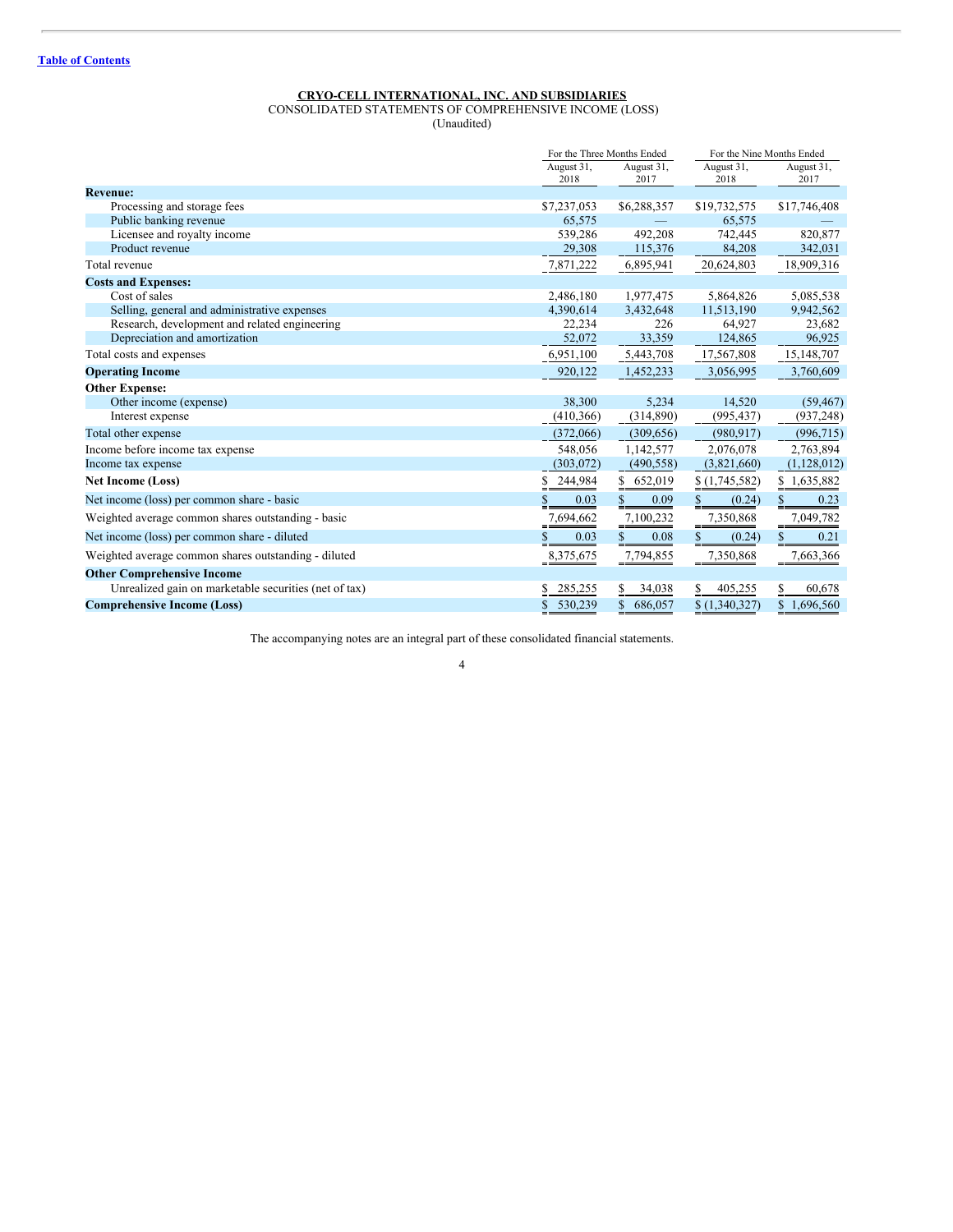#### **CRYO-CELL INTERNATIONAL, INC. AND SUBSIDIARIES**

<span id="page-4-0"></span>CONSOLIDATED STATEMENTS OF CASH FLOWS (Unaudited)

|                                                                                            | For the Nine Months Ended |                          |  |
|--------------------------------------------------------------------------------------------|---------------------------|--------------------------|--|
|                                                                                            | August 31,<br>2018        | August 31,<br>2017       |  |
| Cash flows from operating activities:                                                      |                           |                          |  |
| Net (loss) income                                                                          | (1,745,582)               | \$1,635,882              |  |
| Adjustments to reconcile net (loss) income to net cash provided by operating activities:   |                           |                          |  |
| Depreciation and amortization expense                                                      | 214,275                   | 171,689                  |  |
| Loss on disposal of property and equipment                                                 | 153,756                   |                          |  |
| Compensatory element of stock options                                                      | 323,798                   | 709,173                  |  |
| Provision for doubtful accounts                                                            | 539,365                   | (2,876)                  |  |
| Deferred income tax expense                                                                | 3,117,263                 | 73,512                   |  |
| Amortization of debt issuance costs                                                        | 79,876                    | 96,869                   |  |
| Changes in assets and liabilities:                                                         |                           |                          |  |
| Accounts receivable                                                                        | (805, 183)                | (805,398)                |  |
| Prepaid expenses                                                                           | (156, 022)                | (10, 560)                |  |
| Inventory                                                                                  | 182,466                   | 25,385                   |  |
| Other current assets                                                                       | (3,066)                   | (104, 669)               |  |
| Deposits and other assets, net                                                             |                           | (3,388)                  |  |
| Accounts payable                                                                           | (808, 839)                | (122, 237)               |  |
| Accrued expenses                                                                           | (99, 555)                 | (727,969)                |  |
| Deferred revenue                                                                           | 3,496,790                 | 2,671,172                |  |
| Net cash provided by operating activities                                                  | 4,489,342                 | 3,606,585                |  |
| Cash flows from investing activities:                                                      |                           |                          |  |
| Purchases of property and equipment                                                        | (408, 297)                | (55, 182)                |  |
| Purchase of intangible asset                                                               | (200,000)                 |                          |  |
| (Purchases) sales of marketable securities and other investments, net                      | (105, 186)                | 161,023                  |  |
| Purchase of Cord Use                                                                       | (10,500,000)              |                          |  |
| Net cash (used in) provided by investing activities                                        | (11, 213, 483)            | 105,841                  |  |
| Cash flows from financing activities:                                                      |                           |                          |  |
| Treasury stock purchases                                                                   |                           | (446, 621)               |  |
| Repayments of note payable                                                                 | (1,516,666)               | (2,149,999)              |  |
| Proceeds from the exercise of stock options                                                | 170,925                   | 51,396                   |  |
| Proceeds from note payable                                                                 | 9,000,000                 |                          |  |
| Issuance costs associated with the proceeds from the note payable                          | (169,300)                 | $\overline{\phantom{m}}$ |  |
| Net cash provided by (used in) financing activities                                        | 7,484,959                 | (2, 545, 224)            |  |
| Increase in cash and cash equivalents                                                      | 760,818                   | 1,167,202                |  |
| Cash and cash equivalents - beginning of period                                            | 6,279,154                 | 3,499,881                |  |
| Cash and cash equivalents - end of period                                                  | 7,039,972                 | \$4,667,083              |  |
| Supplemental non-cash investing activities:                                                |                           |                          |  |
| Unrealized gain on marketable securities, net of tax                                       | \$<br>405,255             | $\frac{1}{2}$<br>60,678  |  |
|                                                                                            |                           |                          |  |
| Assets acquired and liabilities assumed in acquisitions:<br>Assets acquired in acquisition | \$20,103,661              | \$                       |  |
|                                                                                            |                           |                          |  |
| Liabilities assumed in acquisition                                                         | \$<br>1.405.406           | $\mathbb{S}$             |  |

The accompanying notes are an integral part of these consolidated financial statements.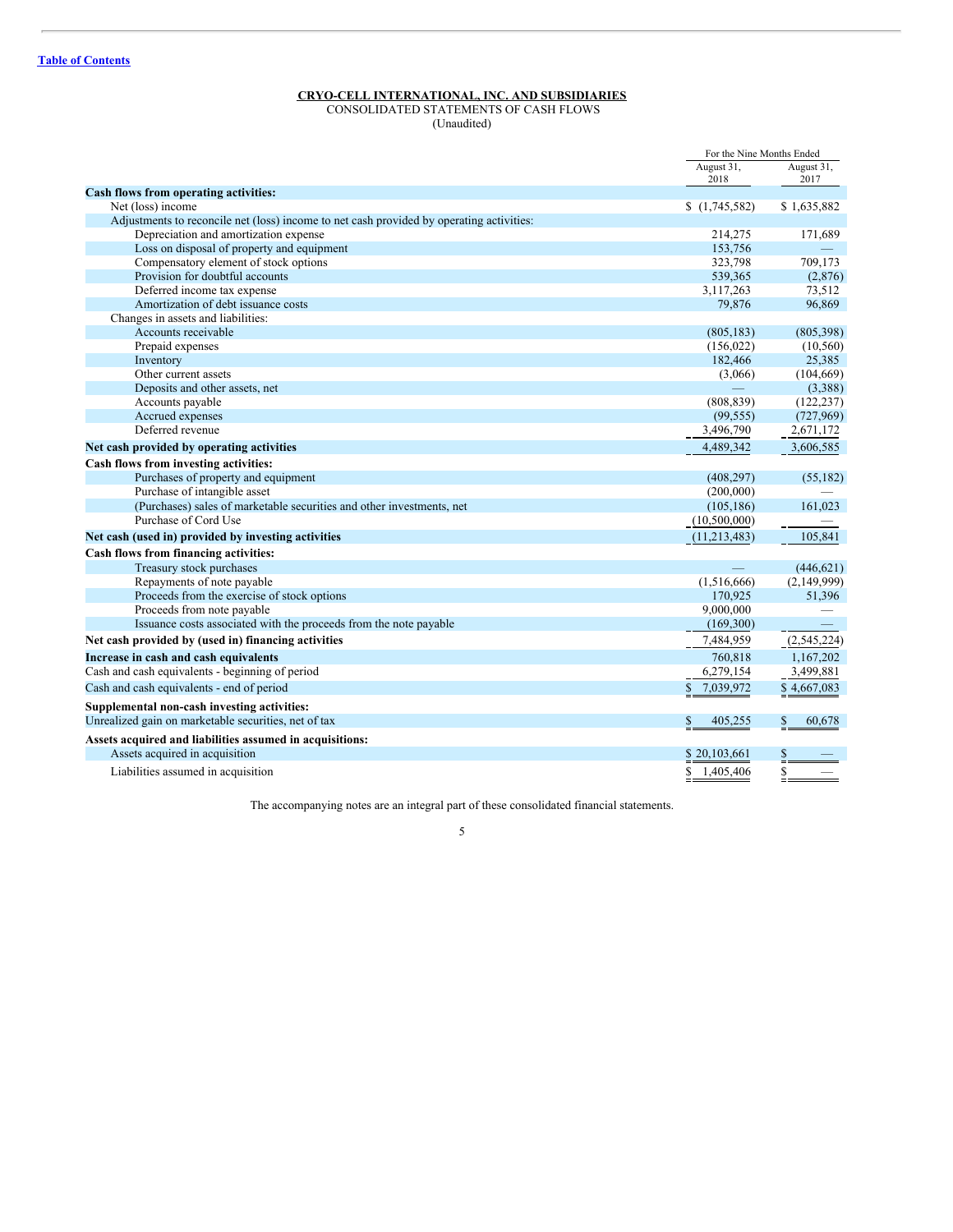#### <span id="page-5-0"></span>**CRYO-CELL INTERNATIONAL, INC. AND SUBSIDIARIES NOTES TO CONSOLIDATED FINANCIAL STATEMENTS August 31, 2018 (Unaudited)**

#### **Note 1 – Description of Business, Basis of Presentation and Significant Accounting Policies**

Cryo-Cell International, Inc. ("the Company" or "Cryo-Cell") was incorporated in Delaware on September 11, 1989 and is headquartered in Oldsmar, Florida. The Company is organized in three reportable segments, cellular processing and cryogenic cellular storage, with a current focus on the collection and preservation of umbilical cord blood stem cells for family use, the manufacture of PrepaCyte CB units, the processing technology used to process umbilical cord blood stem cells and cellular processing and cryogenic storage of umbilical cord blood stem cells for public use. Revenues recognized for the cellular processing and cryogenic cellular storage represent sales of the umbilical cord blood stem cells program to customers and income from licensees selling the umbilical cord blood stem cells program to customers outside the United States. Revenues recognized for the manufacture of PrepaCyte CB units represent sales of the PrepaCyte CB units to customers. Revenue recognized for the cryogenic storage of umbilical cord blood stem cells for public use is generated from the sale of the cord blood units to the National Marrow Donor Program ("NMDP"), which distributes the cord blood units to transplant centers located in the United States and around the world. The Company's headquarters facility in Oldsmar, Florida handles all aspects of its U.S.-based business operations including the processing and storage of specimens, including specimens obtained from certain of its licensees' customers. The specimens are stored in commercially available cryogenic storage equipment.

The unaudited consolidated financial statements including the Consolidated Balance Sheets as of August 31, 2018 and November 30, 2017, the related Consolidated Statements of Comprehensive Income (Loss) for the three and nine months ended August 31, 2018 and August 31, 2017 and the Consolidated Statements of Cash Flows for the nine months ended August 31, 2018 and 2017 have been prepared by Cryo-Cell International, Inc. and its subsidiaries pursuant to the rules and regulations of the Securities and Exchange Commission for interim financial reporting. Certain financial information and note disclosures, which are normally included in annual financial statements prepared in accordance with accounting principles generally accepted in the United States of America, have been condensed or omitted pursuant to those rules and regulations. It is suggested that these consolidated financial statements be read in conjunction with the financial statements and notes thereto included in the Company's November 30, 2017 Annual Report on Form 10-K. In the opinion of management, all adjustments (which include only normal recurring adjustments) necessary to present fairly the financial position, results of operations, and changes in cash flows for all periods presented have been made. The results of operations for the three and nine months ended August 31, 2018 are not necessarily indicative of the results expected for any interim period in the future or the entire year ending November 30, 2018.

#### **Revenue Recognition**

#### *Revenue Recognition for Arrangements with Multiple Deliverables*

For multi-element arrangements, the Company allocates revenue to all deliverables based on their relative selling prices. In such circumstances, accounting principles establish a hierarchy to determine the selling price to be used for allocating revenue to deliverables as follows: (i) vendor-specific objective evidence of fair value ("VSOE"), (ii) third-party evidence of selling price ("TPE"), and (iii) best estimate of the selling price ("ESP"). VSOE generally exists only when the Company sells the deliverable separately and it is the price actually charged by the Company for that deliverable.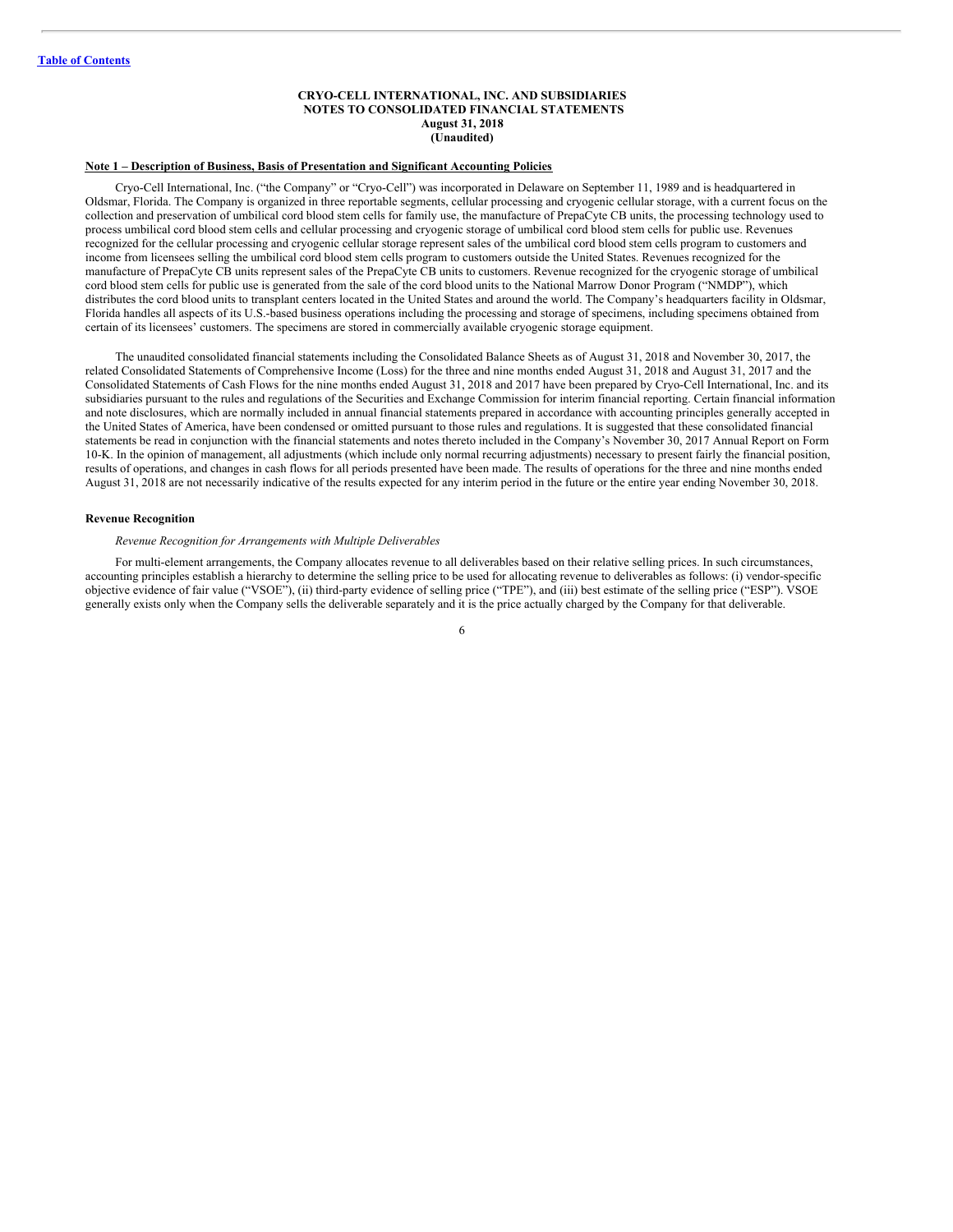The Company has identified two deliverables generally contained in the arrangements involving the sale of its umbilical cord blood product. The first deliverable is the processing of a specimen. The second deliverable is either the annual storage of a specimen, the 21-year storage fee charged for a specimen or the life-time storage fee charged for a specimen. The Company has allocated revenue between these deliverables using the relative selling price method. The Company has VSOE for its annual storage fees as the Company renews storage fees annually with its customers on a stand-alone basis. Because the Company has neither VSOE nor TPE for the processing, 21-year storage and life-time storage deliverables, the allocation of revenue has been based on the Company's ESPs. Amounts allocated to processing a specimen are recognized at the time the processing of the specimen is complete. Amounts allocated to the storage of a specimen are recognized ratably over the contractual storage period. Any discounts given to the customer are recognized by applying the relative selling price method whereby after the Company determines the selling price to be allocated to each deliverable (processing and storage), the sum of the prices of the deliverables is then compared to the arrangement consideration, and any difference is applied to the separate deliverables ratably.

The Company's process for determining its ESP for deliverables without VSOE or TPE considers multiple factors that may vary depending upon the unique facts and circumstances related to each deliverable. Key factors considered by the Company in developing the ESPs for its processing, 21-year storage and life-time storage fee include the Company's historical pricing practices, as well as expected profit margins.

The Company records revenue from processing and storage of specimens and pursuant to agreements with licensees. The Company recognizes revenue from processing fees upon completion of processing and recognizes storage fees ratably over the contractual storage period as well as other income from royalties paid by licensees related to long-term storage contracts which the Company has under license agreements. Contracted storage periods are annual, twenty-one years or lifetime. Deferred revenue on the accompanying consolidated balance sheets includes the portion of the annual storage fee, the twenty-one-year storage fee and the life-time storage fee that is being recognized over the contractual storage period as well as royalties received from foreign licensees related to long-term storage contracts in which the Company has future obligations under the license agreement. The Company classifies deferred revenue as current if the Company expects to recognize the related revenue over the next 12 months. The Company also records revenue within processing and storage fees from shipping and handling billed to customers when earned. Shipping and handling costs that the Company incurs are expensed and included in cost of sales.

The Company records revenue from the sale of the PrepaCyte CB product line upon shipment of the product to the Company's customers.

The Company records revenue for the Public Cord Blood Bank from the sales of cord blood stem cell unites upon shipment. The Company sells and provides units not likely to be of therapeutic use for research to qualified organizations and companies operating under Institutional Review Board approval. The Company recognizes revenue upon delivery of the unit.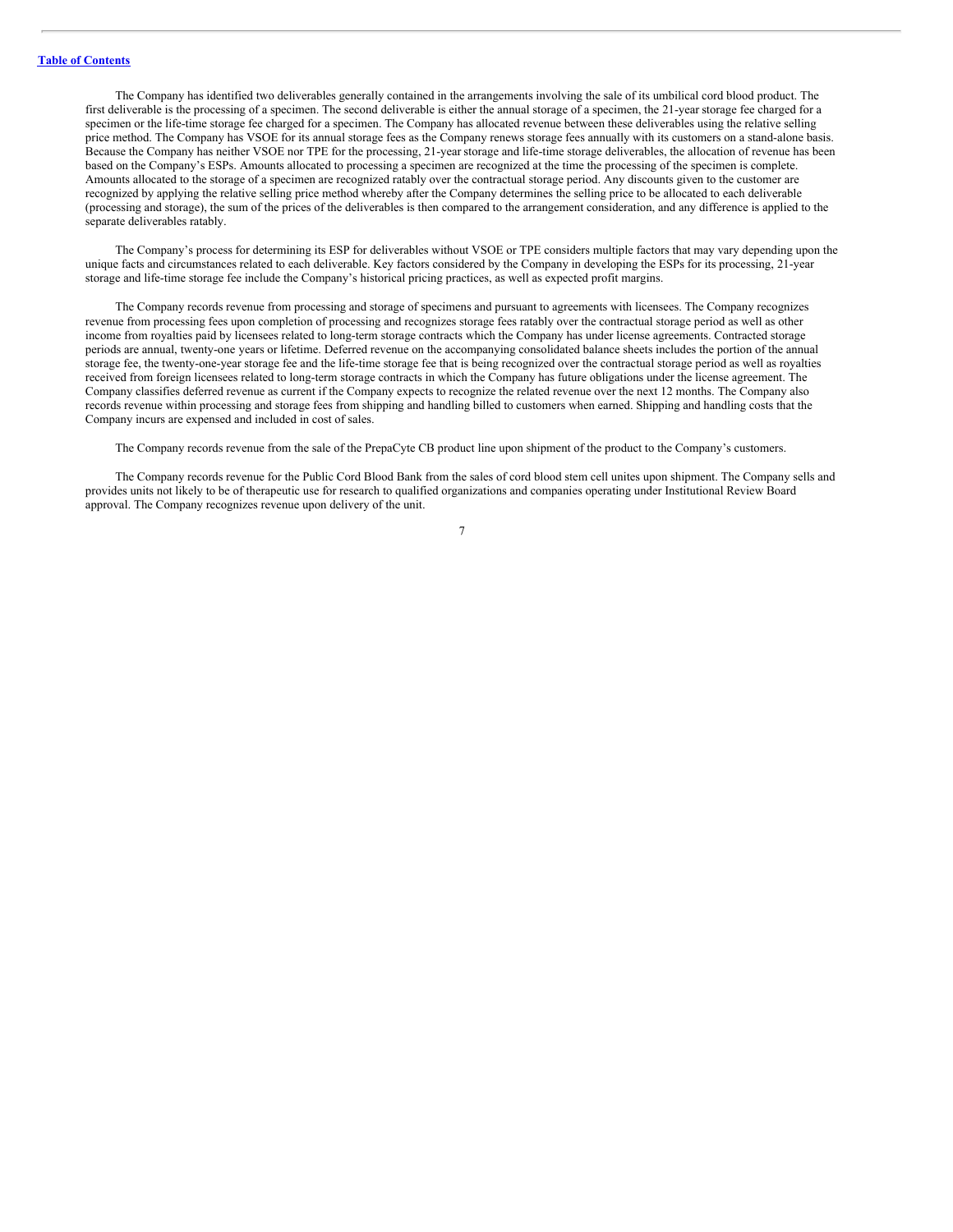### **Accounts Receivable**

Accounts receivable consist of uncollateralized amounts due from clients that have enrolled and processed in the umbilical cord blood stem cell processing and storage programs and amounts due from license affiliates, and sublicensee territories. Accounts receivable are due within 30 days and are stated at amounts net of an allowance for doubtful accounts. Accounts outstanding longer than the contractual payment terms are considered past due. The Company determines its allowance by considering the length of time accounts receivable are past due, the Company's previous loss history, and the client's current ability to pay its obligations. Therefore, if the financial condition of the Company's clients were to deteriorate beyond the estimates, the Company may have to increase the allowance for doubtful accounts which could have a negative impact on earnings. The Company writes-off accounts receivable when they become uncollectible, and payments subsequently received on such receivables are credited to the allowance for doubtful accounts.

### **Inventories**

As part of the Asset Purchase Agreement, (see Note 2), the Company has an agreement with Duke University ("Duke") expiring on January 31, 2020 for Duke to receive, process, and store cord blood units for the Public Cord Blood Bank ("Duke Services"). As of August 31, 2018, the Company had 5,917 cord blood units in inventory. These units are valued at the lower of cost or net realizable value. Costs include the cost of collecting, transporting, processing and storing the unit. Costs charged by Duke for their Duke Services are based on a monthly fixed fee for storing 12 blood units per month. The Company computes the cost per unit for these Duke Services and capitalizes the unit cost on all blood units shipped and stored in a year at Duke. If the Company ships and stores less than 144 blood units with Duke in a one-year period, a portion of these fixed costs are expensed and included in facility operating costs. Certain costs of collection incurred, such as the cost of collection staff and transportation costs incurred to ship Public Bank units from hospitals to the stem cell laboratory are allocated to banked units based on an average cost method. Costs incurred related to cord blood units that cannot be sold are expensed in the period incurred and are included in facility operating costs in the accompanying statements of operations. The Company records a reserve against inventory for units which have been processed and frozen but may not ultimately become distributable (see Note 3).

#### **Income Taxes**

Deferred income tax assets and liabilities are recognized for the estimated future tax consequences attributable to differences between financial statement carrying amounts of existing assets and liabilities and their respective tax bases. Deferred income tax assets and liabilities are measured using enacted tax rates expected to be recovered or settled. The Company has recorded a valuation allowance of \$1,605,000 and \$2,316,000 as of August 31, 2018 and November 30, 2017, as the Company does not believe it is "more likely than not" that all future income tax benefits will be realized. When the Company changes its determination as to the amount of deferred income tax assets that can be realized, the valuation allowance is adjusted with a corresponding impact to income tax expense in the period in which such determination is made. The ultimate realization of the Company's deferred income tax assets depends upon generating sufficient taxable income prior to the expiration of the tax attributes. In assessing the need for a valuation allowance, the Company projects future levels of taxable income. This assessment requires significant judgment. The Company examines the evidence related to the recent history of losses, the economic conditions in which the Company operates and forecasts and projections to make that determination.

The Company recorded U.S. income taxes of approximately \$245,000 and \$437,000 for the three months ended August 31, 2018 and August 31, 2017, respectively. The Company recorded U.S. income taxes of approximately \$3,741,000 and \$1,039,000, for the nine months ended August 31, 2018 and August 31, 2017, respectively. Included in the \$3,741,000 tax expense for the nine months ended August 31, 2018 is approximately \$2,985,000 of expense related to the reduction of the federal tax rate to 21% as of January 1, 2018 as a result of the Tax Cuts and Jobs Act that was signed into law on December 22, 2017. The decrease in the federal tax rate caused a decrease in the Company's deferred tax asset which resulted in an increase in the income tax expense.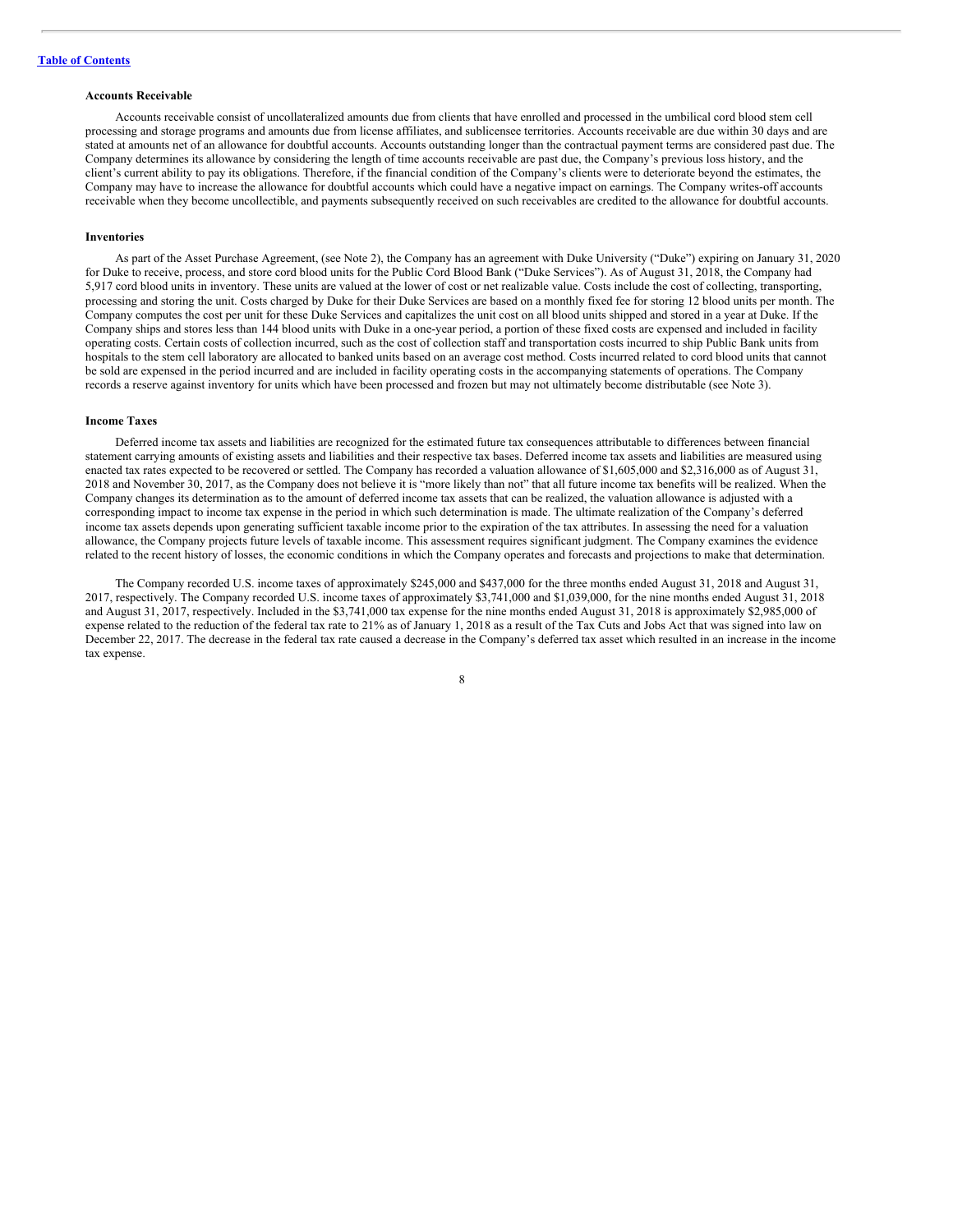The Company records foreign income taxes withheld from installment payments ofnon-refundable up-front license fees and royalty income earned on the processing and storage of cord blood stem cell specimens in geographic areas where the Company has license agreements. The Company recognized approximately \$58,000 and \$53,000 for the three months ended August 31, 2018 and 2017, respectively, of foreign income tax expense. The Company recognized approximately \$80,000 and \$89,000 for the nine months ended August 31, 2018 and 2017, respectively, of foreign income tax expense. Foreign income tax expense is included in income tax expense in the accompanying consolidated statements of comprehensive income (loss).

The Company recognizes the financial statement benefit of a tax position only after determining that the relevant tax authority would more likely than not sustain the position following an audit. For tax positions meeting the more-likely-than-not threshold, the amount recognized in the financial statements is the largest benefit that has a greater than 50 percent likelihood of being realized upon ultimate settlement with the relevant tax authority. Increases or decreases to the unrecognized tax benefits could result from management's belief that a position can or cannot be sustained upon examination based on subsequent information or potential lapse of the applicable statute of limitation for certain tax positions.

The Company recognizes interest and penalties related to uncertain tax positions in income tax expense. For the three and nine months ended August 31, 2018 and August 31, 2017, the Company had no provisions for interest or penalties related to uncertain tax positions.

### **Long-Lived Assets**

The Company evaluates the realizability of its long-lived assets, which requires impairment losses to be recorded on long-lived assets used in operations when indicators of impairment, such as reductions in demand or when significant economic slowdowns are present. Reviews are performed to determine whether the carrying value of an asset is impaired, based on comparisons to undiscounted expected future cash flows. If this comparison indicates that there is impairment and carrying value is in excess of fair value, the impaired asset is written down to fair value, which is typically calculated using: (i) quoted market prices or (ii) discounted expected future cash flows utilizing a discount rate. The Company did not note any impairment for the three and nine months ended August 31, 2018 and 2017.

#### **Goodwill**

Goodwill represents the excess of the purchase price of the assets acquired from Cord:Use (Note 2) over the estimated fair value of the net tangible and identifiable assets acquired. The annual assessment of the reporting unit is performed as of September 1st, and an assessment is performed at other times if an event occurs or circumstances change that would more likely than not reduce the fair value of the asset below its carrying value. Step one of the impairment assessment compares the fair value of the reporting unit to its carrying value and if the fair value exceeds its carrying value, goodwill is not impaired. If the carrying value exceeds the fair value, the implied fair value of goodwill is compared to the carrying value of goodwill. If the implied fair value exceeds the carrying value then goodwill is not impaired; otherwise, an impairment loss would be recorded by the amount the carrying value exceeds the implied fair value. As of August 31, 2018, and November 30, 2017, goodwill, is reflected on the consolidated balance sheets at \$2,007,976 and \$0.

 $\Omega$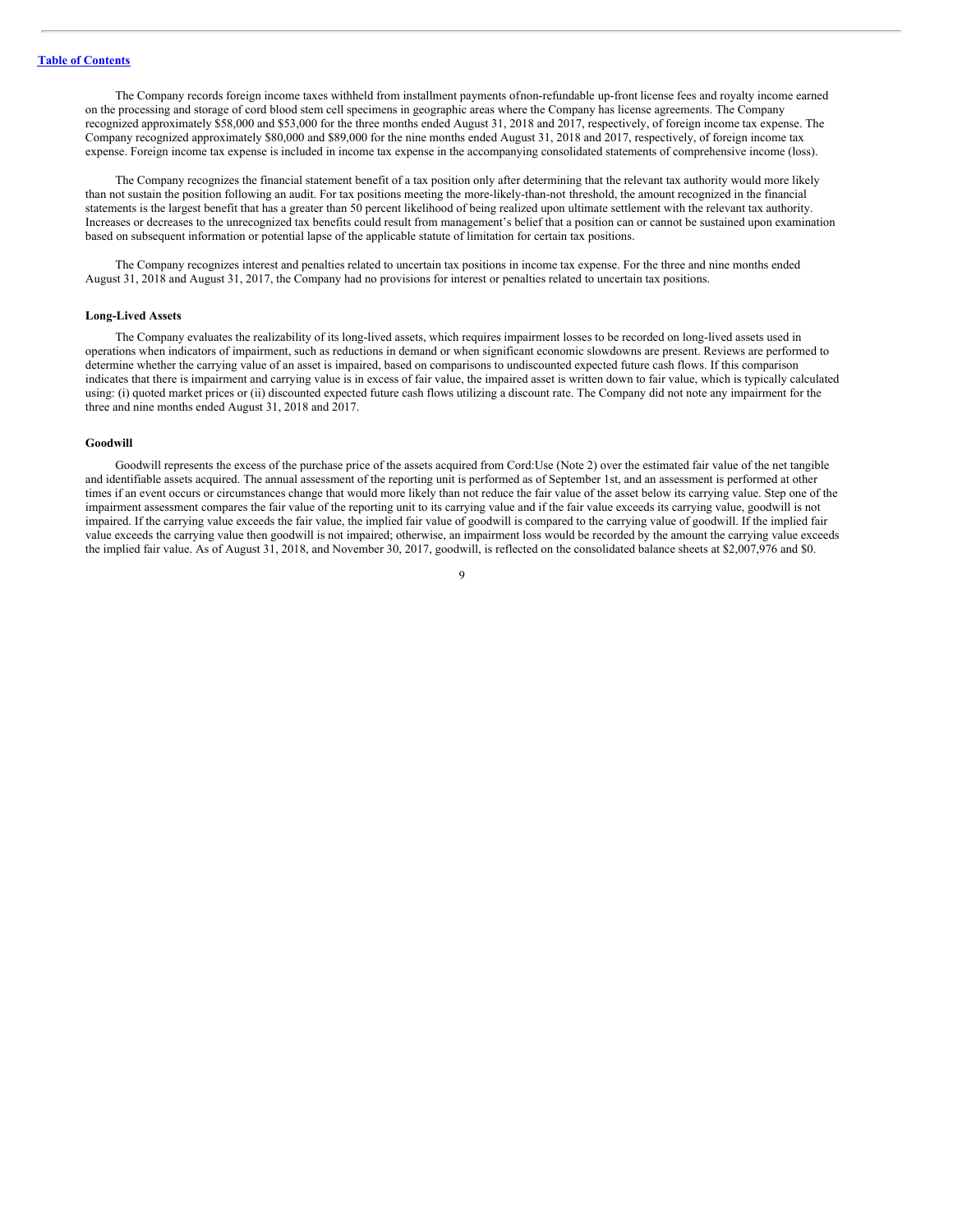### **Stock Compensation**

As of August 31, 2018, the Company has two stock-based compensation plans, which are described in Note 8 to the unaudited consolidated financial statements. The Company's stock-based employee compensation plan became effective December 1, 2011 as approved by the Board of Directors and approved by the stockholders at the 2012 Annual Meeting. The Company recognized approximately \$55,000 and \$238,000 for the three months ended August 31, 2018 and August 31, 2017, respectively, of stock compensation expense. The Company recognized approximately \$324,000 and \$709,000 for the nine months ended August 31, 2018 and August 31, 2017 respectively, of stock compensation expense. The Company reversed \$444,000 of stock compensation expense during the nine months ended August 31, 2018 as the Co-CEOs each opted to receive a lump sum cash payment in lieu of 30,000 shares of earned common stock pursuant to the terms of their Employment Agreements. The reversal had no impact on the accompanying consolidated statements of comprehensive income (loss) as other compensation expense was recognized to offset the reversal.

The Company recognizes stock-based compensation based on the fair value of the related awards. Under the fair value recognition guidance of stock-based compensation accounting rules, stock-based compensation expense is estimated at the grant date based on the fair value of the award and is recognized as expense over the requisite service period of the award. The fair value of service-based vesting condition and performance-based vesting condition stock option awards is determined using the Black-Scholes valuation model. For stock option awards with only service-based vesting conditions and graded vesting features, the Company recognizes stock compensation expense based on the graded-vesting method. To value awards with marketbased vesting conditions the Company uses a binomial valuation model. The Company recognizes compensation cost for awards with market-based vesting conditions on a graded-vesting basis over the derived service period calculated by the binomial valuation model. The use of these valuation models involves assumptions that are judgmental and highly sensitive in the determination of compensation expense and include the expected life of the option, stock price volatility, risk-free interest rate, dividend yield, exercise price, and forfeiture rate. Forfeitures are estimated at the time of valuation and reduce expense ratably over the vesting period.

The estimation of stock awards that will ultimately vest requires judgment and to the extent that actual results or updated estimates differ from current estimates, such amounts will be recorded as a cumulative adjustment in the period they become known. The Company considered many factors when estimating forfeitures, including the recipient groups and historical experience. Actual results and future changes in estimates may differ substantially from current estimates.

The Company issues performance-based equity awards which vest upon the achievement of certain financial performance goals, including revenue and income targets. Determining the appropriate amount to expense based on the anticipated achievement of the stated goals requires judgment, including forecasting future financial results. The estimate of the timing of the expense recognition is revised periodically based on the probability of achieving the required performance targets and adjustments are made as appropriate. The cumulative impact of any revision is reflected in the period of the change. If the financial performance goals are not met, the award does not vest, so no compensation cost is recognized and any previously stock-recognized stock-based compensation expense is reversed.

The Company issues equity awards with market-based vesting conditions which vest upon the achievement of certain stock price targets. If the awards are forfeited prior to the completion of the derived service period, any recognized compensation is reversed. If the awards are forfeited after the completion of the derived service period, the compensation cost is not reversed, even if the awards never vest.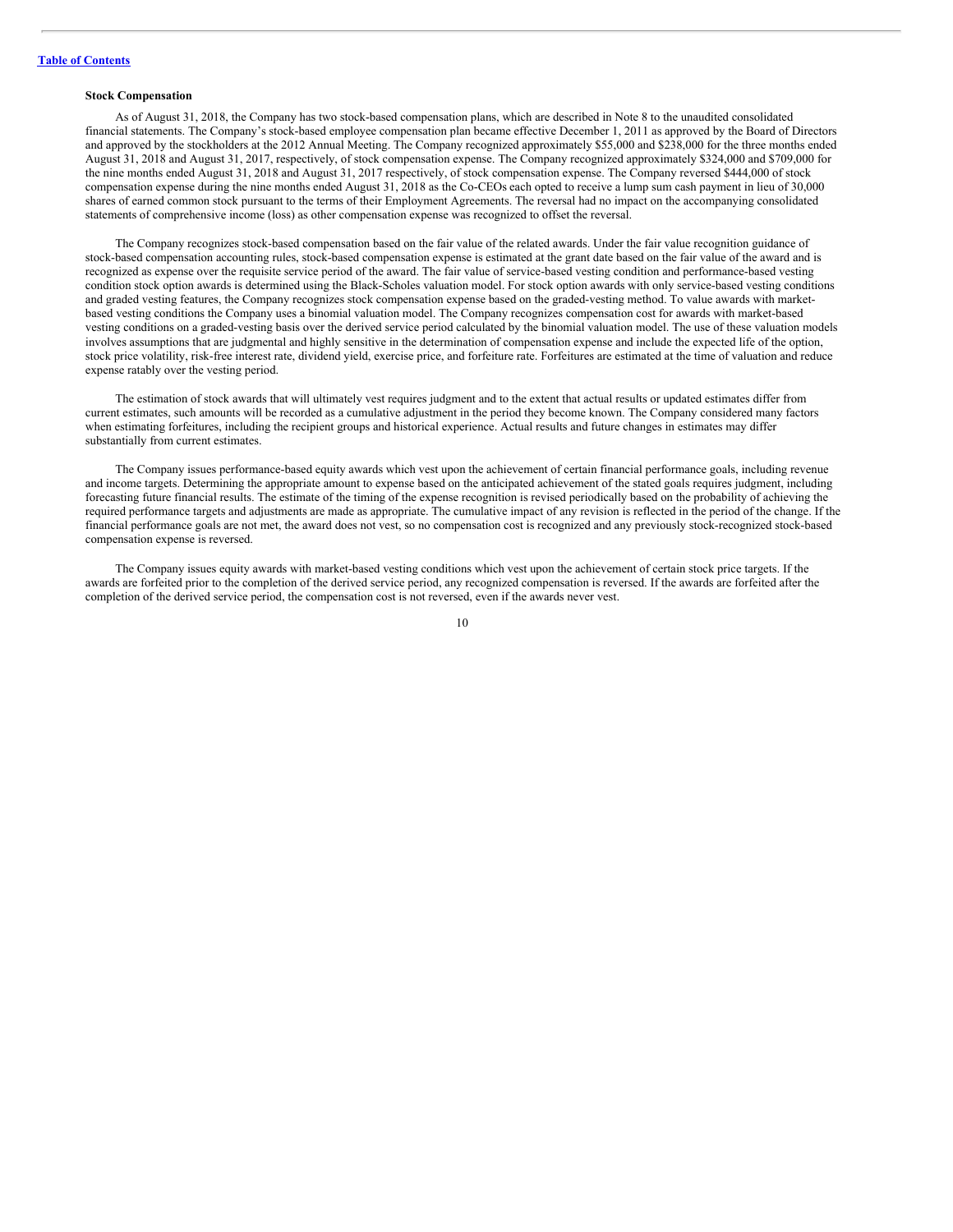### **Fair Value of Financial Instruments**

Management uses a fair value hierarchy, which gives the highest priority to quoted prices in active markets. The fair value of financial instruments is estimated based on market trading information, where available. Absent published market values for an instrument or other assets, management uses observable market data to arrive at its estimates of fair value. Management believes that the carrying amount of cash and cash equivalents, accounts receivable, notes receivable, accounts payable and accrued expenses approximate fair value due to the short-term nature of these instruments. The Company believes that the fair value of its Revenue Sharing Agreements ("RSA") liability recorded on the balance sheet is between the recorded book value and up to the Company's previous settlement experience, due to the various terms and conditions associated with each RSA.

The Company uses an accounting standard that defines fair value as an exit price, representing the amount that would be received to sell an asset or paid to transfer a liability in an orderly transaction between market participants at the measurement date. As such, fair value is a market-based measurement that should be determined based on assumptions that market participants would use in pricing an asset or liability. As a basis for considering such assumptions, the standard establishes a three-level fair value hierarchy that prioritizes the inputs used to measure fair value. The three levels of inputs used to measure fair value are as follows:

- Level 1 Quoted prices in active markets for identical assets or liabilities.
- Level 2 Observable inputs other than quoted prices included in Level 1, such as quoted prices for similar assets and liabilities in active markets; quoted prices for identical or similar assets and liabilities in markets that are not active; or other inputs that are observable or can be corroborated by observable market data.
- Level 3 Unobservable inputs that are supported by little or no market activity and that are significant to the fair value of the assets or liabilities. This includes certain pricing models, discounted cash flow methodologies and similar techniques that use significant unobservable inputs.

The following table summarizes the financial assets and liabilities measured at fair value on a recurring basis as of August 31, 2018 and November 30, 2017, respectively, segregated among the appropriate levels within the fair value hierarchy:

|                               |   | Fair Value at     |           | Fair Value Measurements<br>at August 31, 2018 Using   |         |  |  |
|-------------------------------|---|-------------------|-----------|-------------------------------------------------------|---------|--|--|
| Description                   |   | August 31, 2018   | Level 1   | Level 2                                               | Level 3 |  |  |
| Assets:                       |   |                   |           |                                                       |         |  |  |
| Trading securities            | S | 108,928           | \$108,928 |                                                       |         |  |  |
| Available-for-sale securities |   | 840,835           | 840,835   | سن                                                    |         |  |  |
| Total                         |   | 949,763           | \$949,763 | $\overline{\phantom{a}}$                              |         |  |  |
|                               |   | Fair Value at     |           | Fair Value Measurements<br>at November 30, 2017 Using |         |  |  |
| Description                   |   | November 30, 2017 | Level 1   | Level 2                                               | Level 3 |  |  |
| Assets:                       |   |                   |           |                                                       |         |  |  |
| Trading securities            | S | 96,600            | \$96,600  |                                                       |         |  |  |
| Available-for-sale securities |   | 342,722           | 342,722   |                                                       |         |  |  |
| Total                         |   | 439.322           | \$439,322 |                                                       |         |  |  |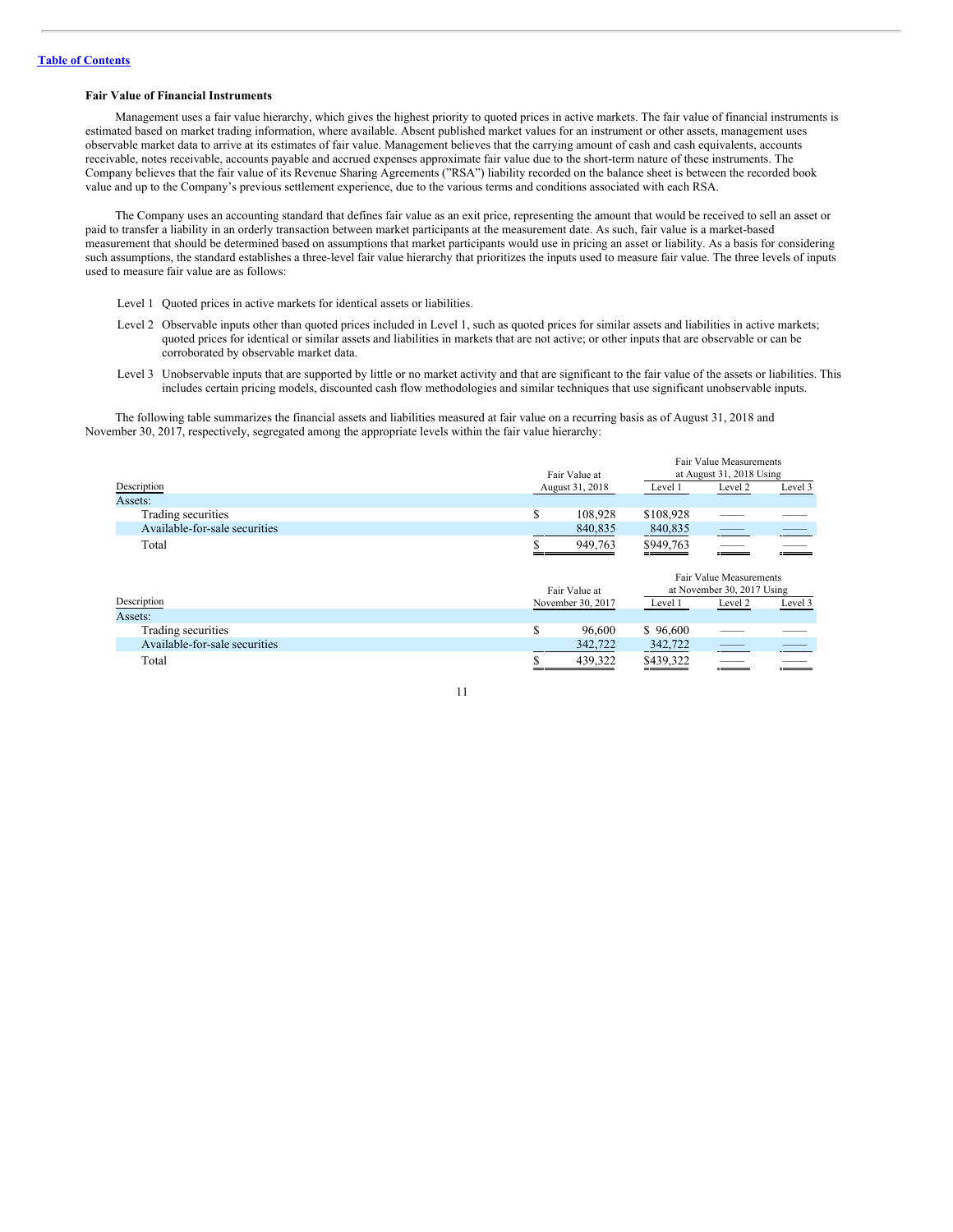The following is a description of the valuation techniques used for these items, as well as the general classification of such items pursuant to the fair value hierarchy:

*Trading securities –* Fair values for these investments are based on quoted prices of identical securities in active markets and are therefore classified within Level 1 of the fair value hierarchy. For trading securities, there was \$37,536 and \$4,784 in unrealized holding gains recorded in other income and expense on the accompanying consolidated statements of comprehensive income (loss) for the three months ended August 31, 2018 and 2017. For trading securities, there was \$12,328 and (\$60,425) in unrealized holding gain and loss, respectively, recorded in other income on the accompanying consolidated statements of comprehensive income (loss) for the nine months ended August 31, 2018 and 2017.

*Available-for-sale securities –*These investments are classified as available for sale and consist of marketable equity securities that we intend to hold for an indefinite period of time. Investments are stated at fair value and unrealized holding gains and losses are reported as a component of accumulated other comprehensive income until realized. Realized gains or losses on disposition of investments are computed using the first in, first out (FIFO) method and reported as income or loss in the period of disposition in the accompanying consolidated statements of comprehensive income (loss). For available-for-sale securities, there was \$285,255 and \$34,038 in unrealized holding gains, net of tax, respectively, reported as comprehensive income (loss) on the accompanying statements of comprehensive income (loss) for the three months ended August 31, 2018 and 2017. For available-for-sale securities, there was \$405,255 and \$60,678 in unrealized holding gains, net of tax, respectively, reported as a component of comprehensive income (loss) on the accompanying consolidated statements of comprehensive income (loss) for the nine-month period ended August 31, 2018 and 2017.

### **Product Warranty and Cryo-Cell CaresTM Program**

In December 2005, the Company began providing its customers that enrolled after December 2005 a payment warranty under which the Company agrees to pay \$50,000 to its client if the umbilical cord blood product retrieved is used for a stem cell transplant for the donor or an immediate family member and fails to engraft, subject to various restrictions. Effective February 1, 2012, the Company increased the \$50,000 payment warranty to a \$75,000 payment warranty to all of its new clients. Effective June 5, 2017, the Company increased the \$75,000 payment warranty to a \$100,000 payment warranty to all of its new clients that enroll in the Company's premium product, PrepaCyte CB. Clients that enroll in the standard product will receive a \$75,000 payment warranty. Additionally, under the Cryo-Cell CaresTM program, the Company will pay \$10,000 to the client to offset personal expenses if the umbilical cord blood product is used for bone marrow reconstitution in a myeloblative transplant procedure. The product warranty and the Cryo-Cell Cares program are available to clients who enroll under this structure for as long as the specimen is stored with the Company. The Company has not experienced any claims under the warranty program nor has it incurred costs related to these warranties. The Company does not maintain insurance for this warranty program and therefore maintains reserves to cover any estimated potential liabilities. The Company's reserve balance is based on the \$100,000, \$75,000 or \$50,000 (as applicable) maximum payment and the \$10,000 maximum expense reimbursement multiplied by formulas to determine the projected number of units requiring a payout. The Company determined the estimated expected usage and engraftment failure rates based on an analysis of the historical usage and failure rates and the historical usage and failure rates in other private and public cord blood banks based on published data. The Company's estimates of expected usage and engraftment failure could change as a result of changes in actual usage rates or failure rates and such changes would require an adjustment to the established reserves. The historical usage and failure rates have been very low and a small increase in the number of transplants or engraftment failures could cause a significant increase in the estimated rates used in determining the Company's reserve. In addition, the reserve will increase as additional umbilical cord blood specimens are stored which are subject to the warranty. As of August 31, 2018 and November 30, 2017 the Company recorded reserves under these programs in the amounts of approximately \$18,000 and \$18,000, respectively, which are included in accrued expenses in the accompanying consolidated balance sheets.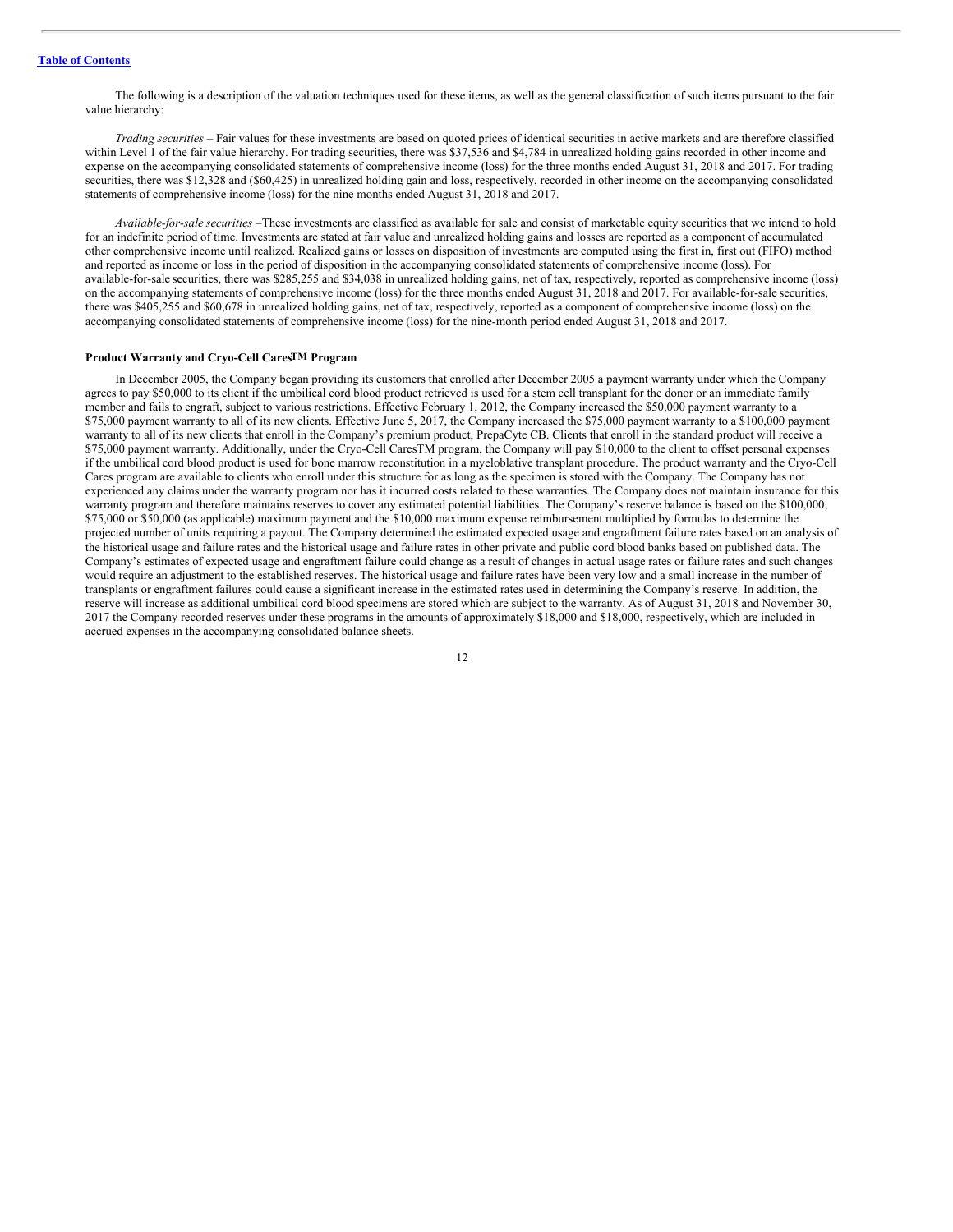### **Recently Issued Accounting Pronouncements**

In June 2018, the FASB issued Accounting Standards UpdateNo. 2018-07, *Compensation – Stock Compensation (Topic 718): Improvements to Nonemployee Share-Based Payment Accounting.* This update simplifies the accounting for nonemployee share-based payment transactions by expanding the scope of Topic 718, Compensation-Stock Compensation, to include share-based payment transactions for acquiring goods and services from nonemployees. The guidance is effective for annual periods beginning after December 15, 2018, and interim periods within that reporting period. The Company is currently evaluating the effect that the updated standard will have on our financial statements.

In February 2018, the FASB issued Accounting Standards UpdateNo. 2018-02*, Income Statement – Reporting Comprehensive Income (Topic 220):* Reclassification of Certain Tax Effects from Accumulated Other Comprehensive Income. This update relates to the impacts of the tax legislation commonly referred to as the Tax Cuts and Jobs Act (the "Act"). The guidance permits the reclassification of certain income tax effects of the Act from Other Comprehensive Income to Retained Earnings (stranded tax effects). The guidance also requires certain new disclosures. The guidance is effective for annual periods beginning after December 15, 2018, and interim periods within that reporting period. Early adoption is permitted. Entities may adopt the guidance using one of two transition methods; retrospective to each period (or periods) in which the income tax effects of the Act related to the items remaining in Other Comprehensive Income are recognized or at the beginning of the period of adoption. The Company is currently evaluating the impact that the guidance may have on its Consolidated Financial Statements.

In May 2017, the FASB issued Accounting Standards UpdateNo. 2017-09, *Compensation – Stock Compensation (Topic 718): Scope of Modification Accounting.* This update provides clarity, reduces the diversity in practice, and the cost and complexity when applying the guidance in Topic 718 to a change to the terms or conditions of a share-based payment award. The new standard is effective for fiscal years, and interim periods within those fiscal years, beginning after December 15, 2017, although early adoption is permitted. The Company is currently evaluating the effect that the updated standard will have on our financial statements.

In January 2017, the FASB issued Accounting Standards UpdateNo. 2017-04, *Intangibles – Goodwill and Other (Topic 350): Simplifying the Test for Goodwill Impairment*. The update removes Step 2 from the goodwill impairment test. The new standard is effective for fiscal years, and interim periods within those fiscal years, beginning after December 15, 2019, although early adoption is permitted. The Company is currently evaluating the effect that the updated standard will have on our financial statements.

In December 2016, the FASB issued Accounting Standards UpdateNo. 2016-18, *Statement of Cash Flows (Topic 230). Restricted Cash*. This update clarifies how entities should present restricted cash and restricted cash equivalents in the statement of cash flows. The new guidance requires a reconciliation of totals in the statement of cash flows to the related cash and cash equivalents and restricted cash captions in the balance sheet. The new standard is effective for fiscal years and interim periods within those fiscal years beginning after December 15, 2017 with early adoption permitted. The Company is currently evaluating the effect that the updated standard will have on our financial statements.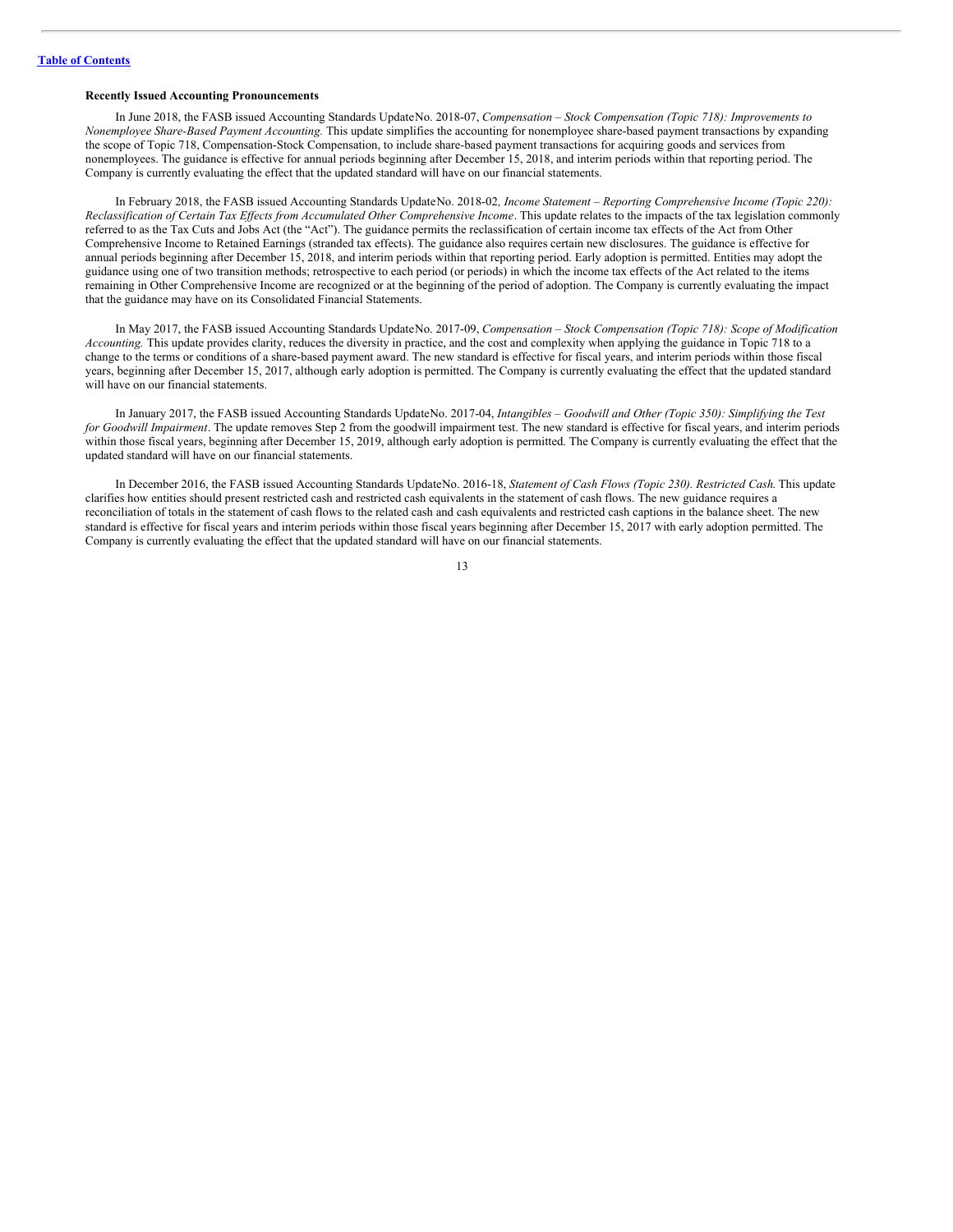In August 2016, the FASB issued Accounting Standards UpdateNo. 2016-15, *Statement of Cash Flows (Topic 230): Classification of Certain Cash Receipts and Cash Payments.* This update addresses eight specific cash flow issues with the objective of reducing the existing diversity in practice in how certain cash receipts and cash payments are presented and classified in the statement of cash flows. The new standard is effective for fiscal years, and interim periods within those fiscal years, beginning after December 15, 2017. The Company is currently evaluating the effect that the updated standard will have on our financial statements.

In June 2016, the FASB issued Accounting Standards UpdateNo. 2016-13, *Financial Instruments – Credit Losses (Topic 326): Measurement of Credit Losses on Financial Instruments*. This update provides financial statement users with more decision-useful information about the expected credit losses on financial instruments and other commitments to extend credit held by a reporting entity at each reporting date. To achieve this objective, the amendments in this update replace the incurred loss impairment methodology in current GAAP with a methodology that reflects expected credit losses and requires consideration of a broader range of reasonable and supportable information to inform credit loss estimates. The new standard is effective for fiscal years, and interim periods within those fiscal years, beginning after December 15, 2019. The Company is currently evaluating the effect that the updated standard will have on our financial statements.

In May 2016, the FASB issued Accounting Standards UpdateNo. 2016-12, *Revenue from Contracts with Customers (Topic 606): Narrow-Scope Improvements and Practical Expedients.* This update clarifies the objectives of collectability, sales and other taxes, noncash consideration, contract modifications at transition, completed contracts at transition and technical correction. The amendments in this update affect the guidance in Accounting Standards Update No. 2014-09, *Revenue from Contracts with Customers (Topic 606),*which is not yet effective but will become effective for annual and interim periods beginning after December 15, 2017. The Company has not yet selected a transition method nor has it determined the effect of the standard on its consolidated financial statements and related disclosures.

In April 2016, the FASB issued Accounting Standards UpdateNo. 2016-10, *Revenue from Contracts with Customers (Topic 606): Identifying Performance Obligations and Licensing.* This update clarifies how an entity identifies performance obligations related to customer contracts as well as help to improve the operability and understanding of the licensing implementation guidance. The amendments in this update affect the guidance in Accounting Standards Update No. 2014-09, *Revenue from Contracts with Customers (Topic 606),*which is not yet effective but will become effective for annual and interim periods beginning after December 15, 2017. The Company has not yet selected a transition method nor has it determined the effect of the standard on its consolidated financial statements and related disclosures.

In March 2016, the FASB issued Accounting Standards UpdateNo. 2016-08, *Revenue from Contracts with Customers (Topic 606): Principal versus Agent Considerations (Reporting Revenue Gross versus Net).* This update amends the principal-versus-agent implementation guidance and illustrations in the Board's new revenue standard (ASC 606). The FASB issued the ASU in response to concerns identified by stakeholders, including those related to (1) determining the appropriate unit of account under the revenue standard's principal-versus-agent guidance and (2) applying the indicators of whether an entity is a principal or an agent in accordance with the revenue standard's control principle. The new standard is effective for fiscal years, and interim periods within those fiscal years, beginning after December 15, 2017, with early adoption permitted. The Company is currently evaluating the effect that the updated standard will have on our financial statements.

In February 2016, the FASB issued Accounting Standards UpdateNo. 2016-02, *Leases (Topic 842).* This update requires organizations that lease assets with lease terms of more than 12 months to recognize assets and liabilities for the rights and obligations created by those leases on their balance sheets. It also requires new qualitative and quantitative disclosures to help investors and other financial statement users better understand the amount, timing, and uncertainty of cash flows arising from leases. The new standard is effective for fiscal years, and interim periods within those fiscal years, beginning after December 15, 2018, with early adoption permitted. The Company is currently evaluating the effect that the updated standard will have on its consolidated balance sheets and related disclosures.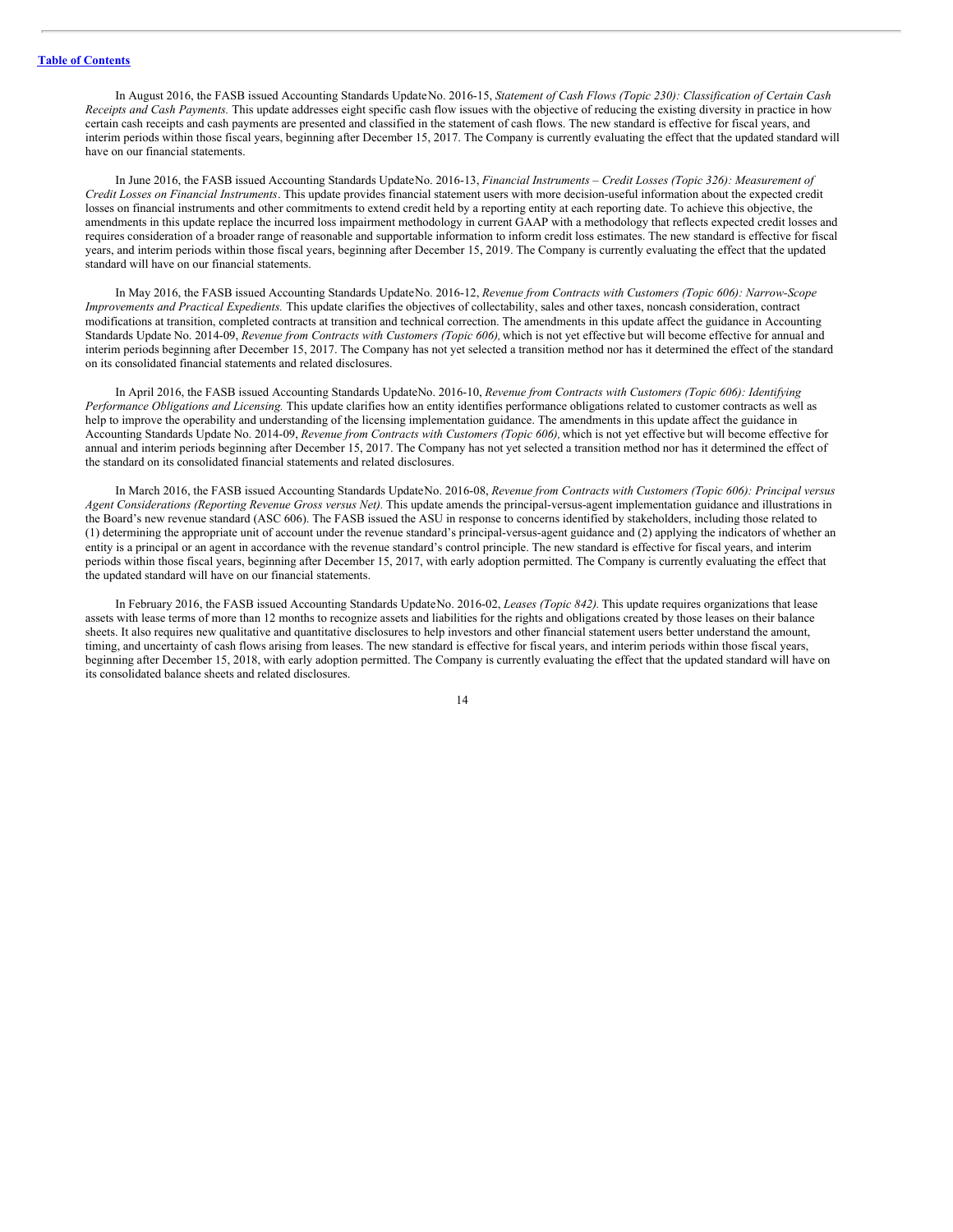In January 2016, the FASB issued Accounting Standards UpdateNo. 2016-01, *Financial Instruments—Overall (Subtopic 825-10): Recognition and Measurement of Financial Assets and Financial Liabilities.* This update requires all equity investments to be measured at fair value with changes in fair value recognized in net income, requires an entity to present separately in other comprehensive income the portion of the total change in the fair value of a liability resulting from a change in the instrument-specific credit risk when the entity has elected to measure the liability at fair value in accordance with the fair value option for financial instruments, and eliminates the requirement for public entities to disclose the methods and significant assumptions used to estimate the fair value that is required to be disclosed for financial instruments measured at amortized cost on the balance sheet. The new standard is effective for fiscal years beginning after December 15, 2017, including interim periods within those fiscal years. Early adoption is permitted for the accounting guidance on financial liabilities under the fair value option. The Company is currently evaluating the impact of the new standard on our financial statements.

In May 2014, the FASB issued Accounting Standards UpdateNo. 2014-09*, Revenue from Contracts with Customers (Topic 606).*This update provides a comprehensive new revenue recognition model that requires a company to recognize revenue to depict the transfer of goods or services to a customer at an amount that reflects the consideration it expects to receive in exchange for those goods or services. The guidance also requires additional disclosure about the nature, amount, timing and uncertainty of revenue and cash flows arising from customer contracts. In August 2015, the FASB issued Accounting Standards Update No. 2015-14, Revenue from Contracts with Customers (Topic 606): Deferral of the Effective Date, which defers the effective date of the guidance in Accounting Standards Update No. 2014-09 by one year. This update is now effective for annual and interim periods beginning after December 15, 2017, which will require us to adopt these provisions in the first quarter of fiscal 2019. Early application is permitted for annual reporting periods beginning after December 15, 2016, including interim reporting periods within that reporting period. This update permits the use of either the retrospective or cumulative effect transition method. The Company has not yet selected a transition method nor has it determined the effect of the standard its consolidated financial statements and related disclosures.

### **Note 2 – Acquisition**

On June 11, 2018, Cryo-Cell completed its acquisition of substantially all of the assets (the "Cord Purchase") of Cord:Use Cord Blood Bank, Inc., a Florida corporation ("Cord:Use"), in accordance with the definitive Asset Purchase Agreement between Cryo-Cell and Cord:Use (the "Purchase Agreement"), including without limitation Cord:Use's inventory of public cord blood units existing as of the closing date (the "Public Cord Blood Inventory") and Cord:Use's shares of common stock of Tianhe Stem Cell Biotechnologies, Inc., an Illinois corporation (the "Tianhe Capital Stock"). Cord:Use was in the business of public and private cord blood and tissue, collection, processing, storage and banking.

The aggregate consideration payable at closing under the Purchase Agreement was \$14,000,000, with \$10,500,000 paid in cash and the balance paid through the delivery to Seller of 465,426 shares of Cryo-Cell's common stock, par value \$0.01 per share ("Common Stock"), at \$7.52 per share. In addition, Cryo-Cell assumed certain limited liabilities incurred by Cord:Use in connection with its business that were unpaid as of the closing date and that directly relate to the services to be provided after closing by Cryo-Cell. Cryo-Cell also assumed certain of Cord:Use's contracts and the obligations arising therefrom after the closing.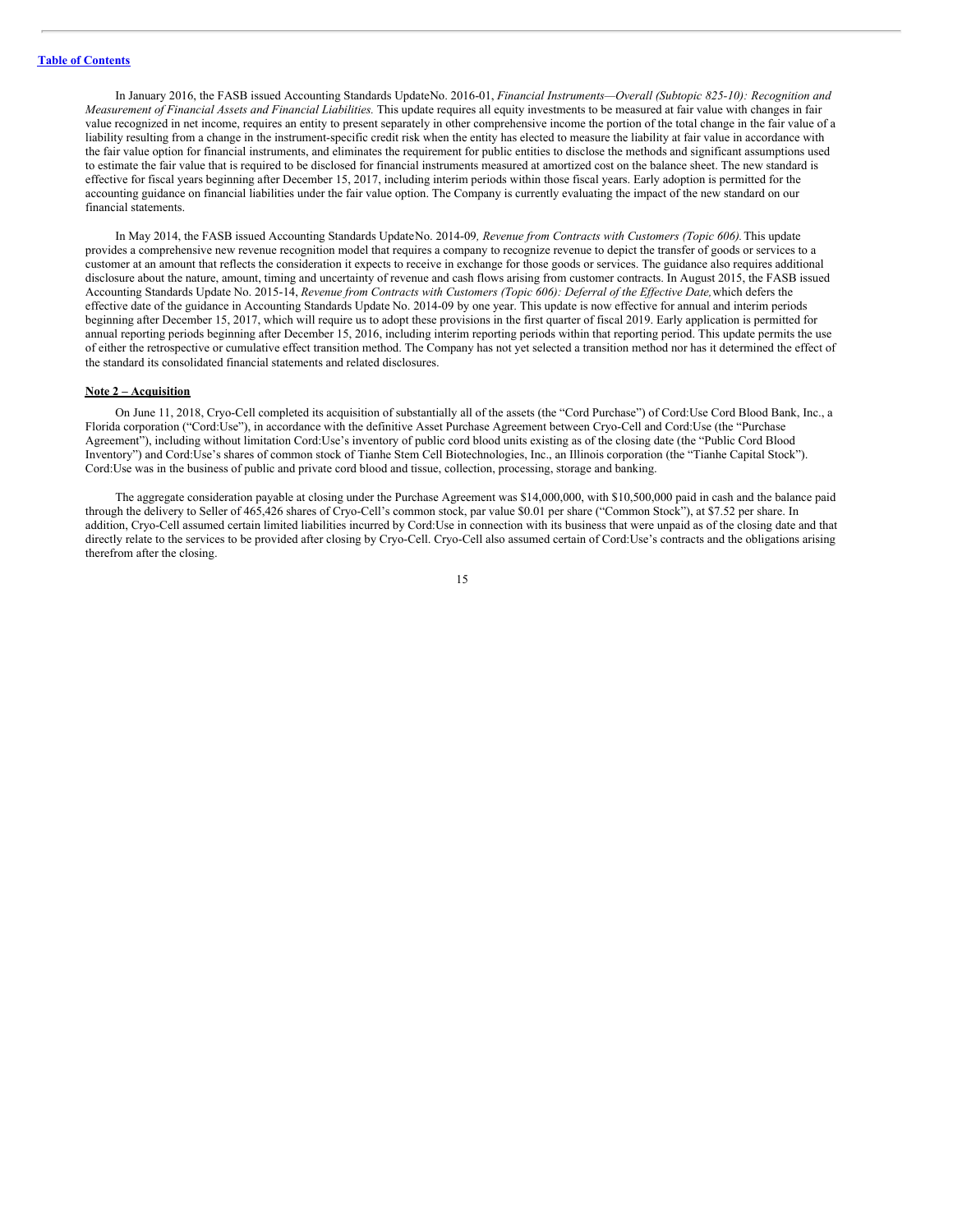Additionally, Cord:Use is entitled to an earnout from Cryo-Cell's sale of the Public Cord Blood Inventory from and after closing. Each calendar year after the closing, Cryo-Cell shall pay to Cord:Use 75% of all gross revenues, net of any returns, received from the sale of public cord blood inventory in excess of \$500,000. Such payments shall be made quarterly, within 30 days of the end of the last month of each calendar quarter, until the public cord blood inventory is exhausted. In addition, each calendar year after closing, until the public cord blood inventory is exhausted, for every \$500,000 of retained gross revenues, net of any returns, received and retained by Cryo-Cell in excess of the initial \$500,000 retained by Cryo-Cell during such year, Cryo-Cell shall deliver \$200,000 worth of Cryo-Cell Common stock to Cord:Use, up to an aggregate value of \$5,000,000. Cord:Use is also entitled to a portion of the gross profits generated, or deemed to have been generated, by Cryo-Cell from its ownership of the Tianhe Capital Stock.

The following summarizes the fair value of the consideration of the Acquisition:

| Consideration                |              |
|------------------------------|--------------|
| Cash                         | \$10,500,000 |
| Cryo-Cell common stock       | 3.500,000    |
| Cord blood inventory earnout | 4,698,255    |
| Consideration                | \$18,698,255 |

The following summarizes the preliminary allocation of the total purchase price for the Acquisition:

| Accounts receivable                    | S | 121,454      |
|----------------------------------------|---|--------------|
| Inventory                              |   | 16,037,957   |
| Prepaid expenses                       |   | 68,867       |
| Property and equipment                 |   | 568,407      |
| Other asset—Tiahne capital stock       |   | 308,000      |
| <b>Brand</b>                           |   | 31,000       |
| Customer relationships                 |   | 960,000      |
| Total identifiable net assets acquired |   | 18,095,685   |
| Less: Deferred revenue                 |   | (1,405,406)  |
| Goodwill                               |   | 2,007,976    |
| Total                                  |   | \$18,698,255 |

The goodwill is attributable to the private and public cord blood banking business. Goodwill includes the fair value of the assembled workforce. The fair value of the assembled workforce was estimated by applying a cost approach, representing a level 2 measurement. It is anticipated that all of the goodwill recognized will be deductible for income tax purposes and is currently under evaluation.

The property and equipment are stated at an estimate of fair value.

The Tiahne capital stock is an investment that is valued based on fair value. Cord:Use had a supply and equity participation agreement with Tiahne who is engaged in medical and life science research that involves the use of stem cells derived from umbilical cord blood units in clinical trials for humans.

The fair value of the company brand and customer relationships were estimated by applying an income approach, representing a level 3 measurement. The fair value estimates are based on (1) an assumed discount rate of 19%, (2) long-term sustainable growth rate of 3%, (3) market royalty rate of 1% and (4) one and thirty-year lives for the brand and customer relationships, respectively.

The fair values of the assets acquired includes public cord blood banking inventory of \$16,037,957 which the Company expects to sell to outside customers. The Company also acquired accounts receivable of \$121,454 and prepaid expenses of \$68,867.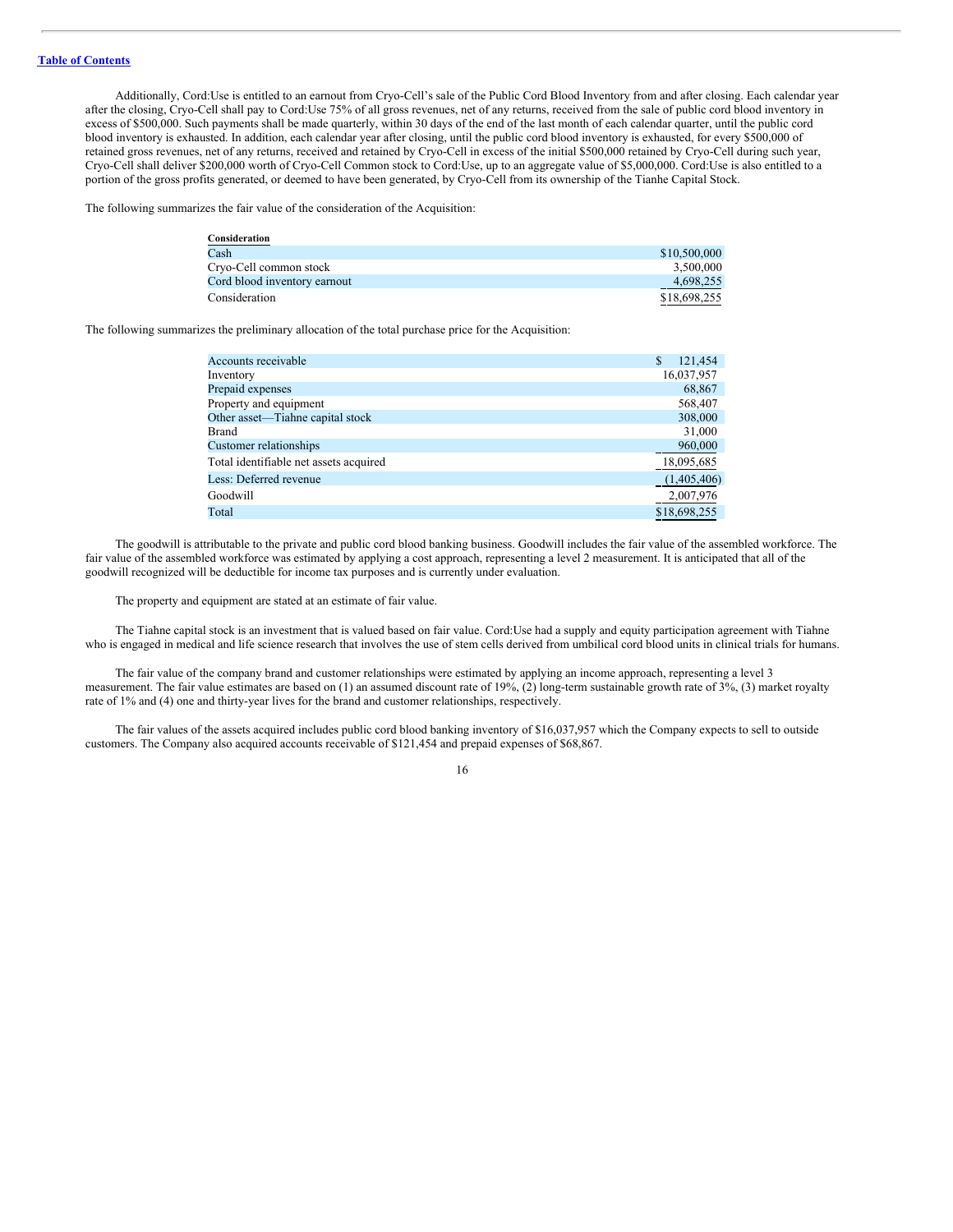The fair values of the license agreement and customer relationships reflect the anticipated cash flows over their expected lives.

The fair value of deferred revenue is valued based on the cost method. Deferred revenues arepre-payment fees for future storage of umbilical cord blood and/or cord tissue specimens. The short and long term deferred revenue is \$208,298 and \$1,197,108, respectively.

#### *Unaudited Pro forma Results*

The following table provides the Company's consolidated unaudited pro forma revenues, net income per basic and diluted common share had the results of the acquired businesses' operations been included in its operations commencing on December 1, 2016, based on available information related to the respective operations. This proforma information is presented is not necessarily indicative either of the combined results of operations that actually would have been realized by the Company had the acquisition been consummated at the beginning of the period for which the pro forma information is presented, or of future results and does not account for any operation improvements to be made by the Company post-acquisition.

|                            | Three months ended August 31, |             |     | Nine months ended August 31, |  |                |    |              |
|----------------------------|-------------------------------|-------------|-----|------------------------------|--|----------------|----|--------------|
|                            |                               | 2018        |     | 2017                         |  | 2018           |    | 2017         |
| Revenue                    |                               | \$7,871,222 |     | 8.212.179                    |  | \$22,794.591   |    | \$22,858,031 |
| Net income (loss)          | S.                            | 244.984     | (S  | 83.925)                      |  | (S, 3,797,189) |    | 594,359)     |
| Earnings (loss) per share: |                               |             |     |                              |  |                |    |              |
| Basic                      |                               | 0.03        | (\$ | $0.01^{\circ}$               |  | 0.52)          | (S | 0.08)        |
| Diluted                    |                               | 0.03        | (   | 0.01)                        |  | 0.52)          | (S | 0.08)        |

### **Note 3 – Inventory**

Inventory is comprised of public cord blood banking specimens, collection kits, finished goods,work-in-process and raw materials. Collection kits are used in the collection and processing of umbilical cord blood and cord tissue stem cells, finished goods include products purchased or assumed for resale and for the use in the Company's processing and storage service. Inventory in the Public Cord Blood Bank includes finished goods that are specimens that are available for resale. The Company considers inventory in the Public Cord Blood Bank that has not completed all testing to determine viability to be work in process. The components of inventory at August 31, 2018 and November 30, 2017 are as follows:

|                               | As of August 31,<br>2018 |   | As of November 30,<br>2017 |
|-------------------------------|--------------------------|---|----------------------------|
| Raw materials                 | S                        | ъ |                            |
| Work-in-process               | 132,506                  |   | 97,210                     |
| Work-in-process - Public Bank | 14.296                   |   |                            |
| Finished goods                | 168,052                  |   | 210,854                    |
| Finished goods – Public Bank  | 15,835,197               |   |                            |
| Collection kits               | 27,724                   |   | 14,220                     |
| Inventory reserve             | (7, 718)                 |   | (7,718)                    |
| Total inventory               | 16,170,057               |   | 314,566                    |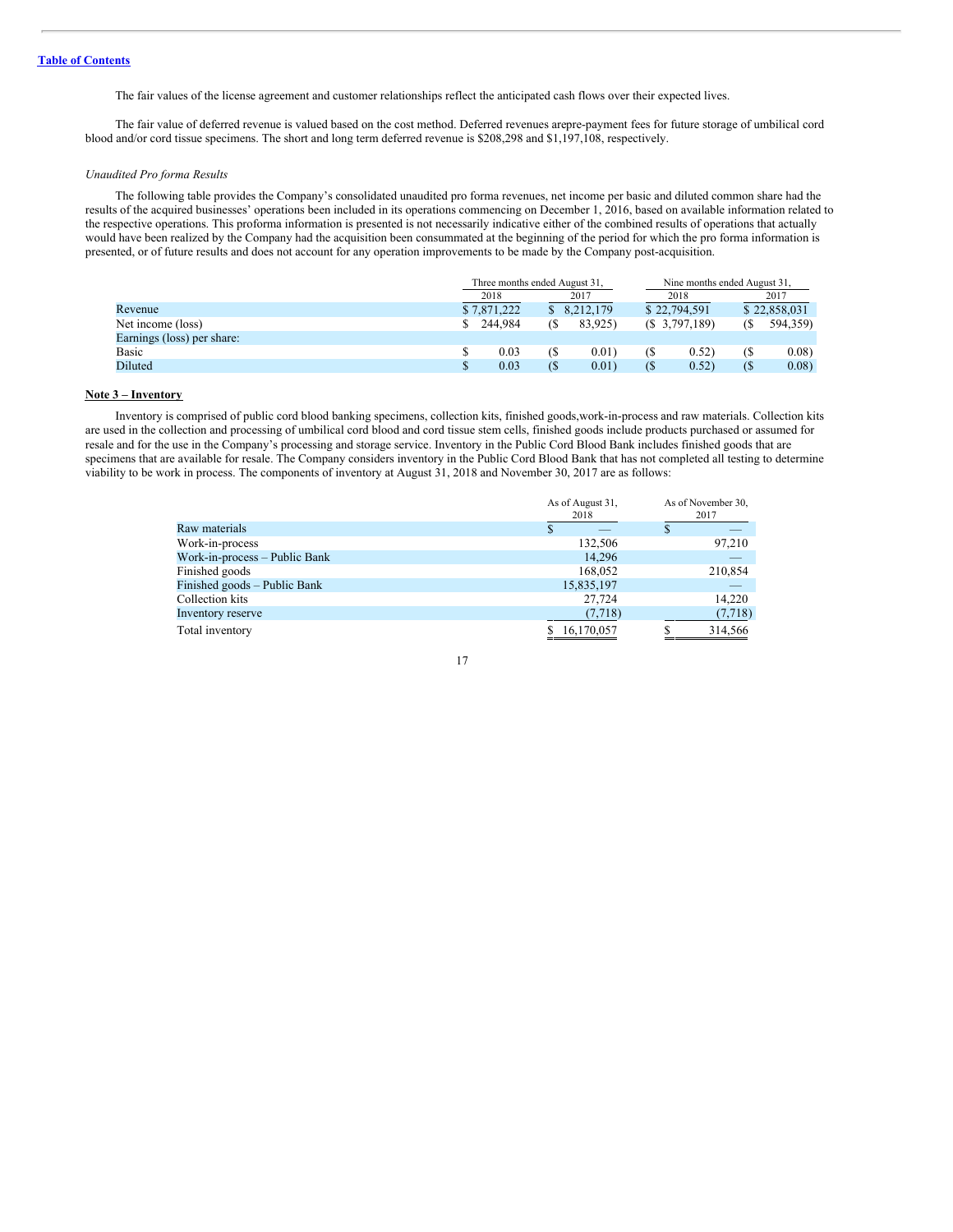### **Note 4 – Intangible Assets**

The Company incurs certain legal and related costs in connection with patent and trademark applications. If a future economic benefit is anticipated from the resulting patent or trademark or an alternate future use is available to the Company, such costs are capitalized and amortized over the expected life of the patent or trademark. The Company's assessment of future economic benefit involves considerable management judgment. A different conclusion could result in the reduction of the carrying value of these assets.

Intangible assets were as follows as of August 31, 2018 and November 30, 2017:

|                                   | Useful lives  | <b>August 31, 2018</b> | <b>November 30, 2017</b> |
|-----------------------------------|---------------|------------------------|--------------------------|
| Patents                           | $10-20$ years | 234,570<br>S           | 34,570<br>\$             |
| Less: Accumulated amortization    |               | (20,697)               | (11,800)                 |
| License agreement                 | 10 years      | 470,000                | 470,000                  |
| Less: Intangible asset impairment |               | (185,000)              | (185,000)                |
| Less: Accumulated amortization    |               | (115,611)              | (91, 861)                |
| Customer relationships            | 15 years      | 41,000                 | 41,000                   |
| Less: Intangible asset impairment |               | (26, 267)              | (26, 267)                |
| Less: Accumulated amortization    |               | (5,014)                | (4,224)                  |
| <b>Brand</b>                      | 1 year        | 31,000                 |                          |
| Less: Accumulated amortization    |               | (7,750)                |                          |
| Customer relationships            | 30 years      | 960,000                |                          |
| Less: Accumulated amortization    |               | (8,000)                |                          |
| Net Intangible Assets             |               | 1,368,231              | 226,418                  |

Amortization expense of intangibles was approximately \$27,000 and \$9,000 for the three months ended August 31, 2018 and August 31, 2017, respectively. Amortization expense of intangibles was approximately \$49,000 and \$26,000 for the nine months ended August 31, 2018 and August 31, 2017, respectively.

#### **Note 5 – Notes Payable**

On May 20, 2016, the Company entered into a Credit Agreement ("Agreement") with Texas Capital Bank, National Association ("TCB") for a term loan of \$8.0 million in senior credit facilities. The proceeds of the term loan were used by the Company to fund repurchases of the Company's common stock. Subject to the terms of the Agreement, on May 20, 2016, TCB advanced the Company \$100.00. On July 1, 2016, TCB advanced the remaining principal amount of \$7,999,900 per a promissory note dated May 20, 2016 between the Company and TCB, at a rate of 3.75% per annum plus LIBOR, payable monthly with a maturity date of July 2021. On August 26, 2016, the Company entered into a First Amendment to Credit Agreement with TCB. Pursuant to terms of the First Amendment to Credit Agreement, on August 26, 2016, TCB made an additional advance to the Company in principal amount of \$2,133,433 per an Amended and Restated Promissory Note dated August 26, 2016 between the Company and TCB. The additional proceeds of the term loan were used by the Company to fund the extinguishment of revenue sharing agreements. On June 11, 2018, the Company entered into a Second Amendment to Credit Agreement with TCB. Pursuant to the terms of the Second Amendment to Credit Agreement, TCB increased the current outstanding principal amount of the loan from TCB by \$9,000,000 to finance a portion of the purchase price of the Cord:Use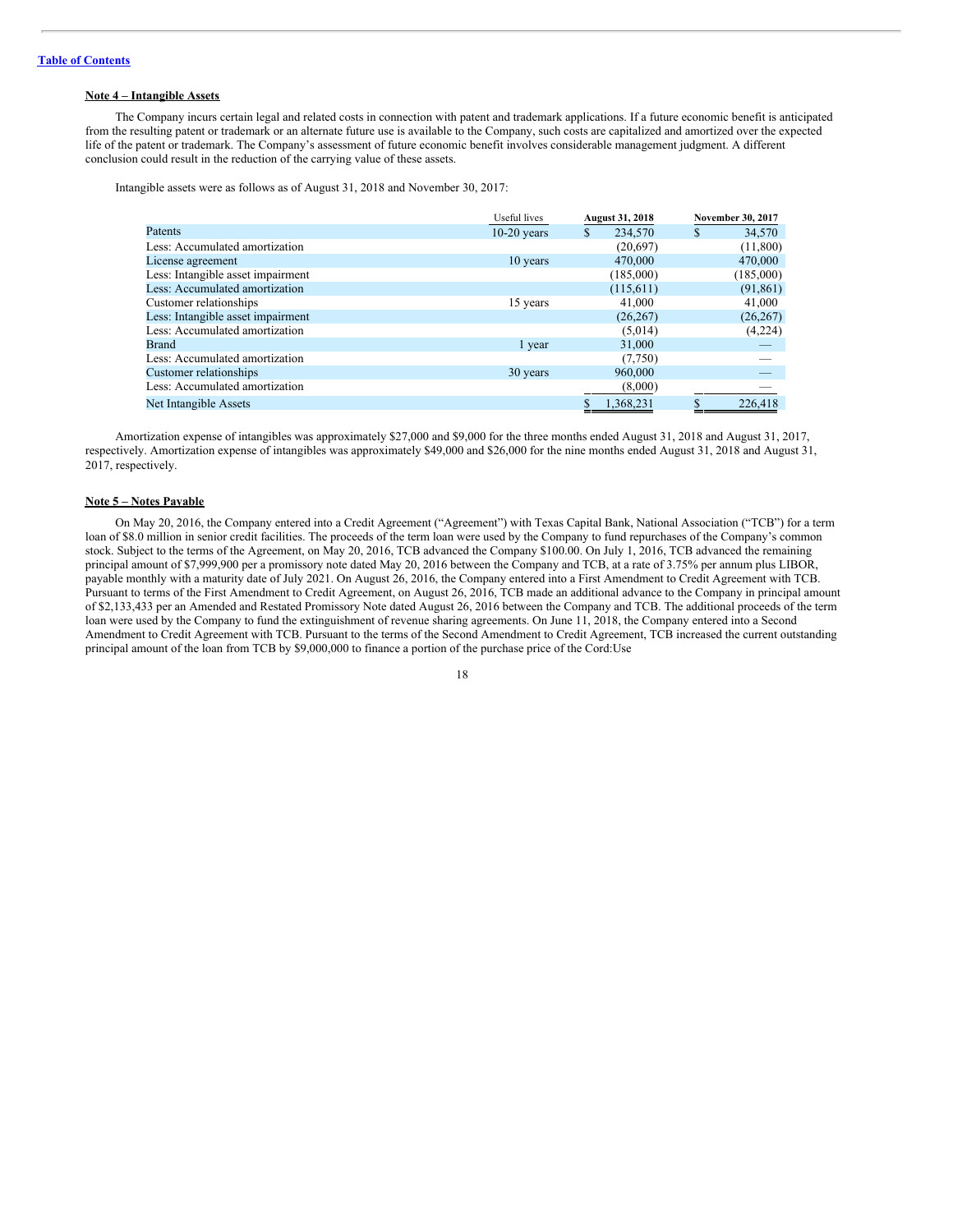Purchase. In connection therewith, Cryo-Cell executed and delivered to TCB a Second Amended and Restated Promissory Note, in the principal amount of \$15,500,000. As of August 31, 2018, and November 30, 2017, principal paid to date is \$4,149,667 and \$2,633,000, respectively, at a rate of 3.35% per annum plus LIBOR, payable monthly with a maturity date of June 2023. As of the three and nine months ended August 31, 2018, the Company paid interest of \$204,609 and \$393,254, respectively, which is reflected in interest expense on the accompanying consolidated statements of comprehensive (loss) income. As of the three month and nine months ended August 31, 2017, the Company paid interest of \$102,868 and \$309,385, respectively, which is reflected in interest expense on the accompanying consolidated statements of comprehensive income (loss).

On May 20, 2016, the Company also entered into a Subordination Agreement with TCB and CrowdOut Capital LLC ("CrowdOut") for a subordinated loan of the principal amount of \$650,000, which amount CrowdOut advanced to the Company on May 20, 2016. The proceeds of the subordinated loan were used by the Company to fund repurchases of the Company's common stock. Per a promissory note dated May 20, 2016 between the Company and CrowdOut, interest at 12% per annum on the principal sum of \$650,000 is payable monthly with a maturity date of July 2021, at which time, the principal amount of \$650,000 was payable. On June 5, 2017, the principal sum of \$650,000 plus interest of \$867 was paid to CrowdOut and the subordinated loan was paid in full. As of the three and nine months ended August 31, 2018, the Company paid interest of \$0 and \$0, respectively. As of the three and nine months ended August 31, 2017, the Company paid interest of \$867 and \$40,300, respectively which is reflected in interest expense on the accompanying consolidated statements of comprehensive income.

Collateral of the term and subordinated loans includes all money, securities and property of the Company.

The Company incurred debt issuance costs related to the term loan in the amount of \$548,085 which is recorded as a direct reduction of the carrying amount of the note payable and amortized over the life of the loan. As of the three and nine months ended August 31, 2018, \$28,337 and \$79,876, respectively, of the debt issuance costs were amortized and are reflected in interest expense on the accompanying consolidated statements of comprehensive income. As of the three and nine months ended August 31, 2017, \$30,427 and \$96,869, respectively, of the debt issuance costs were amortized and are reflected in interest expense on the accompanying consolidated statements of comprehensive income.

As of August 31, 2018 and November 30, 2017, the note payable obligation was as follows:

|                                                    | August 31, 2018 |   | November 30, 2017 |
|----------------------------------------------------|-----------------|---|-------------------|
| Note payable                                       | \$14,983,433    |   | 7,500,100         |
| Unamortized debt issuance costs                    | (294,340)       |   | (204, 917)        |
| Net note payable                                   | \$14,689,093    |   | 7,295,183         |
| Current portion of note payable                    | 3,100,000       | S | 2,000,000         |
| Long-term note payable, net of debt issuance costs | 11,589,093      |   | 5,295,183         |
| Total                                              | 14,689,093<br>S |   | 7,295,183         |

Interest expense on the note payable for the three and nine months ended August 31, 2018 was as follows: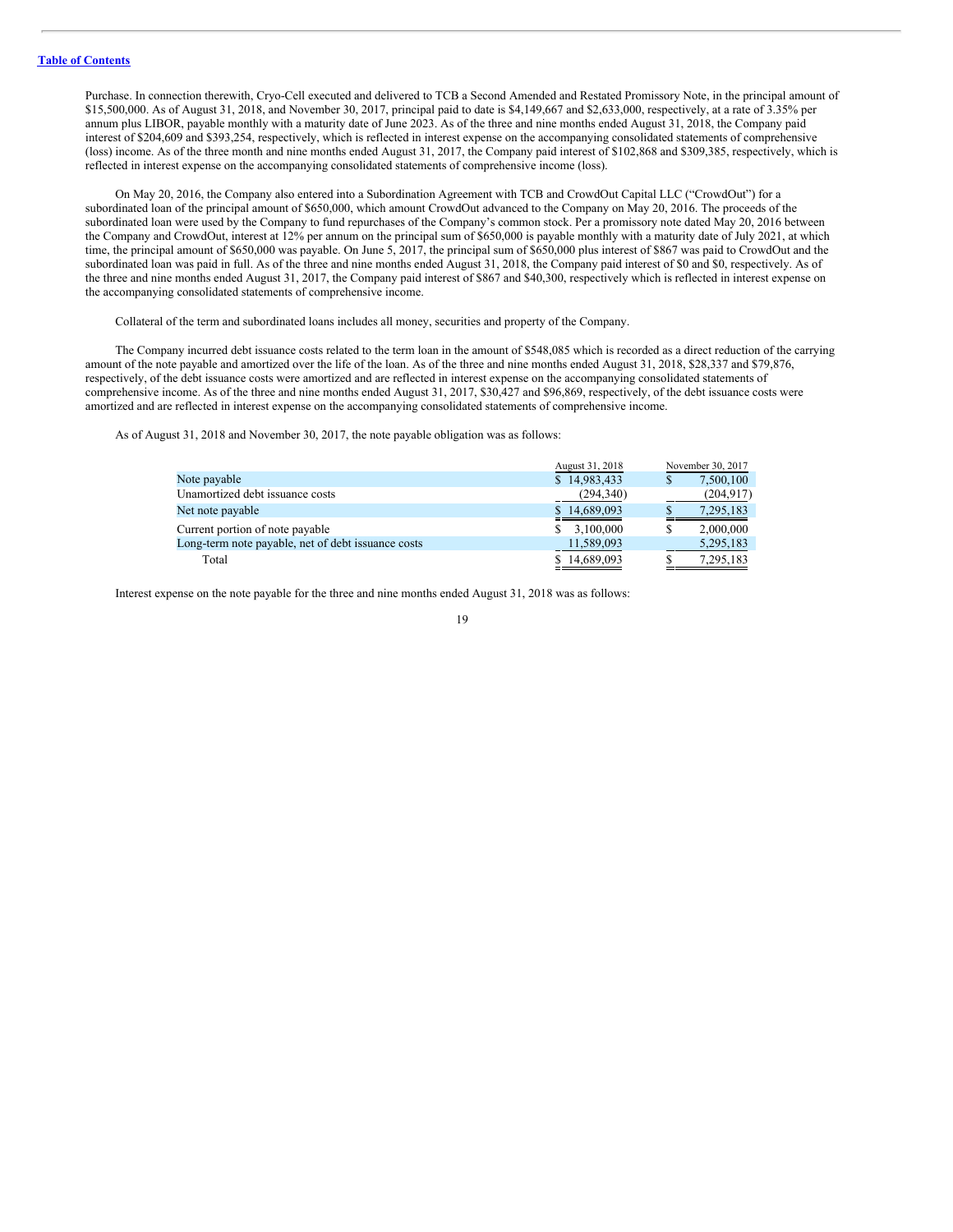|                                   | For the three<br>months ended<br>August 31, 2018 | For the nine<br>months ended<br>August 31, 2018 |
|-----------------------------------|--------------------------------------------------|-------------------------------------------------|
| Interest expense on notes payable | 204,609<br>S                                     | 393,254<br>\$                                   |
| Debt issuance costs               | 28,337                                           | 79,876                                          |
| Total interest expense            | 232,946                                          | 473,130                                         |
|                                   | For the three<br>months ended<br>August 31, 2017 | For the nine<br>months ended<br>August 31, 2017 |
| Interest expense on notes payable | 103,735<br>S                                     | 349,685<br>S                                    |
| Debt issuance costs               | 30,427                                           | 96,869                                          |
| Total interest expense            | 134,162                                          | 446,554                                         |

### **Note 6** – **Segment Reporting**

During the third quarter of fiscal 2018, the Company purchased the assets and assumed contracts that Cord: Use used in the operation of its cord blood business (See Note 2). The Company evaluated and determined that this acquisition qualifies as a separate segment.

The Company is organized in three reportable segments:

- 1. The cellular processing and cryogenic storage of umbilical cord blood and cord tissue stem cells for family use. Revenue is generated from the initial processing and testing fees and the annual storage fees charged each year for storage (the "Umbilical cord blood and cord tissue stem cell service").
- 2. The manufacture of Prepacyte® CB units, the processing technology used to process umbilical cord blood stem cells. Revenue is generated from the sales of the Prepacyte® CB units (the "Prepacyte®-CB").
- 3. The cellular processing and cryogenic storage of umbilical cord blood stem cells for public use. Revenue is generated from the sale of the cord blood units to the National Marrow Donor Program ("NMDP") , which distributes the cord blood units to transplant centers located in the United States, and around the world.

The following table shows, by segment: net revenue, cost of sales, depreciation and amortization, operating profit, interest expense, and income tax (expense) benefit for the three months and nine months ended August 31, 2018: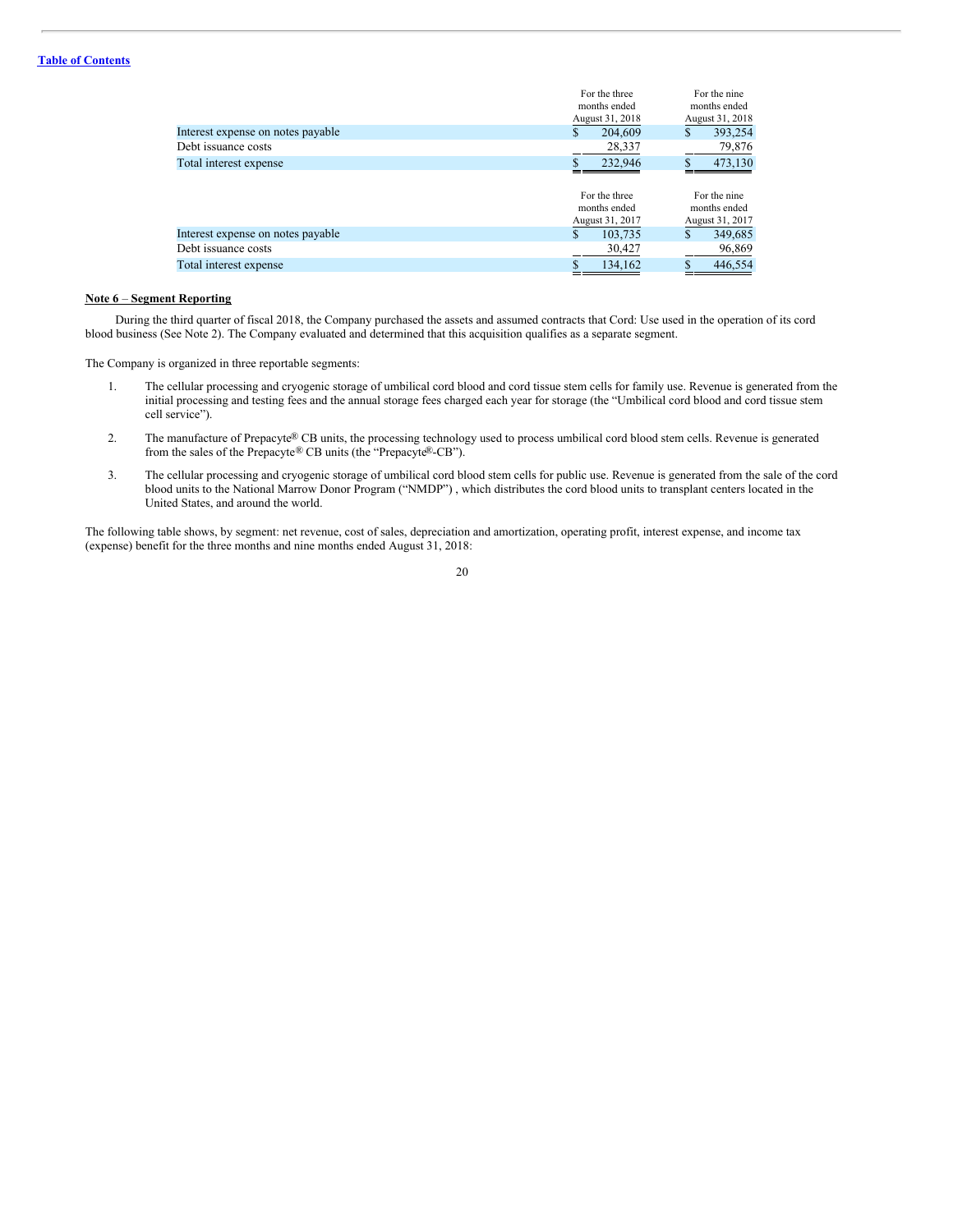|                                                        |              | For the three months<br>ended August 31, 2018 | For the nine months<br>ended August 31, 2018 |             |  |
|--------------------------------------------------------|--------------|-----------------------------------------------|----------------------------------------------|-------------|--|
| Net revenue                                            |              |                                               |                                              |             |  |
| Umbilical cord blood and cord tissue stem cell service | S            | 7,776,339                                     | S                                            | 20,475,020  |  |
| Prepacyte®-CB                                          |              | 29,308                                        |                                              | 84,208      |  |
| Public cord blood banking                              |              | 65,575                                        |                                              | 65,575      |  |
| Total net revenue                                      | \$           | 7,871,222                                     | \$                                           | 20,624,803  |  |
| Cost of sales                                          |              |                                               |                                              |             |  |
| Umbilical cord blood and cord tissue stem cell service | \$           | 2,149,778                                     | \$                                           | 5,431,359   |  |
| Prepacyte®-CB                                          |              | 27,740                                        |                                              | 124,805     |  |
| Public cord blood banking                              |              | 308,662                                       |                                              | 308,662     |  |
| Total cost of sales                                    | $\mathbb{S}$ | 2,486,180                                     | \$                                           | 5,864,826   |  |
| Depreciation and amortization                          |              |                                               |                                              |             |  |
| Umbilical cord blood and cord tissue stem cell service | \$           | 43,008                                        | S                                            | 97,674      |  |
| Prepacyte®-CB                                          |              | 9,064                                         |                                              | 27,191      |  |
| Public cord blood banking                              |              |                                               |                                              |             |  |
| Total depreciation and amortization                    | $\mathbf S$  | 52,072                                        | $\mathbb{S}$                                 | 124,865     |  |
| Operating (loss) income                                |              |                                               |                                              |             |  |
| Umbilical cord blood and cord tissue stem cell service | \$           | 1,170,704                                     | \$                                           | 3,521,625   |  |
| Prepacyte®-CB                                          |              | (7, 496)                                      |                                              | (67, 788)   |  |
| Public cord blood banking                              |              | (243,086)                                     |                                              | (243,087)   |  |
| Total operating income                                 | \$           | 920,122                                       | \$                                           | 3,056,995   |  |
| Interest expense                                       |              |                                               |                                              |             |  |
| Umbilical cord blood and cord tissue stem cell service | \$           | 410,366                                       | \$                                           | 995,437     |  |
| Prepacyte®-CB                                          |              |                                               |                                              |             |  |
| Public cord blood banking                              |              |                                               |                                              |             |  |
| Total interest expense                                 | \$           | 410,366                                       | \$                                           | 995,437     |  |
| Income tax expense                                     |              |                                               |                                              |             |  |
| Umbilical cord blood and cord tissue stem cell service | \$           | (303,072)                                     | \$                                           | (3,821,660) |  |
| Prepacyte®-CB                                          |              |                                               |                                              |             |  |
| Public cord blood banking                              |              |                                               |                                              |             |  |
| Total income tax expense                               | \$           | (303,072)                                     | \$                                           | (3,821,660) |  |

The following table shows the assets by segment as of August 31, 2018 and November 30, 2017:

|                                                        | As of August 31,<br>2018 | As of November 30,<br>2017 |
|--------------------------------------------------------|--------------------------|----------------------------|
| Assets                                                 |                          |                            |
| Umbilical cord blood and cord tissue stem cell service | \$ 26,300,294            | \$<br>23,360,715           |
| Prepacyte <sup>®</sup> -CB                             | 469,998                  | 549,282                    |
| Public cord blood banking                              | 15,880,068               |                            |
| Total assets                                           | 42,650,360               | 23,909,997                 |

The following table shows, by segment: net revenue, cost of sales, depreciation and amortization, operating profit, interest expense, and income tax (expense) benefit for the three months and nine months ended August 31, 2017: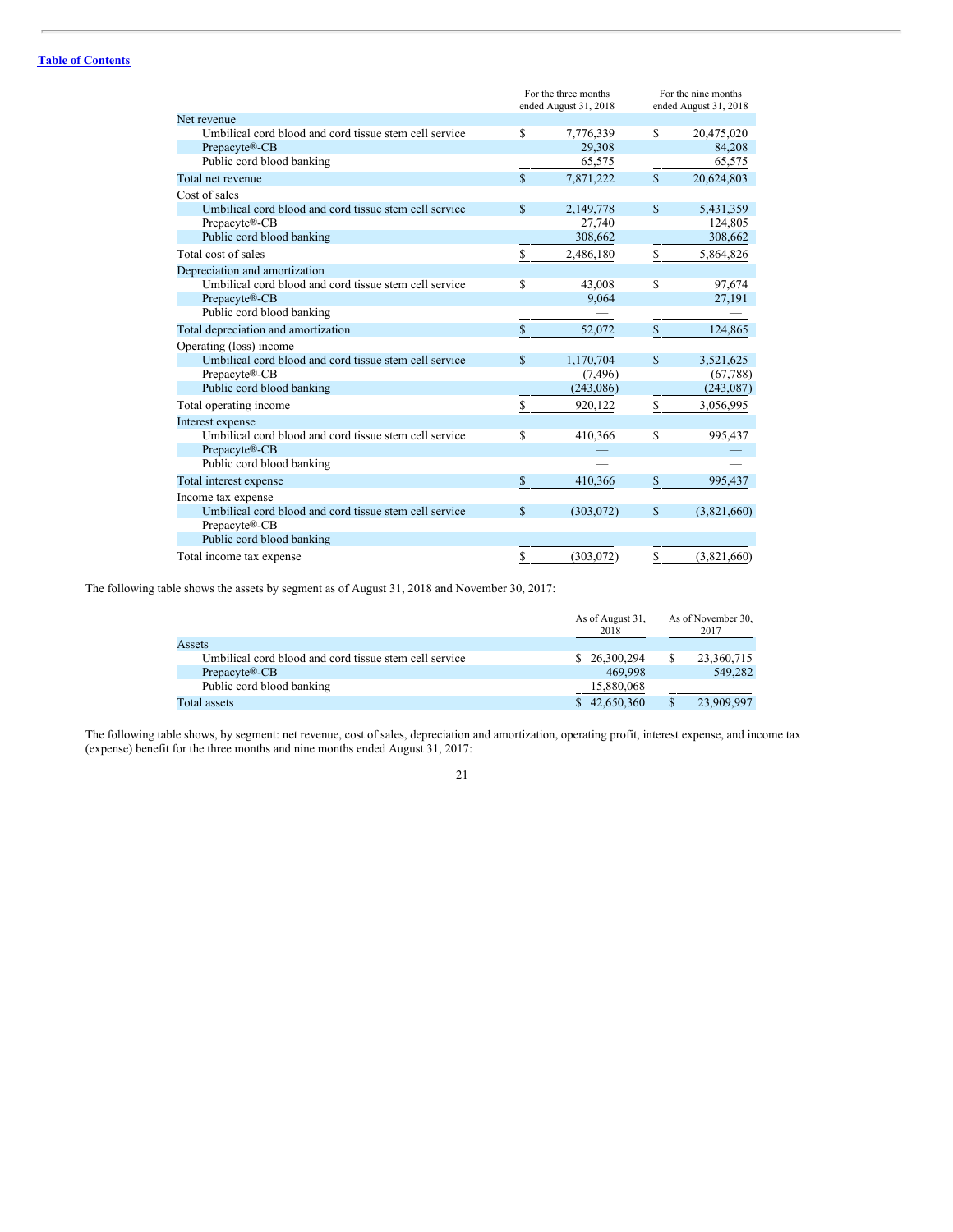|                                                        | For the three months<br>For the three months<br>ended August 31, 2017 |            |     | For the nine months<br>ended August 31, 2017 |
|--------------------------------------------------------|-----------------------------------------------------------------------|------------|-----|----------------------------------------------|
| Net revenue                                            |                                                                       |            |     |                                              |
| Umbilical cord blood and cord tissue stem cell service | \$                                                                    | 6,780,565  | S   | 18,567,285                                   |
| Prepacyte®-CB                                          |                                                                       | 115,376    |     | 342,031                                      |
| Public cord blood banking                              |                                                                       |            |     |                                              |
| Total net revenue                                      | \$                                                                    | 6,895,941  | \$. | 18,909,316                                   |
| Cost of sales                                          |                                                                       |            |     |                                              |
| Umbilical cord blood and cord tissue stem cell service | \$                                                                    | 1,771,403  | \$  | 4,681,276                                    |
| Prepacyte®-CB                                          |                                                                       | 206,072    |     | 404,262                                      |
| Public cord blood banking                              |                                                                       |            |     |                                              |
| Total cost of sales                                    | \$                                                                    | 1,977,475  | S.  | 5,085,538                                    |
| Depreciation and amortization                          |                                                                       |            |     |                                              |
| Umbilical cord blood and cord tissue stem cell service | \$                                                                    | 24,295     | S   | 69,734                                       |
| Prepacyte®-CB                                          |                                                                       | 9.064      |     | 27,191                                       |
| Public cord blood banking                              |                                                                       |            |     |                                              |
| Total depreciation and amortization                    | \$                                                                    | 33,359     | \$  | 96,925                                       |
| Operating (loss) income                                |                                                                       |            |     |                                              |
| Umbilical cord blood and cord tissue stem cell service | \$                                                                    | 1,552,168  | \$  | 3,850,206                                    |
| Prepacyte®-CB                                          |                                                                       | (99, 935)  |     | (89, 597)                                    |
| Public cord blood banking                              |                                                                       |            |     |                                              |
| Total operating income                                 | \$                                                                    | 1,452,233  | \$  | 3,760,609                                    |
| Interest expense                                       |                                                                       |            |     |                                              |
| Umbilical cord blood and cord tissue stem cell service | S                                                                     | 314,890    | S   | 937,248                                      |
| Prepacyte®-CB                                          |                                                                       |            |     |                                              |
| Public cord blood banking                              |                                                                       |            |     |                                              |
| Total interest expense                                 | \$                                                                    | 314,890    | \$  | 937,248                                      |
| Income tax expense                                     |                                                                       |            |     |                                              |
| Umbilical cord blood and cord tissue stem cell service | \$                                                                    | (490, 558) | S   | (1,128,012)                                  |
| Prepacyte®-CB                                          |                                                                       |            |     |                                              |
| Public cord blood banking                              |                                                                       |            |     |                                              |
| Total income tax expense                               | \$                                                                    | (490, 558) | S   | (1,128,012)                                  |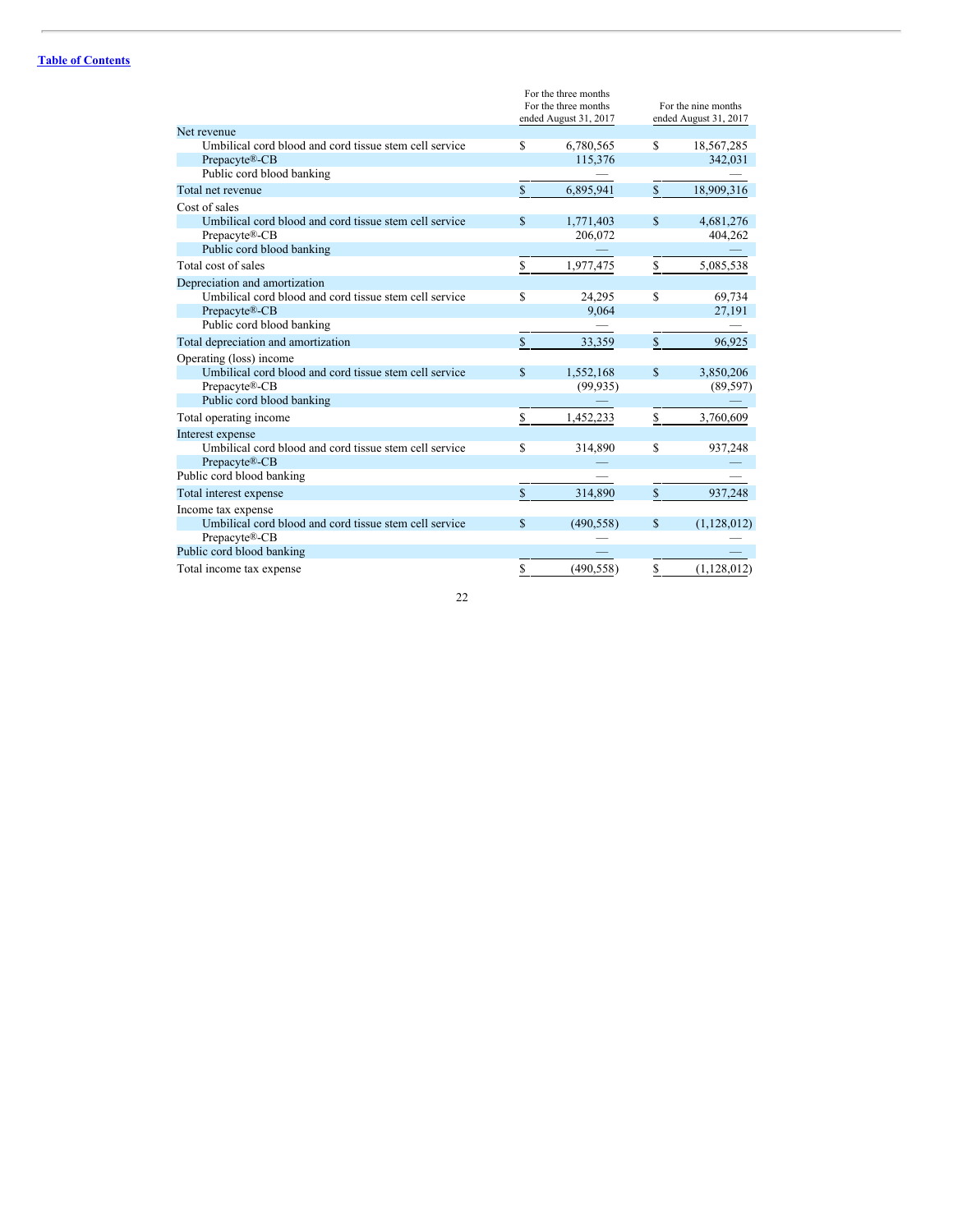### **Note 7 – Income (Loss) per Common Share**

The following table sets forth the calculation of basic and diluted net income (loss) per common share:

|                                                                |                 | Three Months Ended | Nine Months Ended |                 |  |
|----------------------------------------------------------------|-----------------|--------------------|-------------------|-----------------|--|
|                                                                | August 31, 2018 | August 31, 2017    | August 31, 2018   | August 31, 2017 |  |
| Numerator:                                                     |                 |                    |                   |                 |  |
| Net Income (Loss)                                              | 244,984         | 652,019            | 1,745,582)<br>(S  | 1,635,882       |  |
| Denominator:                                                   |                 |                    |                   |                 |  |
| Weighted-average shares outstanding-basic                      | 7,694,662       | 7,100,232          | 7,350,868         | 7,049,782       |  |
| Dilutive common shares issuable upon exercise of stock options | 681,013         | 694,623            |                   | 613,584         |  |
| Weighted-average shares-diluted                                | 8,375,675       | 7,794,855          | 7,350,868         | 7,663,366       |  |
| Net income (loss) per common share:                            |                 |                    |                   |                 |  |
| <b>Basic</b>                                                   | 0.03            | 0.09               | (S<br>0.24)       | 0.23            |  |
| Diluted                                                        | 0.03            | 0.08               | (S<br>0.24)       | 0.21            |  |

For the three and nine months ended August 31, 2018, the Company excluded the effect of all options from the computation of diluted earnings per share, as the effect of potentially dilutive shares from the outstanding stock options would be anti-dilutive.

For the three and nine months ended August 31, 2017, the Company excluded the effect of 22,500 and 22,500 options from the computation of diluted earnings per share, as the effect of potentially dilutive shares from the outstanding stock options would be anti-dilutive.

#### **Note 8 – Stockholders' Equity**

### **Employee Stock Incentive Plan**

The Company maintains the 2006 Stock Incentive Plan (the "2006 Plan") under which it has reserved 1,000,000 shares of the Company's common stock for issuance pursuant to stock options, restricted stock, stock-appreciation rights (commonly referred to as "SARs") and stock awards (i.e. performance options to purchase shares and performance units). As of August 31, 2018 and November 30, 2017, there were 380,000 and 457,250 options issued, but not yet exercised, under the 2006 Plan, respectively. As of August 31, 2018, there were 322,429 shares available for future issuance under the 2006 Plan.

The Company also maintains the 2012 Equity Incentive Plan (the "2012 Plan") which became effective December 1, 2011 as approved by the Board of Directors and approved by the stockholders at the 2012 Annual Meeting on July 10, 2012. The 2012 Plan originally reserved 1,500,000 shares of the Company's common stock for issuance pursuant to stock options, restricted stock, SARs, and other stock awards (i.e. performance shares and performance units). In May 2012, the Board of Directors approved an amendment to the 2012 Plan to increase the number of shares of the Company's common stock reserved for issuance to 2,500,000 shares. As of August 31, 2018, there were 621,365 service-based options issued, 129,729 service-based restricted common shares granted, 823,415 performance-based and 116,240 market-based restricted common shares granted under the 2012 Plan. As of August 31, 2018, there were 809,251 shares available for future issuance under the 2012 Plan. In March 2018, the Company received notice that shares of the Company's common stock issued to certain executive officers pursuant to the Company's 2012 Stock Incentive Plan had purportedly been issued in excess of the shares reserved for issuance under the Plan. The Company has established an independent committee of the Board of Directors to review this issue.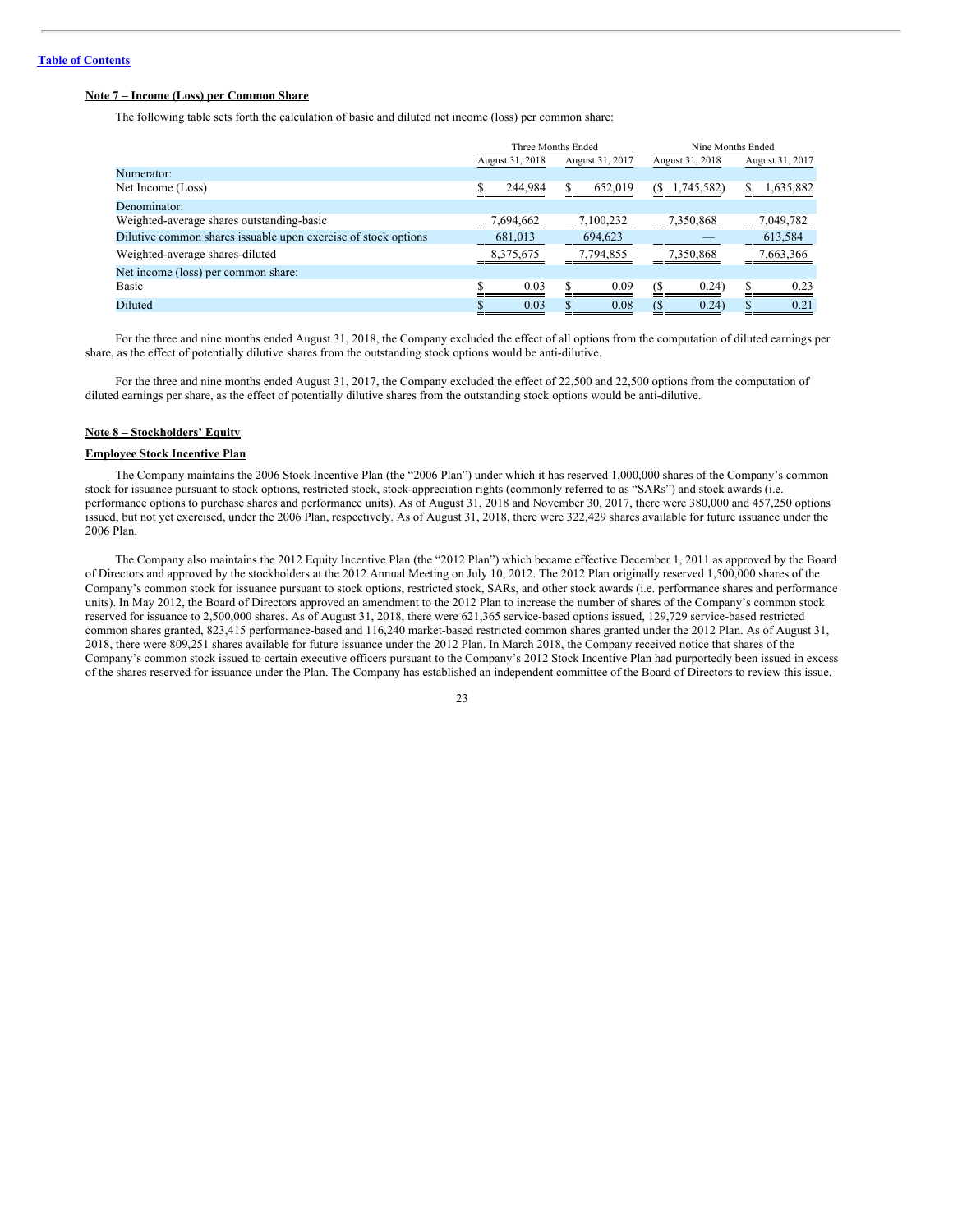### *Service-based vesting condition options*

The fair value of each option award is estimated on the date of the grant using the Black-Scholes valuation model that uses the assumptions noted in the following table. Expected volatility is based on the historical volatility of the Company's stock over the most recent period commensurate with the expected life of the Company's stock options. The Company uses historical data to estimate option exercise and employee termination within the valuation model. The risk-free rate for periods within the contractual life of the option is based on the U.S. Treasury yield curve in effect at the time of grant. The expected term of options granted to employees is calculated, in accordance with the "simplified method" for "plain vanilla" stock options allowed under GAAP. Expected dividends are based on the historical trend of the Company not issuing dividends.

There were 0 and 51,636 options granted during the three and nine months ended August 31, 2018, respectively.

There were 22,500 options granted during the three and nine months ended August 31, 2017, respectively.

Variables used to determine the fair value of the options granted for the three and nine months ended August 31, 2018 and August 31, 2017, respectively, are as follows:

|                            | Three Months Ended<br>August 31, 2018 | Three Months Ended<br>August 31, 2017 | Nine Months Ended<br>August 31, 2018 | Nine Months Ended<br>August 31, 2017 |
|----------------------------|---------------------------------------|---------------------------------------|--------------------------------------|--------------------------------------|
| Weighted average values:   |                                       |                                       |                                      |                                      |
| Expected dividends         | $\sim$                                | $0\%$                                 | $0\%$                                | $0\%$                                |
| <b>Expected volatility</b> | $\overline{\phantom{a}}$              | 52.06%                                | 50.8%                                | 52.06%                               |
| Risk free interest rate    | $\overline{\phantom{a}}$              | 1.82%                                 | 2.67%                                | 1.82%                                |
| Expected life              |                                       | 5 years                               | 5 years                              | 5 years                              |

Stock option activity for options with only service-based vesting conditions for the nine months ended August 31, 2018, was as follows:

|                                  |           |                       | Weighted Average<br>Remaining |                 |
|----------------------------------|-----------|-----------------------|-------------------------------|-----------------|
|                                  |           | Weighted Average      | Contractual                   | Aggregate       |
|                                  | Shares    | <b>Exercise Price</b> | Term (Years)                  | Intrinsic Value |
| Outstanding at November 30, 2017 | 1,026,979 | 2.50                  | 4.48                          | \$5,706,107     |
| Granted                          | 51,636    | 7.85                  |                               | 29,774          |
| Exercised                        | (63,750)  | 2.68                  |                               | 343,935         |
| Expired/forfeited                | (13,500)  | 2.18                  |                               | 84,435          |
| Outstanding at August 31, 2018   | 1,001,365 | \$<br>2.77            | 4.22                          | \$5,664,941     |
| Exercisable at August 31, 2018   | 961,111   | 2.58                  | 4.17                          | \$5,619,667     |

24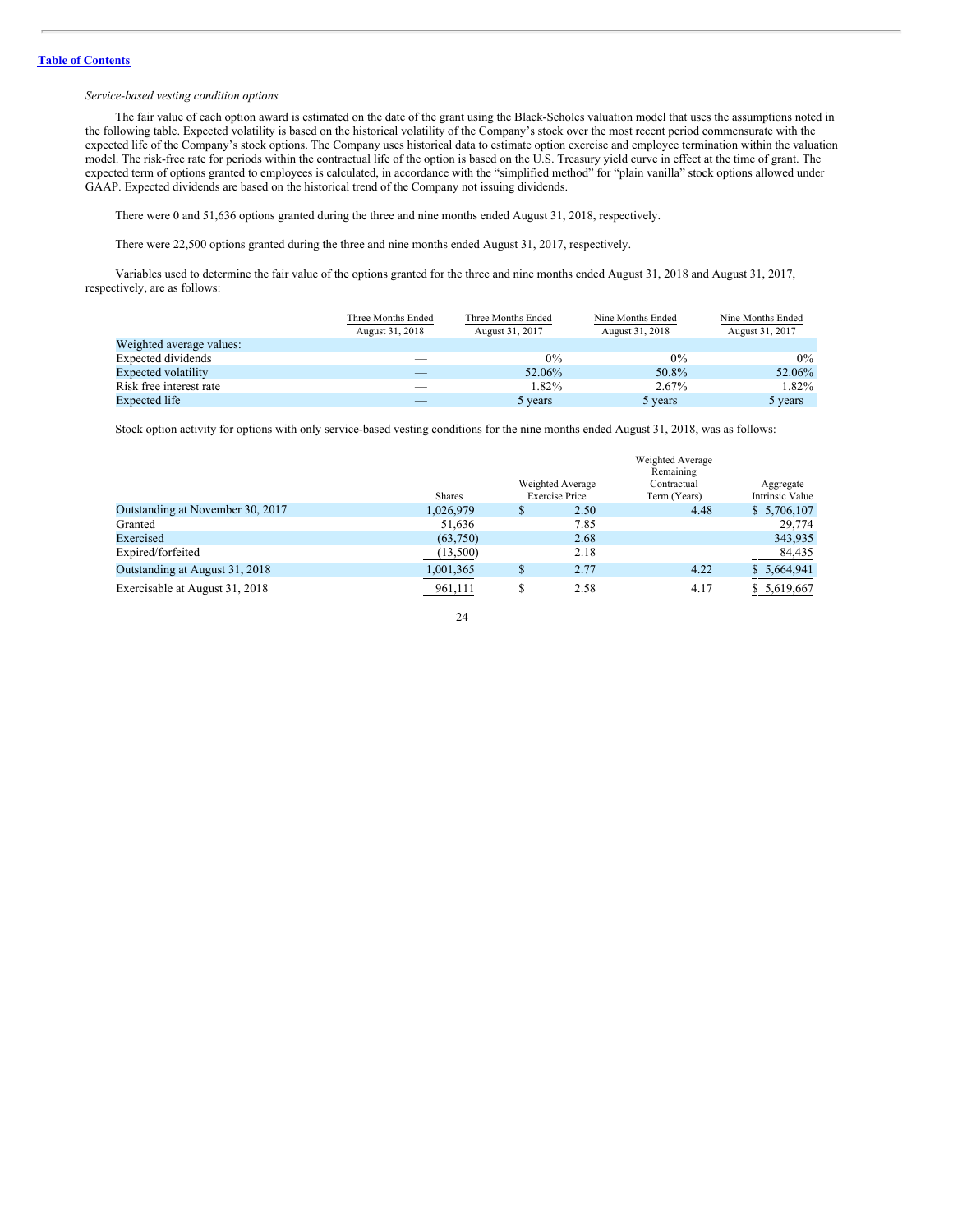The weighted average grant date fair value of options granted during the nine months ended August 31, 2018 and August 31, 2017 was \$3.23 and \$3.25, respectively.

The aggregate intrinsic value represents the total value of the difference between the Company's closing stock price on the last trading day of the period and the exercise price of the options, multiplied by the number of in-the-money stock options that would have been received by the option holders had all option holders exercised their options on either August 31, 2018 or November 30, 2017, as applicable. The intrinsic value of the Company's stock options changes based on the closing price of the Company's stock.

During the three and nine months ended August 31, 2018, the Company issued 61,500 and 63,750 common shares to option holders who exercised options for \$166,005 and \$170,925, respectively.

During the three and nine months ended August 31, 2017, the Company issued 0 and 26,781 common shares to option holders who exercised options for \$0 and \$51,396, respectively.

Significant option groups outstanding and exercisable at August 31, 2018 and related price and contractual life information are as follows:

|                   |             | Outstanding      |    |                       | Exercisable |   |                       |
|-------------------|-------------|------------------|----|-----------------------|-------------|---|-----------------------|
|                   |             | Weighted Average |    |                       |             |   |                       |
|                   |             | Remaining        |    |                       |             |   |                       |
| Range of Exercise |             | Contractual      |    | Weighted Average      |             |   | Weighted Average      |
| Prices            | Outstanding | Life (Years)     |    | <b>Exercise Price</b> | Outstanding |   | <b>Exercise Price</b> |
| \$1.01 to \$2.00  | 422,500     | 3.18             | S  | 1.73                  | 422,500     | S | 1.73                  |
| \$2.01 to \$3.00  | 275,000     | 2.57             |    | 2.70                  | 275,000     |   | 2.70                  |
| \$3.01 to \$4.00  | 227,229     | 7.42             |    | 3.18                  | 223,062     |   | 3.18                  |
| \$6.01 to \$7.00  | 25,000      | 8.59             |    | 6.95                  | 23,334      |   | 6.98                  |
| \$7.01 to \$8.00  | 51,636      | 5.33             |    | 7.85                  | 17,215      |   | 7.85                  |
|                   | 1,001,365   | 4.22             | \$ | 2.77                  | 961,111     |   | 2.58                  |

A summary of the status of the Company's non-vested options as of August 31, 2018, and changes during the nine months ended August 31, 2018, is presented below:

|                                 |           |   | Weighted Average<br>Grant-Date |
|---------------------------------|-----------|---|--------------------------------|
|                                 | Shares    |   | Fair Value                     |
| Non-vested at November 30, 2017 | 39,168    | S | 2.41                           |
| Granted                         | 51,636    |   | 3.23                           |
| Vested                          | (50, 550) |   | 2.73                           |
| Forfeited                       |           |   |                                |
| Non-vested at August 31, 2018   | 40.254    |   | 3.06                           |

As of August 31, 2018, there was approximately \$110,000 of total unrecognized compensation cost related tonon-vested share-based compensation arrangements granted under the 2006 Plan and the 2012 Plan. The cost is expected to be recognized over a weighted-average period of 1.24 years as of August 31, 2018. The total fair value of shares vested during the nine months ended August 31, 2018 was approximately \$138,000.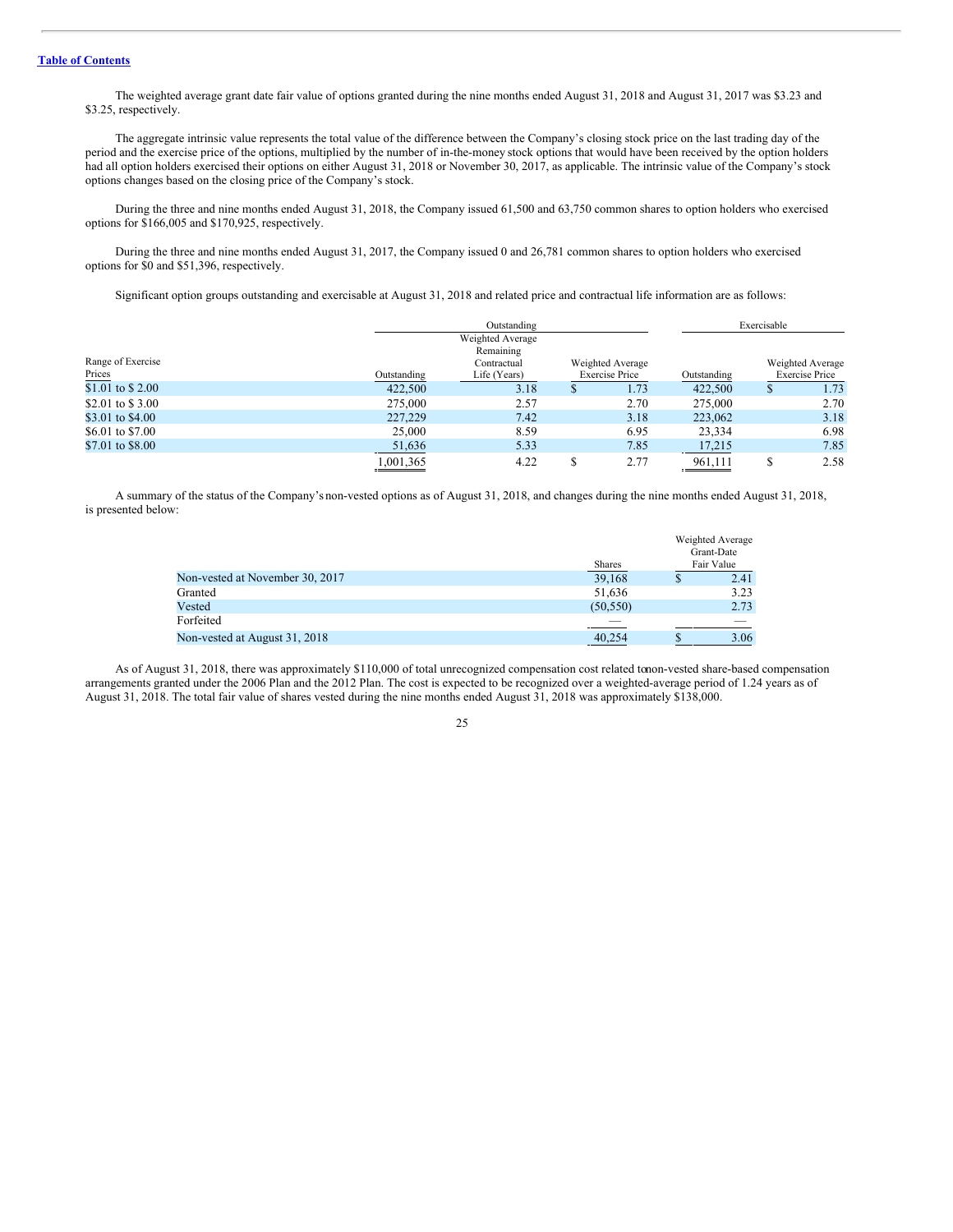During the second fiscal quarter of 2018, the Company entered into Amended and Restated Employment Agreements ("2018 Employment Agreements") with each of the Company's Co-CEOs. Per the Employment Agreements, each of theCo-CEOs is to receive base grant equity awards in the form of qualified stock options of the Company's common stock. As of March 8, 2018, David Portnoy and Mark Portnoy were granted 23,636 and 20,000 stock options of the Company's common stock, respectively. The options were issued under the Company's 2012 Stock Plan and will vest 1/3 upon grant, 1/3 on December 1, 2018 and the remaining 1/3 on November 30, 2019. The fair value of the options vested as of August 31, 2018 was approximately \$50,000 and is reflected as selling, general and administrative expenses in the accompanying consolidated statement of comprehensive income. As of August 31, 2018, there was approximately \$89,000 of total unrecognized compensation cost related to the non-vested options of common stock and these will continue to vest as notated above and per the 2018 Employment Agreements through November 30, 2019.

During the second fiscal quarter of 2018, the Company entered into an Amendment Agreement ("CIO Agreement") with the Company's CIO. Per the CIO Agreement, the CIO is to receive a base grant equity award in the form of qualified stock options of the Company's common stock. As of May 21, 2018, Oleg Mikulinsky was granted 8,000 stock options of the Company's common stock. The options were issued under the Company's 2012 Stock Plan and will vest 1/3 upon grant, 1/3 on December 1, 2018 and the remaining 1/3 on November 30, 2019. The fair value of the options vested as of August 31, 2018 was approximately \$9,000 and is reflected as selling, general and administrative expenses in the accompanying consolidated statement of comprehensive income. As of August 31, 2018, there was approximately \$19,000 of total unrecognized compensation cost related to the non-vested options of common stock and these will continue to vest as notated above and per the CIO Agreement through November 30, 2019.

#### *Performance and market-based vesting condition options*

Per the 2018 Employment Agreements, based upon certain performance criteria, the Company shall grant David Portnoy and Mark Portnoy a percentage of up to 47,273 and 40,000, respectively, of qualified stock options of the Company's common stock. The fair value of these options as of August 31, 2018 was approximately \$110,000 and is reflected as selling, general and administrative expenses in the accompanying consolidated statement of comprehensive income (loss). As of August 31, 2018, there was approximately \$37,000 of total unrecognized compensation cost related to these options of common stock as notated above and per the 2018 Employment Agreements.

Per the Amendment Agreement, based upon certain performance criteria, the Company shall grant Oleg Mikulinsky a percentage of up to 8,000 of qualified stock options of the Company's common stock. The fair value of these options as of August 31, 2018 was approximately \$10,000 and is reflected as selling, general and administrative expenses in the accompanying consolidated statement of comprehensive income (loss). As of August 31, 2018, there was approximately \$3,000 of total unrecognized compensation cost related to these options of common stock as notated above and per the 2018 Employment Agreements.

There were no performance-based or market-based vesting condition options granted during the three and nine months ended August 31, 2017.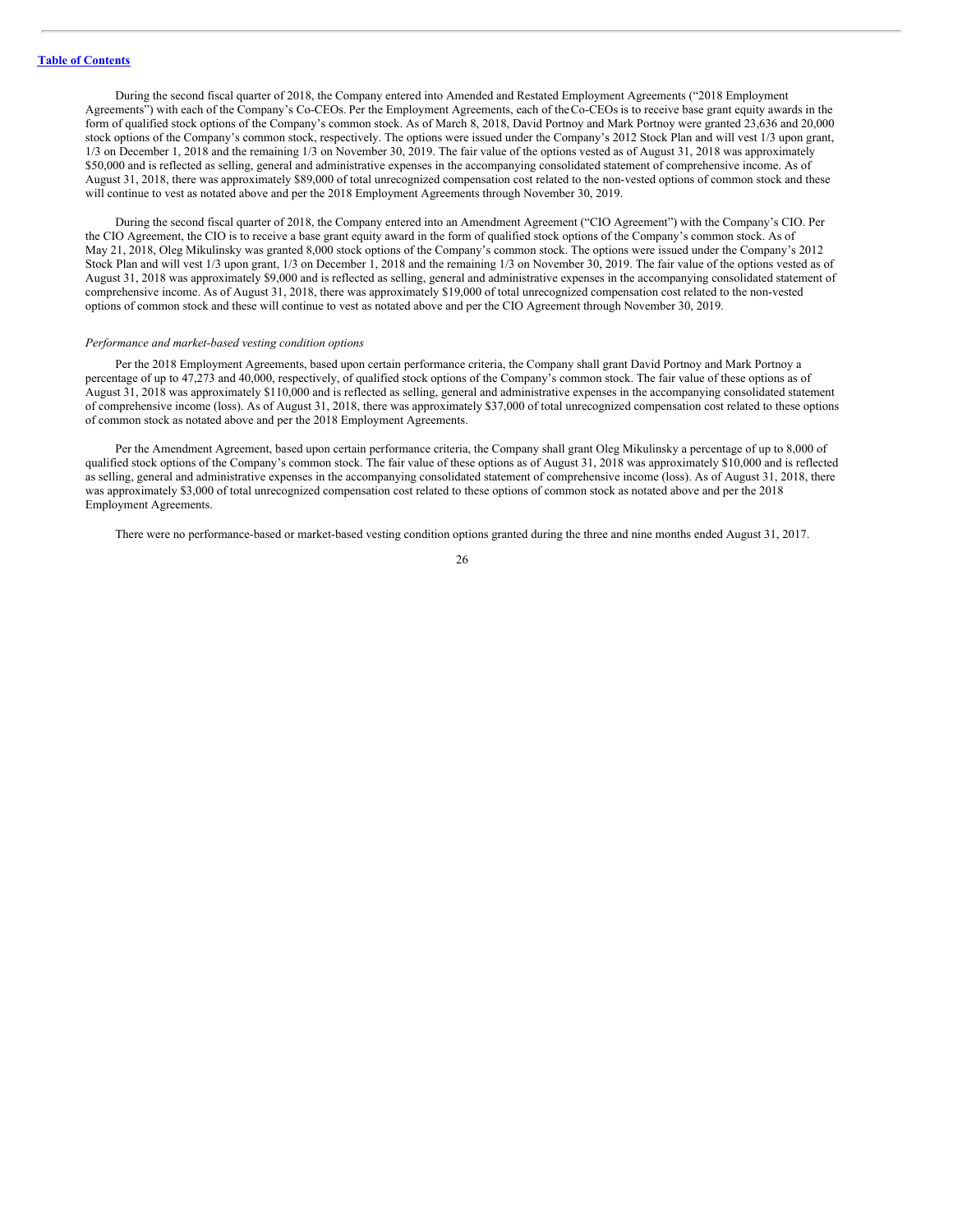#### *Restricted common shares*

As of April 15, 2016, the Company entered into Amended and Restated Employment Agreements ("Employment Agreements") with each of the Company's Co-CEOs. The Employment Agreements provide for the grant of shares of the Company's common stock based on certain performance measures being attained by each of the Company's Co-CEOs during fiscal year 2016 and fiscal year 2017. The Employment Agreements state if David Portnoy and Mark Portnoy are employed by the Company on November 30, 2016 and November 30, 2017, then no later than February 28, 2017 and February 28, 2018, respectively, the Company will grant up to 186,487 and 162,163 shares of common stock for each fiscal year. Based upon the performance measures attained as of November 30, 2016, the Company granted 183,145 and 159,257 shares of common stock to David Portnoy and Mark Portnoy, respectively. There was \$0 of total unrecognized compensation cost as of August 31, 2018 and August 31, 2017, respectively. Based upon the performance measures being attained as of November 30, 2017, David Portnoy and Mark Portnoy earned a total of 121,801 and 105,915 shares of common stock, respectively. Pursuant to the terms of the Employment Agreements, the Co-CEOs each opted to receive a lump sum cash payment in lieu of 30,000 shares of earned common stock which amounted to approximately \$444,000. The Company then granted the remaining earned shares of 91,801 and 75,915 to David Portnoy and Mark Portnoy, respectively. The fair value of the shares granted was approximately \$756,000. There was \$0 and \$181,000 of total unrecognized compensation cost as of August 31, 2018 and August 31, 2017, respectively.

As of April 18, 2016, the Company entered into a second Amendment Agreement (the "Amendment"), with the Company's CIO Oleg Mikulinsky effective December 1, 2015, amending certain terms of the Amendment Agreement dated May 1, 2013 and Mikulinsky Employment Agreement dated March 5, 2012. The Amendment provides for the grant of shares of the Company's common stock based on certain performance measures being attained by the Company during fiscal year 2016 and fiscal year 2017. The Amendment states if Executive is employed by the Company on November 30, 2016 and November 30, 2017, then no later than February 28, 2017 and February 28, 2018, respectively, the Company will grant Executive up to 20,000 shares of restricted stock based on performance as set forth in the Amendment per each fiscal year. Based upon performance measures being attained as of November 30, 2016, the Company granted 19,620 shares of common stock to Oleg Mikulinksy. There was \$0 of total unrecognized compensation cost as of August 31, 2018 and August 31, 2017, respectively. Based upon performance measures being attained as of November 30, 2017, the Company will grant a total of 14,729 shares of common stock to Oleg Mikulinksy. The fair value of the shares to be granted is approximately \$80,000. There was \$0 and \$80,000 of total unrecognized compensation cost as of August 31, 2018 and August 31, 2017, respectively.

#### **Note 9 – License Agreements**

The Company enters into two types of licensing agreements and in both types, the Company earns revenue on the initial license fees. Under the technology agreements, the Company earns processing and storage royalties from the affiliates that process in their own facility. Under the marketing agreements, the Company earns processing and storage revenues from affiliates that store specimens in the Company's facility in Oldsmar, Florida.

#### **Technology Agreements**

The Company has entered into a definitive License and Royalty Agreement with LifeCell International Private Limited, formerly Asia Cryo-Cell Private Limited, ("LifeCell") to establish and market its umbilical cord blood and menstrual stem cell programs in India.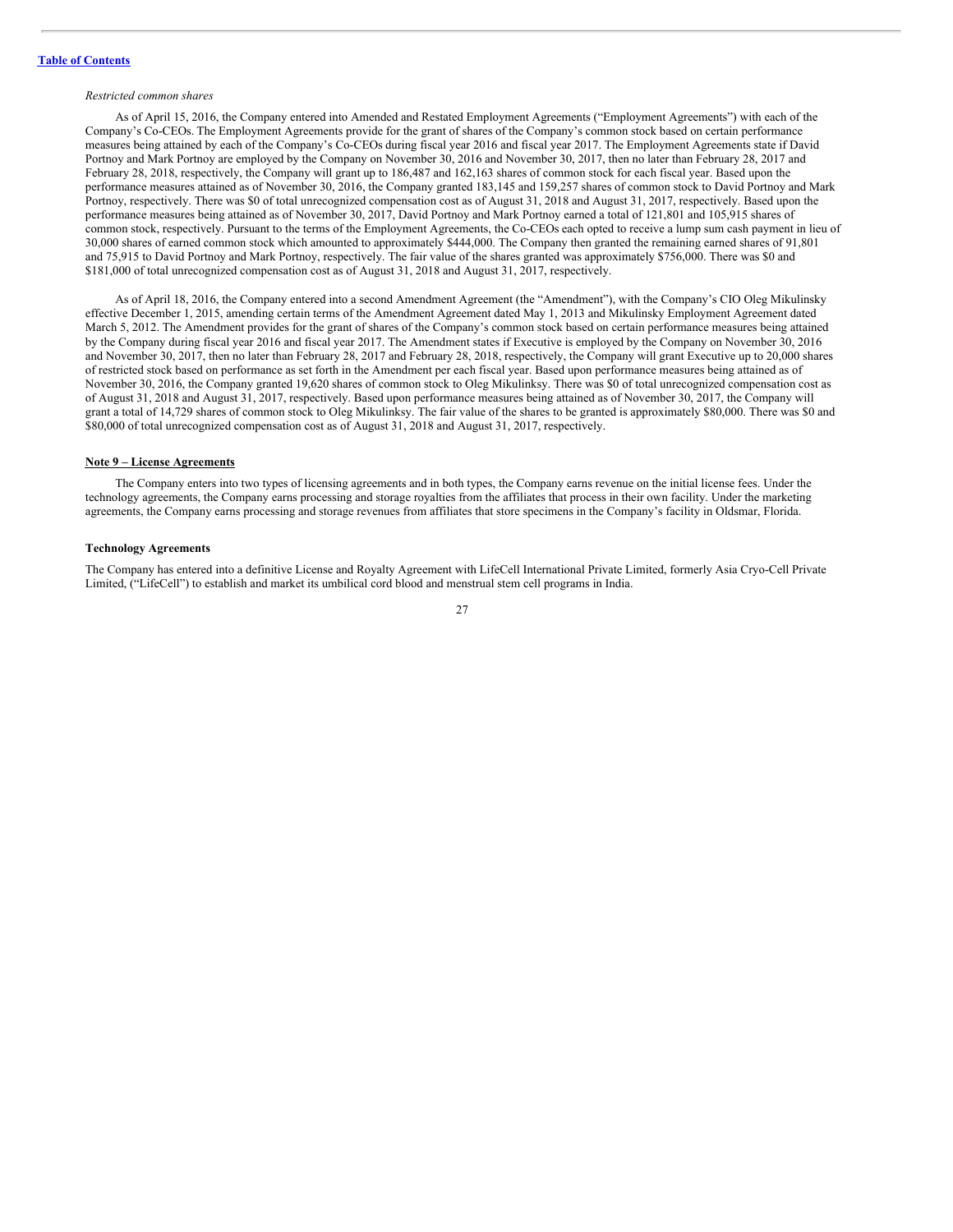Per the License and Royalty Agreement with Lifecell, there is a \$1 Million cap on the amount of royalties due to the Company per year and a \$10 Million cap on the amount of royalties due to the Company for the term of the License and Royalty Agreement. Since inception of the License and Royalty Agreement, the Company has recorded approximately \$6,700,000 in royalty income due under the terms of the License and Royalty Agreement, of which, Lifecell has paid the Company approximately \$6,200,000 as of August 31, 2018. The balance of approximately \$500,000 is reflected as Accounts Receivable on the accompanying consolidated balance sheets.

#### **Marketing Agreements**

The Company has definitive license agreements to market the Company's umbilical cord blood stem cell programs in Costa Rica, El Salvador, Guatemala, Honduras, Nicaragua, Panama and Pakistan.

The following table details the initial license fees for the technology agreements and processing and storage royalties earned under the technology agreements for the three and nine months ended August 31, 2018 and August 31, 2017. The initial license fees and processing and storage royalties are reflected in licensee and royalty income in the accompanying consolidated statements of comprehensive income (loss).

|                            | Processing and Storage Royalties      |                                      |
|----------------------------|---------------------------------------|--------------------------------------|
|                            | Three Months Ended                    | Nine Months Ended                    |
|                            | August 31, 2018                       | August 31, 2018                      |
| License and royalty income | 539,286                               | 742,445                              |
| Total                      | 539.286                               | 742,445                              |
|                            | Three Months Ended<br>August 31, 2017 | Nine Months Ended<br>August 31, 2017 |
| License and royalty income | 492,208                               | 820,877                              |
| Total                      | 492,208                               | 820,877                              |

#### **Note 10 – Legal Proceedings**

On December 3, 2015, a complaint styled*Gary T. Brotherson, M.D., et al. v. Cryo-Cell International, Inc.,*Case No. 15-007461-CI, Circuit Court, Sixth Judicial Circuit, Pinellas County, Florida, was served on the Company, naming it as defendant and alleging, among other things, that the Company breached certain agreements with plaintiffs and seeking damages in excess of \$15,000, the jurisdictional amount of the court in which the action is pending. On January 12, 2016, the Company served its answer, affirmative defenses, and counterclaim against the plaintiffs. The Company believes the plaintiffs' claims are without merit and it intends to contest the action vigorously. At this time, it is not possible for the Company to estimate the loss or the range of possible loss in the event of an unfavorable outcome, as the ultimate resolution of the complaint is uncertain at this time. No amounts have been accrued as of August 31, 2018.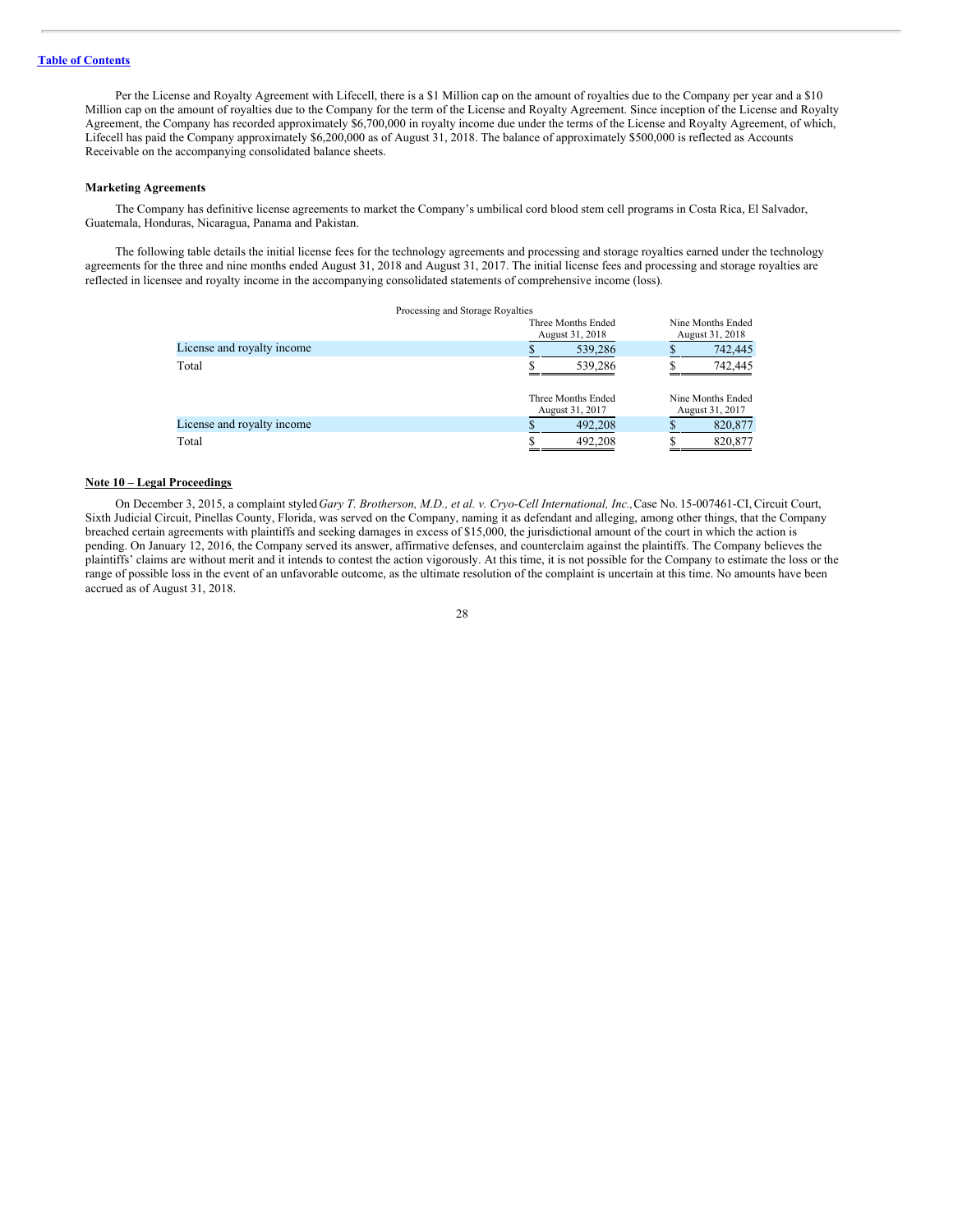In addition, from time to time the Company is subject to proceedings, lawsuits, contract disputes and other claims in the normal course of its business. The Company believes that the ultimate resolution of current matters should not have a material adverse effect on the Company's business, consolidated financial position or results of operations. It is possible, however, that there could be an unfavorable ultimate outcome for or resolution which could be material to the Company's results of operations for a particular quarterly reporting period. Litigation is inherently uncertain and there can be no assurance that the Company will prevail. The Company does not include an estimate of legal fees and other related defense costs in its estimate of loss contingencies.

#### **Note 11 – Share Repurchase Plan**

In December 2011, the Company's Board of Directors authorized management at its discretion to repurchase up to one million (1,000,000) shares of the Company's outstanding common stock. On June 6, 2012, the Board of Directors of the Company increased the number of shares of the Company's outstanding common stock that management is authorized to repurchase to up to three million (3,000,000). On April 8, 2015, the Board of Directors of the Company increased the number of shares of the Company's outstanding common stock that management is authorized to repurchase to up to six million (6,000,000) shares. On October 6, 2016, the Board of Directors of the Company increased the number of shares of the Company's outstanding common stock that management is authorized to repurchase to up to eight million (8,000,000) shares. The repurchases must be effectuated through open market purchases, privately negotiated block trades, unsolicited negotiated transactions, and/or pursuant to any trading plan that may be adopted in accordance with Rule 10b5-1 of the Securities and Exchange Commission or in such other manner as will comply with the provisions of the Securities Exchange Act of 1934.

As of August 31, 2018, the Company had repurchased an aggregate of 5,801,086 shares of the Company's common stock at an average price of \$3.37 per share through open market and privately negotiated transactions. The Company purchased 0 and 86,915 shares of the Company's common stock during the nine months ended August 31, 2018 and August 31, 2017, respectively, at an average price of \$0.00 per share and \$5.14 per share, respectively.

The repurchased shares will be held as treasury stock at cost and have been removed from common shares outstanding as of August 31, 2018 and November 30, 2017. As of August 31, 2018 and November 30, 2017, 5,801,086 and 5,801,086 shares, respectively, were held as treasury stock.

Subsequent to the August 31, 2018 balance sheet date, the Company has not repurchased any additional shares of the Company's common stock.

### <span id="page-28-0"></span>**Item 2. Management's Discussion and Analysis of Financial Condition and Results of Operations.**

#### **Forward Looking Statements**

This Form 10-Q, press releases and certain information provided periodically in writing or orally by the Company's officers or its agents may contain statements which constitute "forward-looking statements". The terms "Cryo-Cell International, Inc.," "Cryo-Cell," "Company," "we," "our" and "us" refer to Cryo-Cell International, Inc. The words "expect," "anticipate," "believe," "goal," "strategy," "plan," "intend," "estimate" and similar expressions and variations thereof, if used, are intended to specifically identify forward-looking statements. Those statements appear in a number of places in this Form 10-Q and in other places, and include statements regarding the intent, belief or current expectations of the Company, its directors or its officers with respect to, among other things:

- (i) our future performance and operating results;
- (ii) our future operating plans;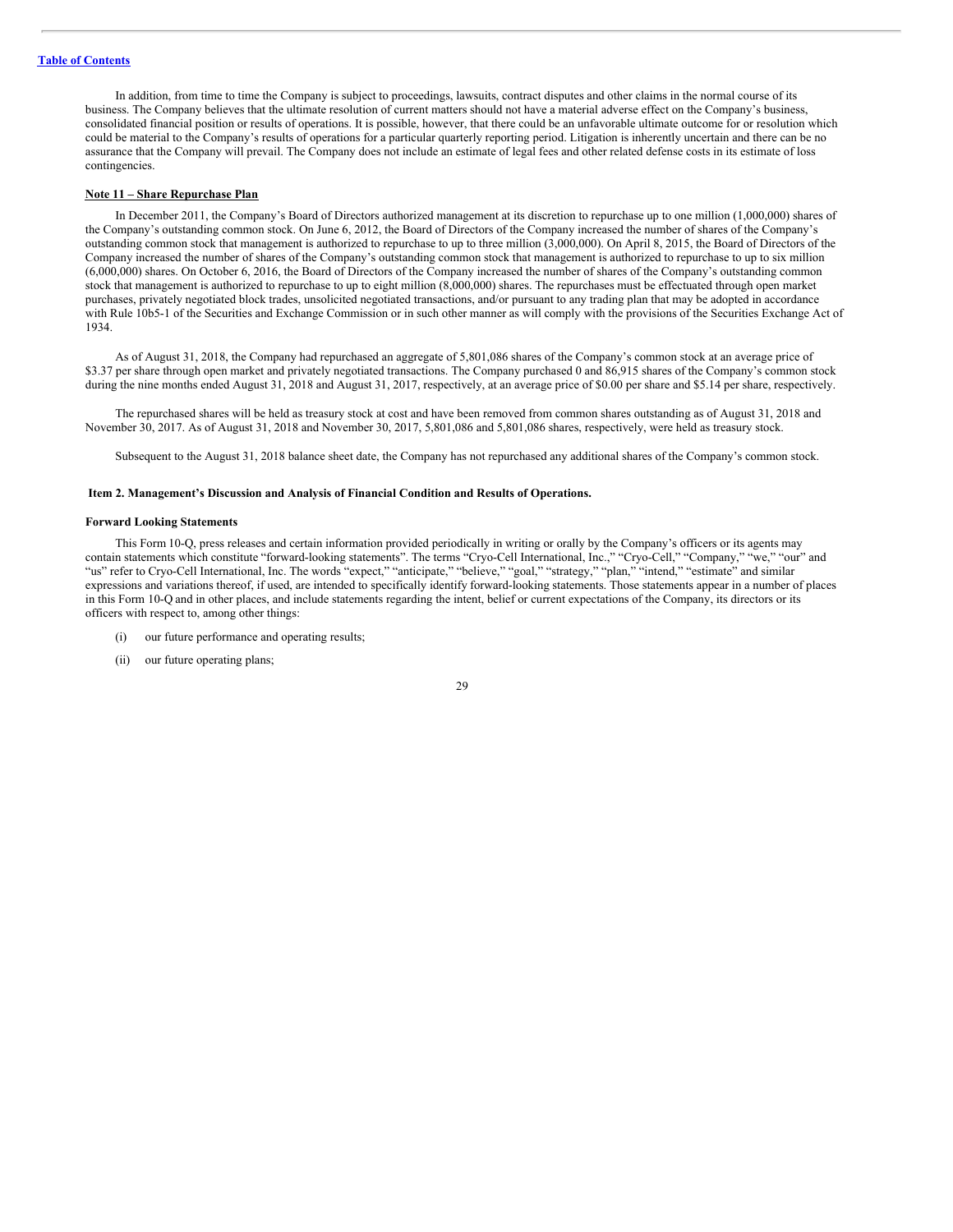- (iii) our liquidity and capital resources; and
- (iv) our financial condition, accounting policies and management judgments.

Investors and prospective investors are cautioned that any such forward-looking statements are not guarantees of future performance and involve risks and uncertainties, and that actual results may differ materially from those projected in the forward-looking statements as a result of various factors. The factors that might cause such differences include:

- (i) any adverse effect or limitations caused by recent increases in government regulation of stem cell storage facilities;
- (ii) any increased competition in our business including increasing competition from public cord blood banks particularly in overseas markets but also in the U.S.;
- (iii) any decrease or slowdown in the number of people seeking to store umbilical cord blood stem cells or decrease in the number of people paying annual storage fees;
- (iv) any new services relating to other types of stem cells that have not yet been offered commercially, and there is no assurance that other stem cell services will be launched or will gain market acceptance;
- (v) any adverse impacts on revenue or operating margins due to the costs associated with increased growth in our business, including the possibility of unanticipated costs relating to the operation of our facility and costs relating to the commercial launch of new types of stem cells;
- (vi) any unique risks posed by our international activities, including but not limited to local business laws or practices that diminish our affiliates' ability to effectively compete in their local markets;
- (vii) any technological or medical breakthroughs that would render our business of stem cell preservation obsolete;
- (viii) any material failure or malfunction in our storage facilities; or any natural disaster or act of terrorism that adversely affects stored specimens;
- (ix) any adverse results to our prospects, financial condition or reputation arising from any material failure or compromise of our information systems;
- (x) the costs associated with defending or prosecuting litigation matters, particularly including litigation related to intellectual property, and any material adverse result from such matters;
- (xi) the success of our licensing agreements and their ability to provide us with royalty fees;
- (xii) any difficulties and increased expense in enforcing our international licensing agreements;
- (xiii) any adverse performance by or relations with any of our licensees;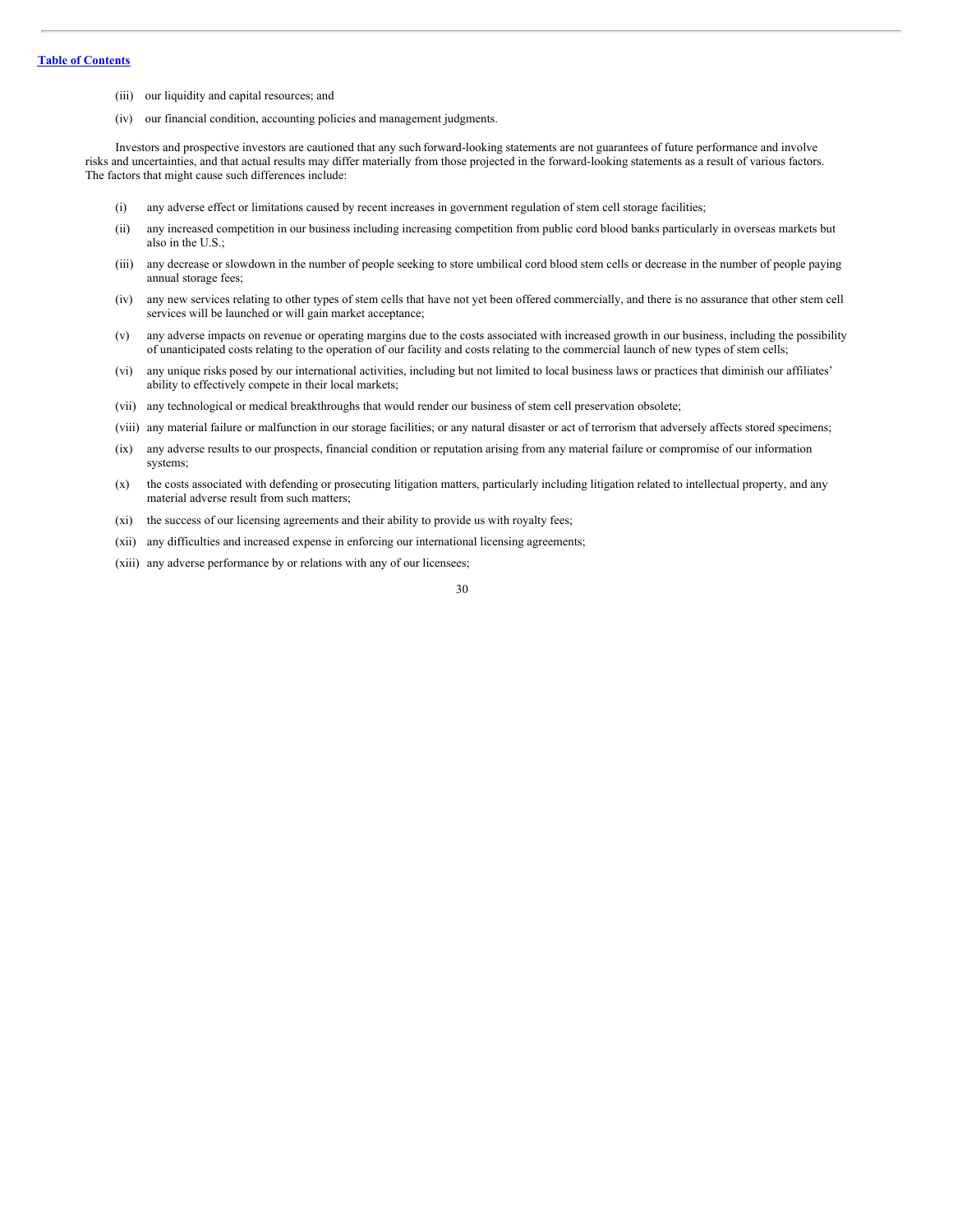- (xiv) any inability to enter into new licensing arrangements including arrangements withnon-refundable upfront fees;
- (xv) any inability to realize cost savings as a result of recent acquisitions;
- (xvi) any inability to realize a return on an investment;
- (xvii) any increased U.S. income tax expense as a result of inability to utilize or exhaustion of net operating losses;
- (xviii) any adverse impact on our revenues and operating margins as a result of discounting of our services in order to generate new business in tough economic times where consumers are selective with discretionary spending;
- (xix) the success of our global expansion initiatives;
- (xx) our actual future ownership stake in future therapies emerging from our collaborative research partnerships;
- (xxi) our ability to minimize our future costs related to R&D initiatives and collaborations and the success of such initiatives and collaborations;
- (xxii) any inability to successfully identify and consummate strategic acquisitions;
- (xxiii) any inability to realize benefits from any strategic acquisitions;
- (xxiv) the Company's ability to realize a profit on the acquisition of PrepaCyte-CBand Cord:Use;
- (xxv) the costs associated with proxy contests and its impact on our business and
- (xxvi) other factors many of which are beyond our control.

We undertake no obligation to publicly update or revise the forward-looking statements made in this Form10-Q to reflect events or circumstances after the date of this Form 10-Q or to reflect the occurrence of unanticipated events.

Readers are cautioned not to place undue reliance on these forward-looking statements, which reflect management's analysis only as of the date hereof. Cryo-Cell International, Inc. undertakes no obligation to publicly revise these forward-looking statements to reflect events or circumstances that arise after the date hereof. Readers should carefully review the risk factors described in other documents the Company files from time to time with the Securities and Exchange Commission, including the Annual Report on Form 10-K filed by the Company and any Current Reports on Form8-K filed by the Company.

#### **Overview**

The Company is engaged in cellular processing and cryogenic storage, with a current focus on the collection and preservation of umbilical cord blood stem cells for family use. The Company's principal sources of revenues are service fees for cord blood processing and preservation for new customers and recurring annual storage fees. Effective April 2016, the Company offers two pricing models, a standard plan and premium plan. The Company charges fees of \$1,600 for the standard plan and \$1,950 for the premium plan to new clients for the collection kit, processing, testing and return medical courier service,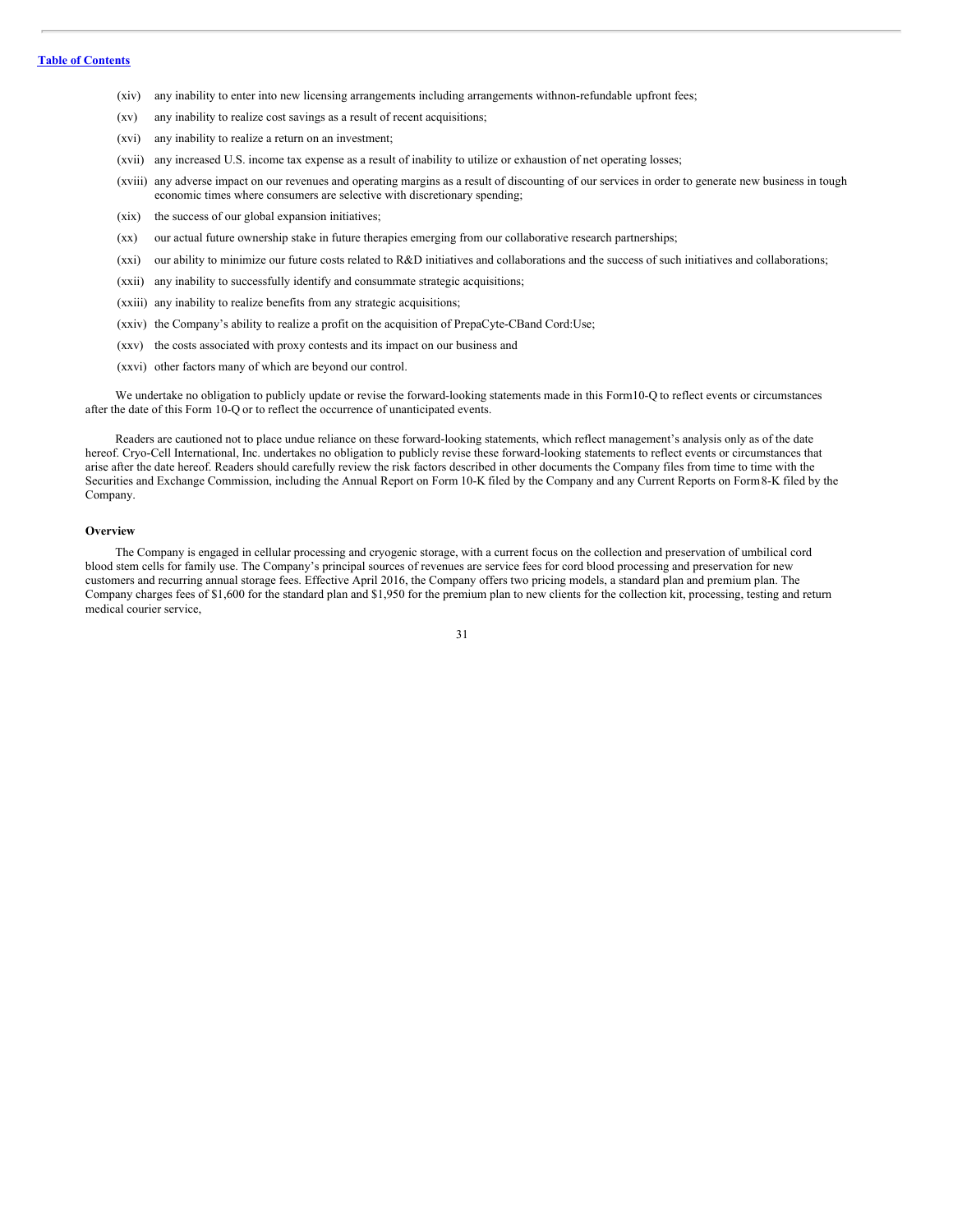with discounts in the case of multiple children from the same family and in other circumstances. The Company charges an annual storage fee of \$150 for new clients that enroll in the standard and premium plans; storage fees for existing customers depend on the contracts with such customers. The Company continues to offer a one-time payment plan for 21 years of storage and a life-time payment plan, pursuant to which the client is charged \$4,599 for the standard plan and \$4,949 for the premium plan and \$6,000 for the standard plan and \$7,000 for the premium plan, respectively, less discounts in the case of multiple children from the same family and in other circumstances. The one-time plan includes the collection kit, processing and testing, return medical courier service and 21 years of pre-paid storage fees. The life-time plan includes the collection kit, processing and testing, return medical courier service and pre-paid storage fees for the life of the client. The Company also receives other income from licensing fees and royalties from global affiliates.

On June 11, 2018, Cryo-Cell completed its acquisition of substantially all of the assets (the "Cord Purchase") of Cord:Use Cord Blood Bank, Inc., a Florida corporation ("Cord:Use"), in accordance with the definitive Asset Purchase Agreement between Cryo-Cell and Cord:Use (the "Purchase Agreement"), including without limitation Cord:Use's inventory of public cord blood units existing as of the closing date (the "Public Cord Blood Inventory") and Cord:Use's shares of common stock of Tianhe Stem Cell Biotechnologies, Inc., an Illinois corporation (the "Tianhe Capital Stock"). Cord:Use was in the business of public and private cord blood and tissue, collection, processing, storage and banking. The aggregate consideration payable at closing under the Purchase Agreement was \$14,000,000, with \$10,500,000 paid in cash and the balance paid through the delivery to Seller of 465,426 shares of Cryo-Cell's common stock, par value \$0.01 per share ("Common Stock"), at \$7.52 per share. In addition, Cryo-Cell assumed certain limited liabilities incurred by Cord:Use in connection with its business that were unpaid as of the closing date and that directly relate to the services to be provided after closing by Cryo-Cell. Cryo-Cell also assumed certain of Cord:Use's contracts and the obligations arising therefrom after the closing. Additionally, Cord:Use is entitled to an earnout from Cryo-Cell's sale of the Public Cord Blood Inventory from and after closing. Each calendar year after the closing, Cryo-Cell shall pay to Cord:Use 75% of all gross revenues, net of any returns, received from the sale of public cord blood inventory in excess of \$500,000. Such payments shall be made quarterly, within 30 days of the end of the last month of each calendar quarter, until the public cord blood inventory is exhausted. In addition, each calendar year after closing, until the public cord blood inventory is exhausted, for every \$500,000 of retained gross revenues, net of any returns, received and retained by Cryo-Cell in excess of the initial \$500,000 retained by Cryo-Cell during such year, Cryo-Cell shall deliver \$200,000 worth of Cryo-Cell Common stock to Cord:Use, up to an aggregate value of \$5,000,000. Cord:Use is also entitled to a portion of the gross profits generated, or deemed to have been generated, by Cryo-Cell from its ownership of the Tianhe Capital Stock.

During the nine months ended August 31, 2018, total revenue increased 9% as compared to the same period in 2017 which is mainly due to an 11% increase in processing and storage fees, as a result of a 14% increase in the number of new cord blood specimens processed in the first nine months of fiscal 2018 versus the same period in 2017. The Company reported a net loss of (\$1,746,000) or (\$0.24) per basic common share for the nine months ended August 31, 2018 compared to net income of approximately \$1,636,000 or \$0.23 per basic common share for the same period in 2017. Net loss for the nine months ended August 31, 2018 principally resulted from a 15% increase in cost of sales, a 16% increase in selling, general and administrative expenses and approximately \$2,985,000 of income tax expense related to the reduction of the federal tax rate to 21% as of January 1, 2018 as a result of the Tax Cuts and Jobs Act that was signed into law on December 22, 2017. The decrease in the federal tax rate caused a decrease in the Company's deferred tax asset which resulted in an increase in the income tax expense. This was partially offset by 9% increase in revenue.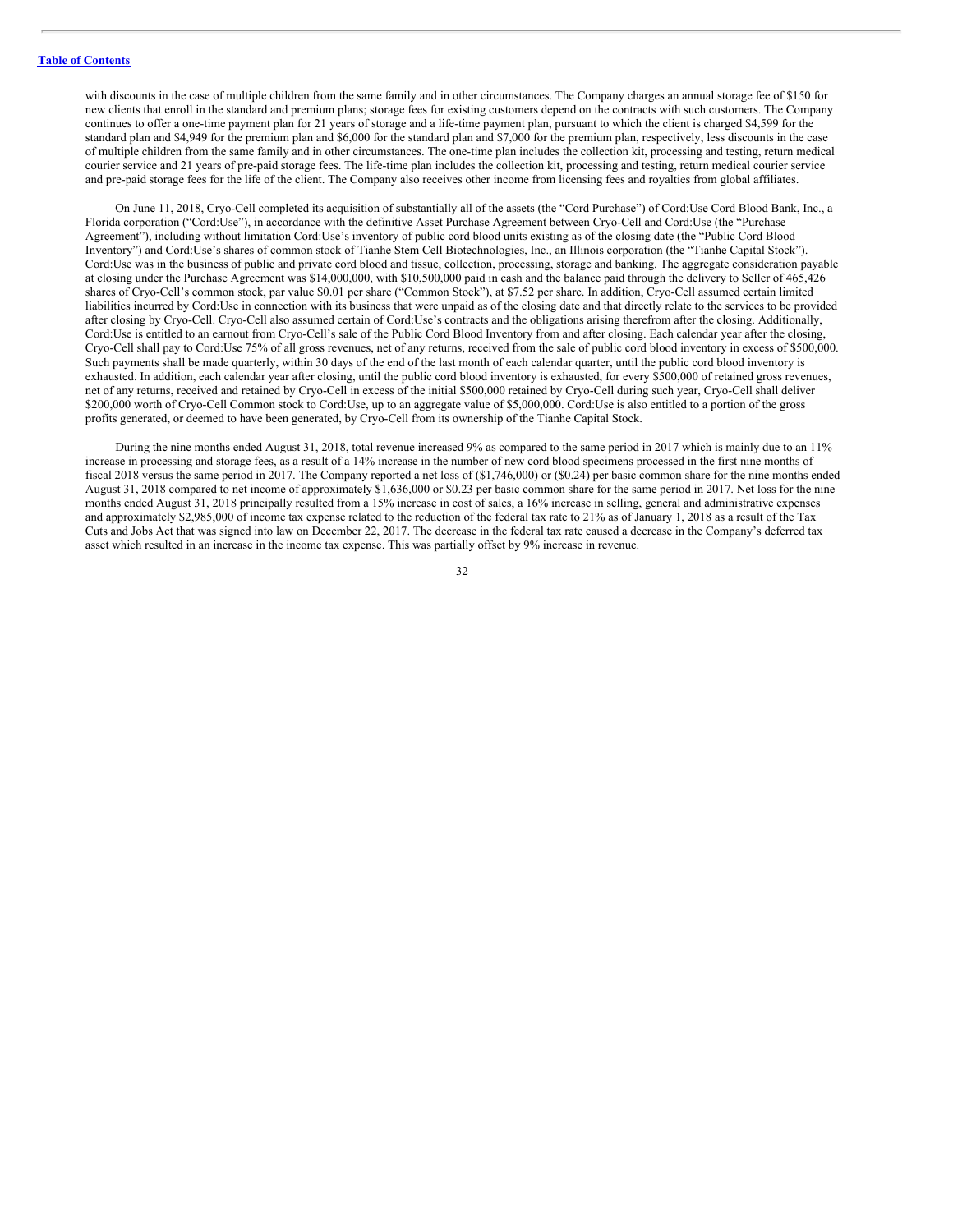At August 31, 2018, the Company had cash and cash equivalents of \$7,039,972. The Company's cash increased approximately \$761,000 during the first nine months of fiscal 2018. Cash provided by operations was approximately \$4,489,000 which was offset by \$10,500,000 was used for the purchase of Cord:Use, approximately \$700,000 was used for the purchase of property and equipment and intangibles and approximately \$1,500,000 used to repay the note payable. On May 20, 2016, the Company entered into a Credit Agreement ("Agreement") with Texas Capital Bank, National Association ("TCB") for a term loan of \$8.0 million in senior credit facilities. The proceeds of the term loan were used by the Company to fund repurchases of the Company's common stock. Subject to the terms of the Agreement, on May 20, 2016, TCB advanced the Company \$100.00. On July 1, 2016, TCB advanced the remaining principal amount of \$7,999,900 per a promissory note dated May 20, 2016 between the Company and TCB. On May 20, 2016, the Company entered into a Subordination Agreement with Texas Capital Bank and CrowdOut Capital LLC ("CrowdOut") for a subordinated loan of the principal amount of \$650,000, which amount CrowdOut advanced to the Company on May 20, 2016. The proceeds of the subordinated loan were to be used by the Company to fund continued repurchases of the Company's common stock. During the third quarter of fiscal 2017, the Company paid CrowdOut the principal sum of \$650,000 plus interest of \$867. The subordinated loan is paid in full.

On August 26, 2016, the Company entered into a First Amendment to Credit Agreement with TCB. Pursuant to terms of the First Amendment to Credit Agreement, on August 26, 2016, TCB made an additional advance to the Company in principal amount of \$2,133,433 per an Amended and Restated Promissory Note dated August 26, 2016 between the Company and TCB. The proceeds of the term loan were used by the Company to fund the extinguishment of revenue sharing agreements.

On June 11, 2018, the Company entered into a Second Amendment to Credit Agreement with TCB. Pursuant to the terms of the Second Amendment to Credit Agreement, TCB made an additional advance to the Company in principal amount of \$9,000,000 per an Amended and Restated Promissory Note dated June 11, 2018 between the Company and TCB in the principal amount of \$15,500,000. The proceeds were used to finance a portion of the purchase price of the Cord:Use purchase.

Consistent with its fiduciary duties, the board of directors and management has reviewed and will continue to review strategic options and opportunities for the Company, in order to maximize shareholder value. These options may include, but are not limited to, strategic mergers or acquisitions, investments in other public and/or private companies, repurchases of RSA interests, a deregistration of the Company's common stock under the Securities Exchange Act of 1934 or a going-private transaction. These options may or may not be related to the Company's current business. In order to undertake any of the aforementioned activities, the Company may take on substantial debt or equity capital which could increase the risk of investment in the Company.

### Results of Operations - Nine Month Period Ended August 31, 2018 Compared to the Nine Month Period Ended August 31, 2017

*Revenue.* Revenue for the nine months ended August 31, 2018 was \$20,624,803 as compared to \$18,909,316 for the same period in 2017. The increase in revenue was primarily attributable to an 11% increase in processing and storage fees.

*Processing and Storage Fees.* The increase in processing and storage fee revenue is attributable to a 9% increase in domestic recurring annual storage fee revenue and a 14% increase in the number of new cord blood specimens processed in the first nine months of fiscal 2018 versus the same period in 2017.

*Product Revenue*. For the nine months ended August 31, 2018, revenue from the product sales was \$84,208 compared to \$342,031 for the nine months ended August 31, 2017.

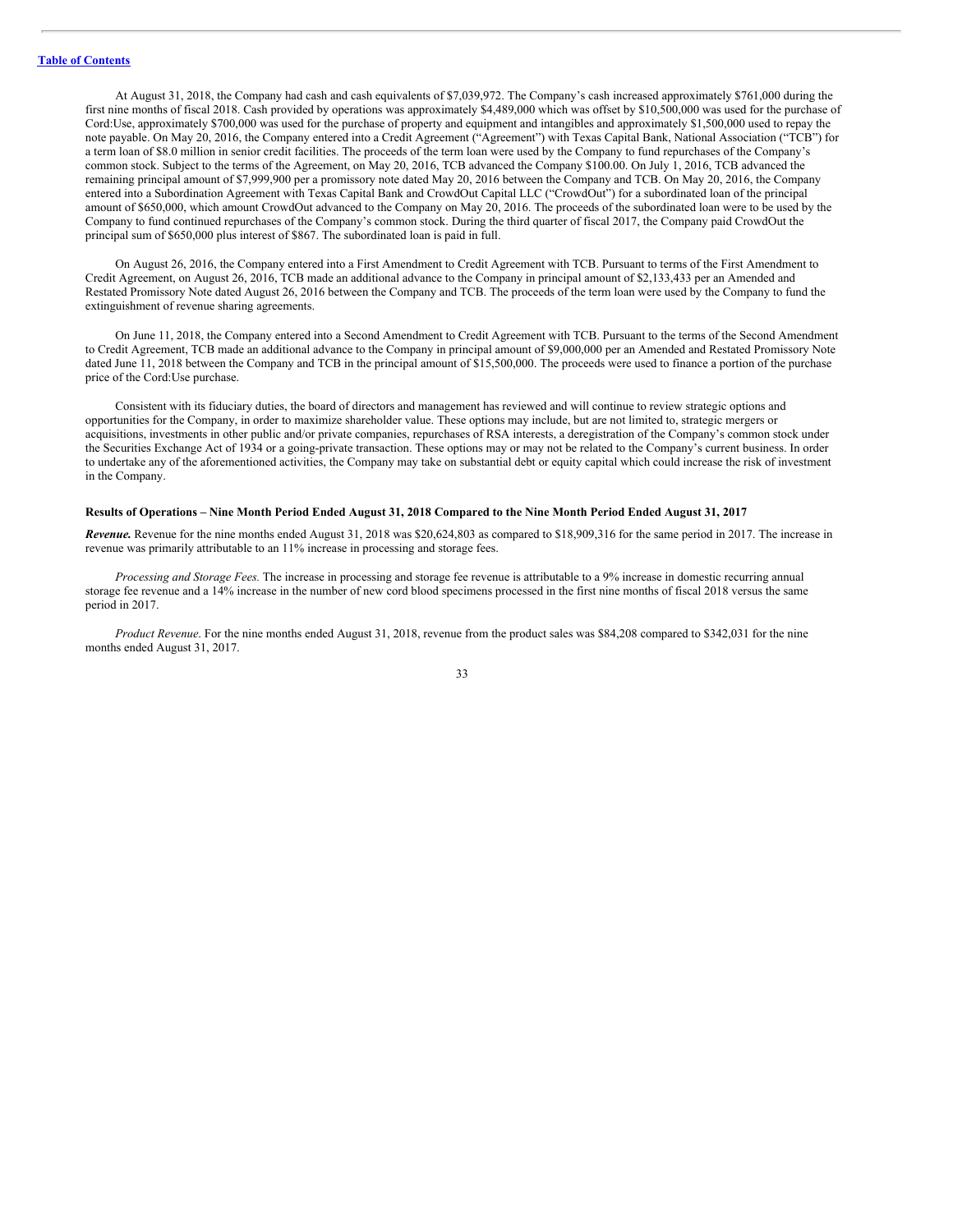*Public Cord Blood Banking Revenue*. On June 11, 2018, the Company entered into an Asset Purchase Agreement as described in Note 2. For the nine months ended August 31, 2018, revenue from the public cord blood banking sales was \$65,575 compared to \$0 for the nine months ended August 31, 2017.

*Licensee Income.*Licensee income for the nine months ended August 31, 2018 was \$742,445 as compared to \$820,877 for the 2017 period. Licensee and royalty income for the nine months ended August 31, 2018 and August 31, 2017 consists of royalty income earned on the processing and storage of specimens in India where the Company has a definitive License and Royalty Agreement.

Per the License and Royalty Agreement with Lifecell, there is a \$1,000,000 cap on the amount of royalty due to the Company per year and a \$10,000,000 cap on the amount of royalties due to the Company for the term of the License and Royalty Agreement. Since inception of the License and Royalty Agreement, the Company has recorded approximately \$6,700,000 in royalty income due under the terms of the License and Royalty Agreement, of which, Lifecell has paid the Company approximately \$6,200,000 as of August 31, 2018. The balance of approximately \$500,000 is reflected as Accounts Receivable on the accompanying consolidated balance sheets.

*Cost of Sales.* Cost of sales for the nine months ended August 31, 2018 was \$5,864,826 as compared to \$5,085,538 for the same period in 2017, representing a 15% increase. Cost of sales includes wages and supplies associated with process enhancements to the existing production procedures and quality systems in the processing of cord blood specimens at the Company's facility in Oldsmar, Florida and depreciation expense of approximately \$89,000 and \$75,000 for the nine months ended August 31, 2018 and 2017, respectively. Cost of Sales also includes \$124,805 and \$404,262 for the nine months ended August 31, 2018 and August 31, 2017, respectively, related to the costs associated with production of the Prepacyte®-CB processing and storage system. On July 12, 2017, the Company entered into a First Amendment to License Agreement (the "Amendment") to pay \$100,000 as royalties for the licenses granted and per the Amendment the license will be fully paid and no further royalty payments or license fees will be due or owed now or in the future. As of the nine months ended August 31, 2018 and August 31, 2017, royalty expense associated with Prepacyte®-CB included in Cost of Sales is \$0 and \$112,830, respectively. Also included in Cost of Sales is \$308,662 and \$0 for the nine months ended August 31, 2018 and August 31, 2017, respectively, related to the public banking due to the Purchase Agreement with Cord:Use. The increase in cost of sales for the nine months ended August 31, 2018 versus August 31, 2017 is due to the increased costs due to the public cord blood bank and the increased costs associated with the 14% increase in the number of new domestic cord blood specimens processed in the first nine months of fiscal 2018 versus the same period in 2017.

*Selling, General and Administrative Expenses.* Selling, general and administrative expenses for the nine months ended August 31, 2018 were \$11,513,190 as compared to \$9,942,562 for the 2017 period representing a 16% increase. These expenses are primarily comprised of selling and marketing expenses, salaries and wages for personnel and professional fees. The increase in selling, general and administrative expenses is in part due to costs associated with the Purchase Agreement with CordUse. As of the nine months ended August 31, 2018 and August 31, 2107, \$735,000 and \$0, respectively, of selling, general and administrative expenses are associated with the CordUse purchase. These expenses are non-recurring expenses related to the acquisition of CordUse. The increase in selling, general and administrative expenses is also due to an increase in the bad debt expense of \$542,000 and an increase of \$470,000 in salaries and wages.

*Research, Development and Related Engineering Expenses.*Research, development and related engineering expenses for the nine months ended August 31, 2018 were \$64,927 as compared to \$23,682 for the 2017 period.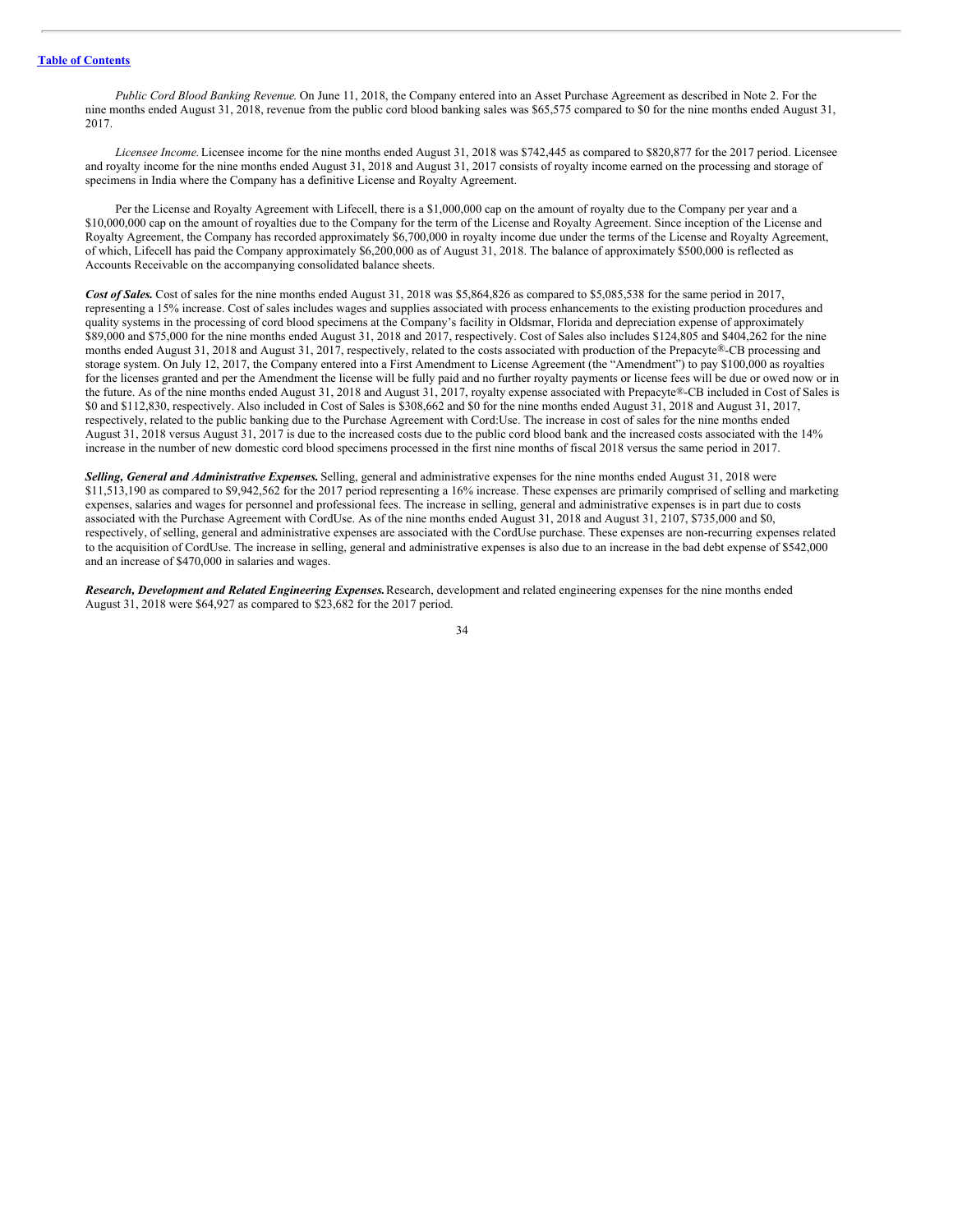*Depreciation and Amortization*. Depreciation and amortization (not included in Cost of Sales) for the nine months ended August 31, 2018 was \$124,865 compared to \$96,925 for the 2017 period.

*Interest Expense.* Interest expense during the nine months ended August 31, 2018, was \$995,437 compared to \$937,248 during the comparable period in 2017, of which, \$473,130 and \$446,555, respectively, related to the credit and subordination agreements with Texas Capital Bank, National Association and CrowdOut Capital LLC as described in Note 5. The remaining interest expense is comprised of amounts due to the parties to the Company's revenue sharing agreements based on the Company's storage revenue collected.

*Income Taxes*. U.S. income tax expense for the nine months ended August 31, 2018 was \$3,741,365 compared to \$1,039,234 for the nine months ended August 31, 2017. Included in the \$3,821,660 tax expense for the nine months ended August 31, 2018 is approximately \$2,985,000 of expense related to the reduction of the federal tax rate to 21% as of January 1, 2018 as a result of the Tax Cuts and Jobs Act that was signed into law on December 22, 2017. The decrease in the federal tax rate caused a decrease in the Company's deferred tax asset which resulted in an increase in the income tax expense.

Deferred tax assets and liabilities are measured using enacted tax rates expected to be recovered or settled. The ultimate realization of our deferred tax assets depends upon generating sufficient future taxable income prior to the expiration of the tax attributes. In assessing the need for a valuation allowance, we must project future levels of taxable income. This assessment requires significant judgment. We examine the evidence related to the recent history of tax losses, the economic conditions in which we operate and our forecasts and projections to make that determination.

The Company records foreign income taxes withheld from installment payments ofnon-refundable up-front license fees and royalty income earned on the processing and storage of cord blood stem cell specimens in geographic areas where the Company has license agreements. The Company recorded \$80,295 and \$88,778 for the nine months ended August 31, 2018 and 2017, respectively, of foreign income tax expense which is included in income tax expense in the accompanying consolidated statements of comprehensive income (loss).

#### Results of Operations - Three Month Period Ended August 31, 2018 Compared to the Three-Month Period Ended August 31, 2017

*Revenue.* Revenue for the three months ended August 31, 2018 was \$7,871,222 as compared to \$6,895,941 for the same period in 2017, an increase of 14%. The increase in revenue was primarily attributable to an 15% increase in processing and storage fees.

*Processing and Storage Fees.* The increase in processing and storage fee revenue is primarily attributable to a 22% increase in the number of new domestic cord blood specimens processed for three months ended August 31, 2018 versus the same period in 2017.

*Product Revenue*. For the three months ended August 31, 2018, revenue from the product sales was \$29,308 compared to \$115,376 for the three months ended August 31, 2017.

*Public Cord Blood Banking Revenue*. On June 11, 2018, the Company entered into an Asset Purchase Agreement as described in Note 2. For the three months ended August 31, 2018, revenue from the public cord blood banking sales was \$65,575 compared to \$0 for the three months ended August 31, 2017.

*Licensee Income.*Licensee income for the three months ended August 31, 2018, was \$539,286 as compared to \$492,208 for the 2017 quarter. Licensee income for the three months ended August 31, 2018 and August 31, 2017 consisted of royalty income earned on the processing and storage of cord blood stem cell specimens in India where the Company has a definitive License and Royalty Agreement.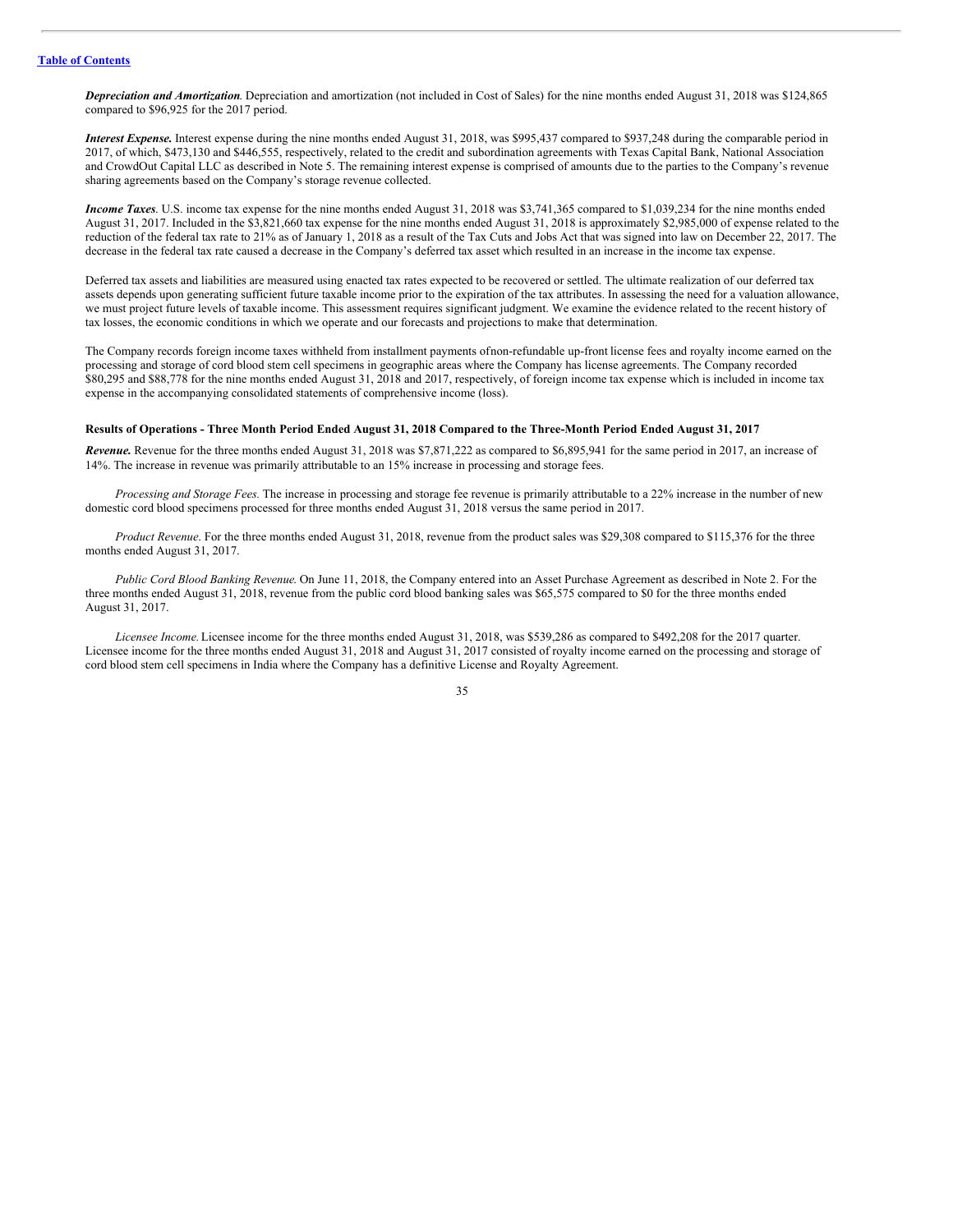Per the License and Royalty Agreement with Lifecell, there is a \$1,000,000 cap on the amount of royalty due to the Company per year and a \$10,000,000 cap on the amount of royalties due to the Company for the term of the License and Royalty Agreement. Since inception of the License and Royalty Agreement, the Company has recorded approximately \$6,700,000 in royalty income due under the terms of the License and Royalty Agreement, of which, Lifecell has paid the Company approximately \$6,200,000 as of August 31, 2018. The balance of approximately \$500,000 is reflected as Accounts Receivable on the accompanying consolidated balance sheets.

*Cost of Sales.* Cost of sales for the three months ended August 31, 2018 was \$2,486,180 as compared to \$1,977,475 for the same period in 2017, representing a 26% increase. Cost of sales includes wages and supplies associated with process enhancements to the existing production procedures and quality systems in the processing of cord blood specimens at the Company's facility in Oldsmar, Florida and depreciation expense of approximately \$42,000 and \$25,000 for the three months ended August 31, 2018 and 2017, respectively. Also, included in Cost of Sales is \$27,740 and \$206,072 related to the costs associated with production of the Prepacyte®-CB processing and storage system for the three months ended August 31, 2018 and August 31, 2017, respectively. On July 12, 2017, the Company entered into a First Amendment to License Agreement (the "Amendment") to pay \$100,000 as royalties for the licenses granted and per the Amendment the license will be fully paid and no further royalty payments or license fees will be due or owed now or in the future. As of the three months ended August 31, 2018 and August 31, 2017, royalty expense associated with Prepacyte®-CB included in Cost of Sales is \$0 and \$94,800, respecitvely.

*Selling, General and Administrative Expenses.* Selling, general and administrative expenses for the three months ended August 31, 2018 were \$4,390,614 as compared to \$3,432,648 for the 2017 period, representing a 28% increase. Selling, general and administrative expenses is primarily comprised of expenses for selling and marketing expenses, salaries and wages for personnel and professional fees. The increase in selling, general and administrative expenses is in part due to costs associated with the Purchase Agreement with CordUse. As of the three months ended August 31, 2018 and August 31, 2107, \$735,000 and \$0, respectively, of selling, general and administrative expenses are associated with the CordUse purchase. These expenses are non-recurring expenses related to the acquisition of CordUse. The increase in selling, general and administrative expenses is also due to an increase of approximately \$354,000 in bad debt expense and an increase of approximately \$163,000 in salaries.

*Research, Development and Related Engineering Expenses.*Research, development and related engineering expenses for the three months ended August 31, 2018 were \$22,234 as compared to \$226 for the 2017 period.

*Depreciation and Amortization*. Depreciation and amortization (not included in Cost of Sales) for the three months ended August 31, 2018 was \$52,072 compared to \$33,359 for the 2017 period.

*Interest Expense.* Interest expense during the three months ended August 31, 2018, was \$410,366 compared to \$314,890 during the comparable quarter in 2017. Interest expense for the three months ended August 31, 2018 and August 31, 2017 consists of \$232,946 and \$134,162, respectively, related to the credit and subordination agreements with Texas Capital Bank, National Association and CrowdOut Capital LLC as described in Note 5. The remaining interest expense is comprised of amounts due to the parties to the Company's revenue sharing agreements based on the Company's storage revenue collected.

*Income Taxes*. U.S. income tax expense for the three months ended August 31, 2018 and August 31, 2017 was \$244,749 and \$437,326, respectively.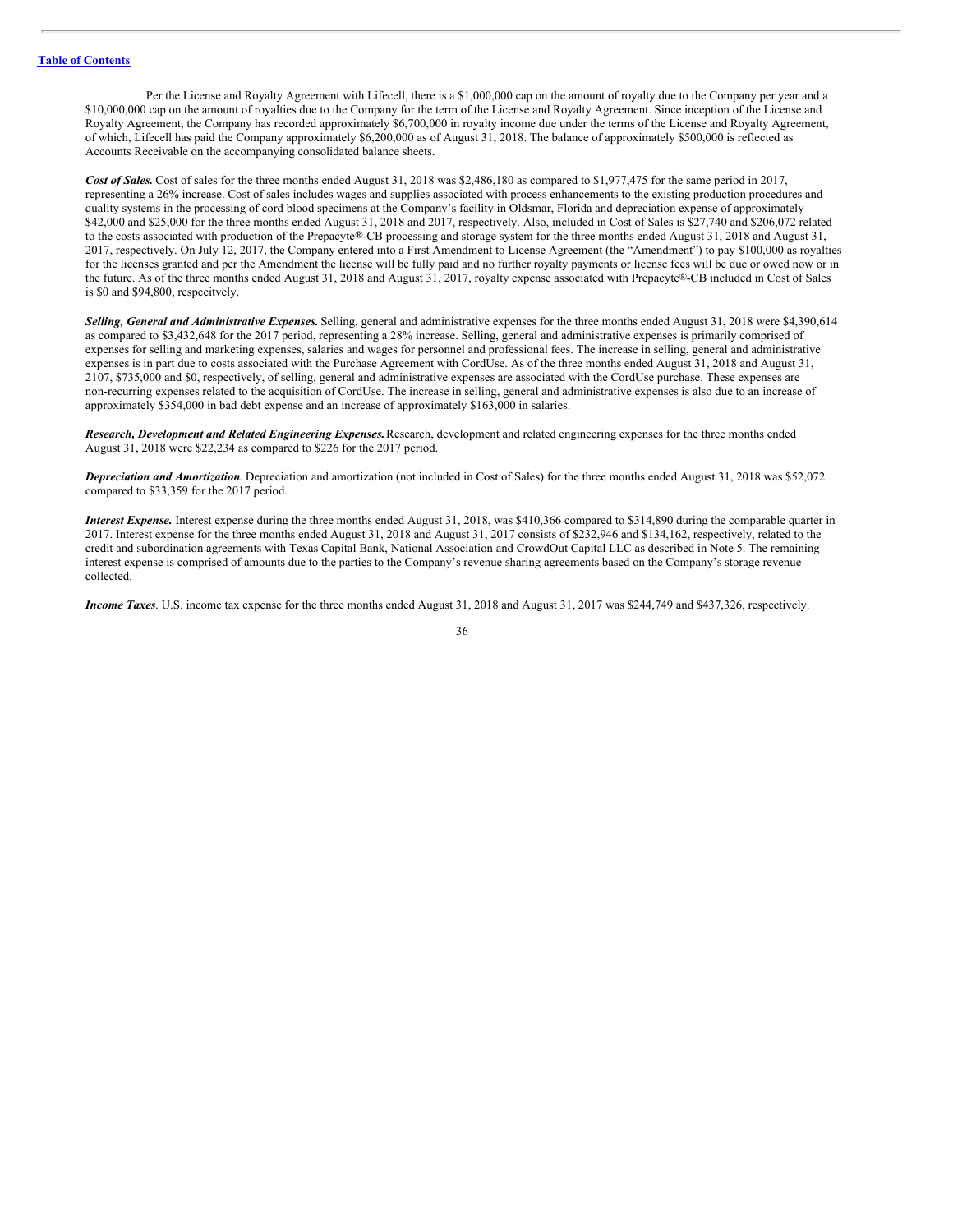Deferred tax assets and liabilities are measured using enacted tax rates expected to be recovered or settled. The ultimate realization of our deferred tax assets depends upon generating sufficient future taxable income prior to the expiration of the tax attributes. In assessing the need for a valuation allowance, we must project future levels of taxable income. This assessment requires significant judgment. We examine the evidence related to the recent history of tax losses, the economic conditions in which we operate and our forecasts and projections to make that determination.

The Company records foreign income taxes withheld from installment payments ofnon-refundable up-front license fees and royalty income earned on the processing and storage of cord blood stem cell specimens in geographic areas where the Company has license agreements. The Company recorded \$58,323 and \$53,232 for the three months ended August 31, 2018 and 2017, respectively, of foreign income tax expense, which is included in income tax expense in the accompanying consolidated statements of comprehensive income (loss).

#### **Liquidity and Capital Resources**

On May 20, 2016, the Company entered into a Credit Agreement ("Agreement") with Texas Capital Bank, National Association ("TCB") for a term loan of \$8.0 million in senior credit facilities. The proceeds of the term loan were used by the Company to fund repurchases of the Company's common stock. Subject to the terms of the Agreement, on May 20, 2016, TCB advanced the Company \$100.00. On July 1, 2016, TCB advanced the remaining principal amount of \$7,999,900 per a promissory note dated May 20, 2016 between the Company and TCB. On May 20, 2016, the Company entered into a Subordination Agreement with Texas Capital Bank and CrowdOut Capital LLC ("CrowdOut") for a subordinated loan of the principal amount of \$650,000, which amount CrowdOut advanced to the Company on May 20, 2016. The proceeds of the subordinated loan were to be used by the Company to fund continued repurchases of the Company's common stock. Per a promissory note dated May 20, 2016 between the Company and CrowdOut, interest at 12% per annum on the principal sum of \$650,000 was payable monthly with a maturity date of July 2021, at which time, the principal amount of \$650,000 was due. In June 2017, the Company repaid the subordinated principal plus interest of \$650,867.

On August 26, 2016, the Company entered into a First Amendment to Credit Agreement with TCB. Pursuant to terms of the First Amendment to Credit Agreement, on August 26, 2016, TCB made an additional advance to the Company in principal amount of \$2,133,433 per an Amended and Restated Promissory Note dated August 26, 2016 between the Company and TCB. The additional proceeds of the term loan were used by the Company to fund the extinguishment of revenue sharing agreements.

On June 11, 2018, the Company entered into a Second Amendment to Credit Agreement with TCB. Pursuant to the terms of the Second Amendment to Credit Agreement, TCB made an additional advance to the Company in principal amount of \$9,000,000 per an Amended and Restated Promissory Note dated June 11, 2018 between the Company and TCB in the principal amount of \$15,500,000. The proceeds were used to finance a portion of the purchase price of the Cord:Use Purchase.

Prior to the loans, the Company's principal source of cash has been from sales of its umbilical cord blood program to customers and royalties from licensees.

At August 31, 2018, the Company had cash and cash equivalents of \$7,039,972 as compared to \$6,279,154 at November 30, 2017. The increase in cash and cash equivalents during the nine months ended August 31, 2018 was primarily attributable to the following: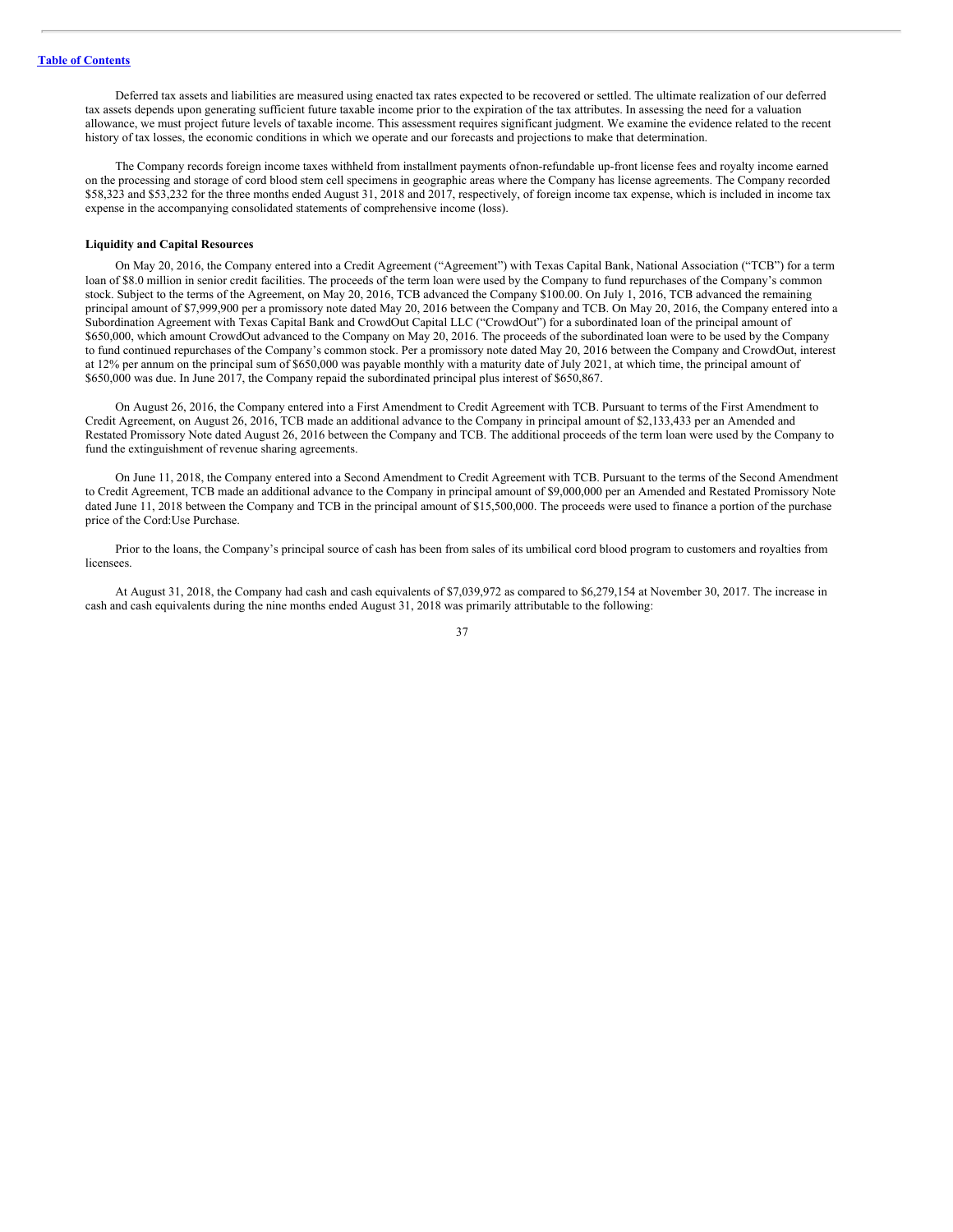Net cash provided by operating activities for the nine months ended August 31, 2018 was \$4,489,342, which was attributable to the Company's operating activities and an increase in the Company's new clients choosing the prepaid storage plans versus the annual storage fee plan.

Net cash provided by operating activities for the nine months ended August 31, 2017 was \$3,606,585, which was attributable to the Company's operating activities and an increase in the Company's new clients choosing the prepaid storage plans versus the annual storage fee plan.

Net cash used in investing activities for the nine months ended August 31, 2018 was \$11,213,483 which was primarily attributable to cash used to purchase CordUse in the amount of \$10,500,000 and purchases of property, equipment and sales and purchases of marketable securities and other investments and intangibles of \$713,483.

Net cash provided by investing activities for the nine months ended August 31, 2017 was \$105,841 which was primarily attributable to sales and purchases of marketable securities and other investments in the amount of \$161,023 partially offset by the purchases of property and equipment in the amount of \$55,182.

Net cash provided by financing activities for the nine months ended August 31, 2018 was \$7,484,959, which was primarily attributable to the payments of \$1,516,666 to repay the note payable described above offset by the receipt of \$170,925 from the exercise of stock options and \$9,000,000 received as part of the Second Amendment to Credit Agreement with TCB described above.

Net cash used in financing activities for the nine months ended August 31, 2017 was \$2,545,224, which was primarily attributable to the stock repurchase plan pursuant to which the Company has repurchased 86,915 shares of the Company's common stock for \$446,621 and the repayments of the note payables for \$2,149,999.

The Company does not have a line of credit.

The Company anticipates making discretionary capital expenditures of approximately \$500,000 over the next twelve months for software enhancements and purchases of property and equipment. The Company anticipates funding future property and equipment purchases with cash-on-hand and cash flows from future operations.

The Company anticipates that its cash and cash equivalents, marketable securities and cash flows from future operations will be sufficient to fund its known cash needs for at least the next 12 months. Cash flows from operations will depend primarily upon increasing revenues from sales of its umbilical cord blood and cord tissue cellular storage services and managing discretionary expenses. If expected increases in revenues are not realized, or if expenses are higher than anticipated, the Company may be required to reduce or defer cash expenditures or otherwise manage its cash resources during the next 12 months so that they are sufficient to meet the Company's cash needs for that period. In addition, the Company may consider seeking equity or debt financing if deemed appropriate for its plan of operations, and if such financing can be obtained on acceptable terms. There is no assurance that any reductions in expenditures, if necessary, will not have an adverse effect on the Company's business operations, including sales activities and the development of new services and technology.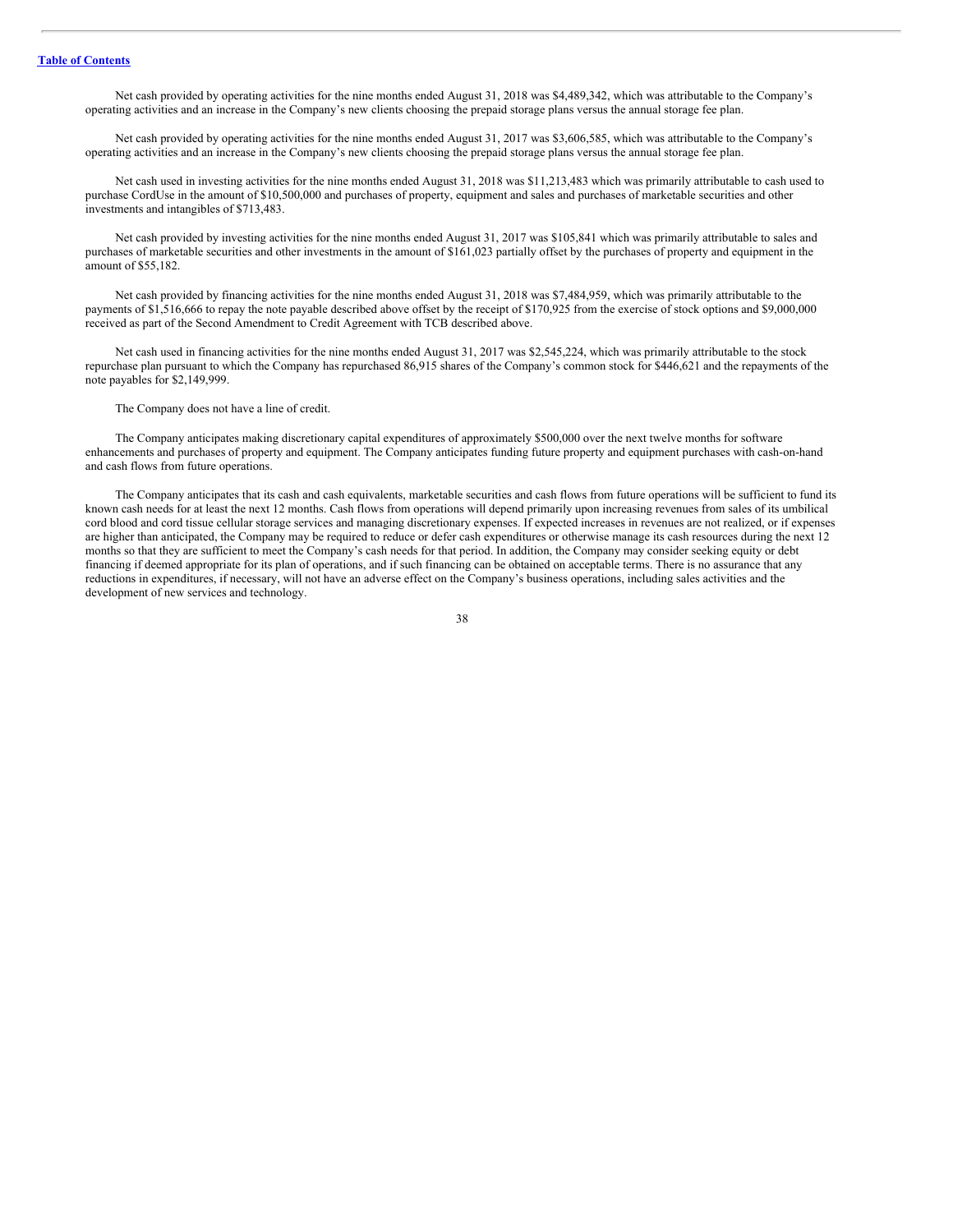#### **Critical Accounting Policies**

This discussion and analysis of our financial condition and results of operations is based on our consolidated financial statements, which have been prepared in accordance with U.S. generally accepted accounting principles. The preparation of these financial statements requires us to make judgments, estimates, and assumptions that affect the reported amounts of assets, liabilities, revenues, expenses and disclosures of contingent assets and liabilities. For a full discussion of our accounting policies please refer to Note 1 to the Consolidated Financial Statements included in our 2017 Annual Report on Form 10-K filed with the SEC on February 28, 2018. Our most critical accounting policies and estimates include: recognition of revenue and the related allowance for doubtful accounts, stock-based compensation, income taxes and license and revenue sharing agreements. We continually evaluate our judgments, estimates and assumptions. We base our estimates on the terms of underlying agreements, historical experience and other factors that we believe are reasonable based on the circumstances, the results of which form our management's basis for making judgments about the carrying value of assets and liabilities that are not readily apparent from other sources. Actual results may differ from these estimates. There have been no material changes to our critical accounting policies and estimates from the information provided in Item 7, *Management's Discussion and Analysis of Financial Condition and Results of Operations* included in our 2017 Annual Report on Form10-K.

#### **Recently Issued Accounting Pronouncements**

See Note 1 to the Consolidated Financial Statements.

#### **Off-Balance Sheet Arrangements**

The Company has no off-balance sheet arrangements that have or are reasonable likely to have a current or future effect on its financial condition, changes in financial condition, revenues or expenses, results of operations, liquidity, capital expenditures or capital resources that is material to investors.

#### <span id="page-38-0"></span>**Item 3. Quantitative and Qualitative Disclosures About Market Risk.**

Not applicable.

### <span id="page-38-1"></span>**Item 4. Controls and Procedures**

### **Evaluation of Disclosure Controls and Procedures**

Based on their most recent review, as of the end of the period covered by this report, the Company's principal executive officer and principal financial officer have concluded that the Company's disclosure controls and procedures are effective, and that information required to be disclosed by the Company in the reports that it files or submits under the Securities Exchange Act of 1934, as amended, is accumulated and communicated to the Company's management, including its principal executive officer and principal financial officer, as appropriate to allow timely decisions regarding required disclosure and are ineffective to ensure that such information is recorded, processed, summarized and reported within the time periods specified in the SEC's rules and forms. In March 2018, the Company received notice that shares of the Company's common stock issued to certain executive officers pursuant to the Company's 2012 Stock Incentive Plan had purportedly been issued in excess of the shares reserved for issuance under the Plan. The Company has established an independent committee of the Board of Directors to review this issue. As part of this research, management is reviewing the Company's disclosure controls and procedures.

The Company has not made an amended8-K filing with respect to the Current Reports on Form8-K that was filed on July 16, 2015 to announce the acquisition of Prepacyte. Accordingly, the Company is not deemed a timely filer. Management intends to subsequently make this amended 8-K filing to include the required pre-acquisition financial statements of Prepacyte as well as the required pro forma financial information.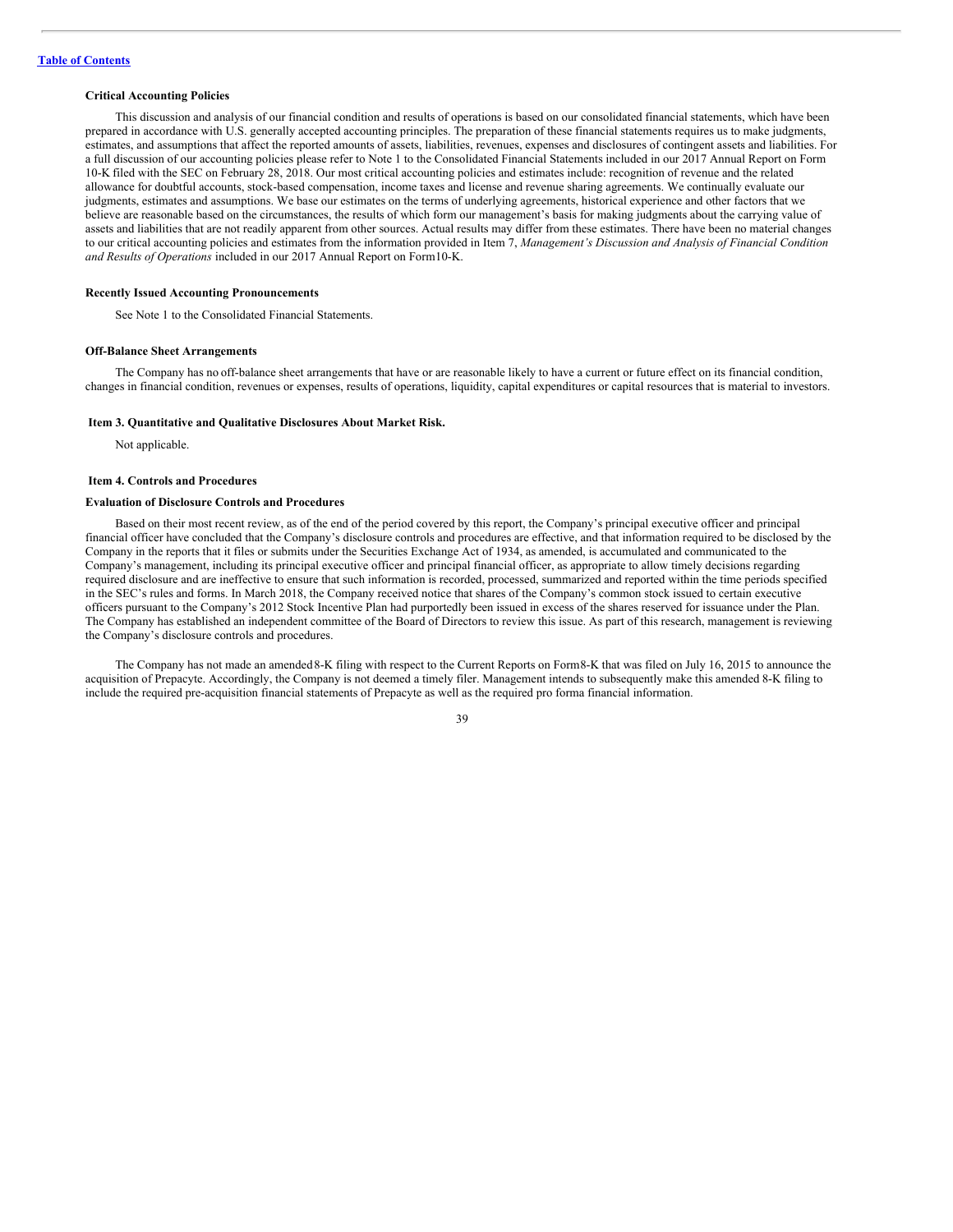### **Changes in Internal Control Over Financial Reporting**

Other than as disclosed in "Evaluation of Disclosure Controls and Procedures" above with the respect to the matters reviewed in March 2018, there were no other changes in the Company's internal controls over financial reporting during the nine months ended August 31, 2018 that have materially affected, or are reasonably likely to materially affect, the Company's internal control over financial reporting.

### **Limitations on the Effectiveness of Controls**

Our management, including ourCo-CEOs and CFO, does not expect that our disclosure controls and internal controls will prevent all error and all fraud. A control system, no matter how well conceived and operated, can provide only reasonable, not absolute, assurance that the objectives of the control system are met. Further, the design of a control system must reflect the fact that there are resource constraints, and the benefits of controls must be considered relative to their costs. Because of the inherent limitations in all control systems, no evaluation of controls can provide absolute assurance that all control issues and instances of fraud, if any, within the Company have been detected. These inherent limitations include the realities that judgments in decision-making can be faulty, and that breakdowns can occur because of simple error or mistake. Additionally, controls can be circumvented by the individual acts of some persons, by collusion of two or more people, or by management or board override of the control.

The design of any system of controls also is based in part upon certain assumptions about the likelihood of future events, and there can be no assurance that any design will succeed in achieving its stated goals under all potential future conditions; over time, control may become inadequate because of changes in conditions, or the degree of compliance with the policies or procedures may deteriorate. Because of the inherent limitations in a cost-effective control system, misstatements due to error or fraud may occur and not be detected.

#### **CEO and CFO Certifications**

Appearing as exhibits 31.1, 31.2 and 31.3 to this report there are Certifications of theCo-CEOs and the CFO. The Certifications are required in accordance with Section 302 of the Sarbanes-Oxley Act of 2002 (the Section 302 Certifications). This Item of this report is the information concerning the evaluation referred to in the Section 302 Certifications and this information should be read in conjunction with the Section 302 Certifications for a more complete understanding of the topics presented.

#### <span id="page-39-0"></span>**PART II—OTHER INFORMATION**

### <span id="page-39-1"></span>**ITEM 1. LEGAL PROCEEDINGS**

On December 3, 2015, a complaint styled*Gary T. Brotherson, M.D., et al. v. Cryo-Cell International, Inc.,*Case No. 15-007461-CI, Circuit Court, Sixth Judicial Circuit, Pinellas County, Florida, was served on the Company, naming it as defendant and alleging, among other things, that the Company breached certain agreements with plaintiffs and seeking damages in excess of \$15,000, the jurisdictional amount of the court in which the action is pending. On January 12, 2016, the Company served its answer, affirmative defenses, and counterclaim against the plaintiffs. The Company believes the plaintiffs' claims are without merit and it intends to contest the action vigorously. At this time, it is not possible for the Company to estimate the loss or the range of possible loss in the event of an unfavorable outcome, as the ultimate resolution of the complaint is uncertain at this time. No amounts have been accrued as of August 31, 2018.

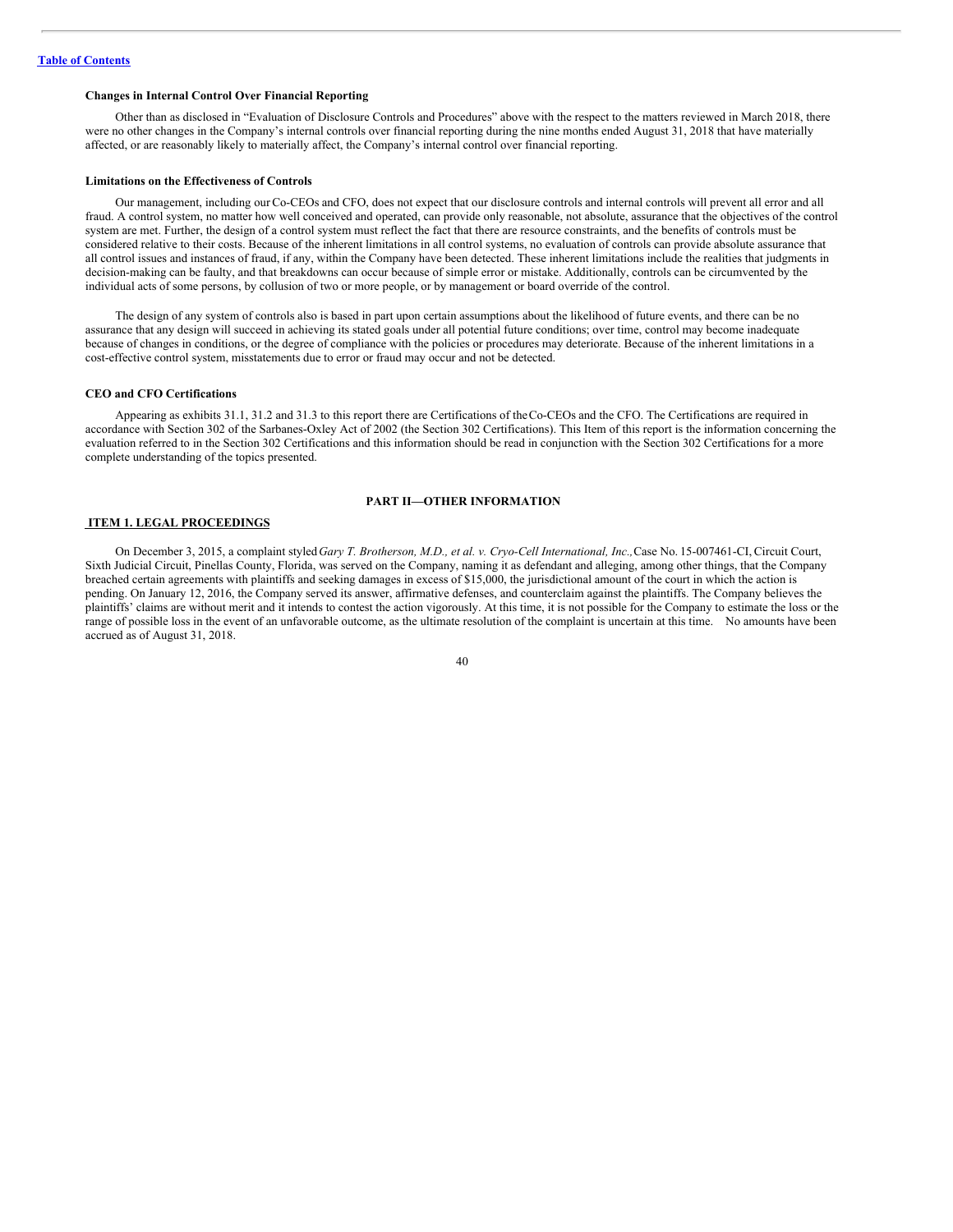In addition, from time to time the Company is subject to proceedings, lawsuits, contract disputes and other claims in the normal course of its business. The Company believes that the ultimate resolution of current matters should not have a material adverse effect on the Company's business, consolidated financial position or results of operations. It is possible, however, that there could be an unfavorable ultimate outcome for or resolution which could be material to the Company's results of operations for a particular quarterly reporting period. Litigation is inherently uncertain and there can be no assurance that the Company will prevail. The Company does not include an estimate of legal fees and other related defense costs in its estimate of loss contingencies.

### <span id="page-40-0"></span>**ITEM 1A. RISK FACTORS**

Not applicable.

### <span id="page-40-1"></span>**ITEM 2. UNREGISTERED SALES OF EQUITY SECURITIES AND USE OF PROCEEDS**

On June 11, 2018, Cryo-Cell completed its acquisition of substantially all of the assets (the "Cord Purchase") of Cord:Use Cord Blood Bank, Inc., a Florida corporation ("Cord:Use"), in accordance with the definitive Asset Purchase Agreement between Cryo-Cell and Cord:Use (the "Purchase Agreement"). In connection therewith, Cryo-Cell issued to Cord: Use 465,426 unregistered shares of Cryo-Cell's common stock, par value \$0.01 per share, at \$7.52 per share.

### **ISSUER PURCHASE OF EQUITY SECURITIES**

|                        |                         |                          |                         | Maximum                |
|------------------------|-------------------------|--------------------------|-------------------------|------------------------|
|                        |                         |                          | Total Number of         | Number of Shares       |
|                        |                         |                          | <b>Shares Purchased</b> | that May Yet Be        |
|                        |                         |                          | as Part of Publicly     | <b>Purchased Under</b> |
|                        | Total Number of         | Average Price            | <b>Announced Plans</b>  | the Plans or           |
| Period                 | <b>Shares Purchased</b> | Paid per Share           | or Programs             | Programs               |
| June $1 - 30, 2018$    |                         | $\overline{\phantom{a}}$ |                         | 2,198,914              |
| July $1 - 31$ , 2018   |                         |                          |                         | 2,198,914              |
| August $1 - 31$ , 2018 |                         | _                        |                         | 2,198,914              |
|                        |                         |                          |                         |                        |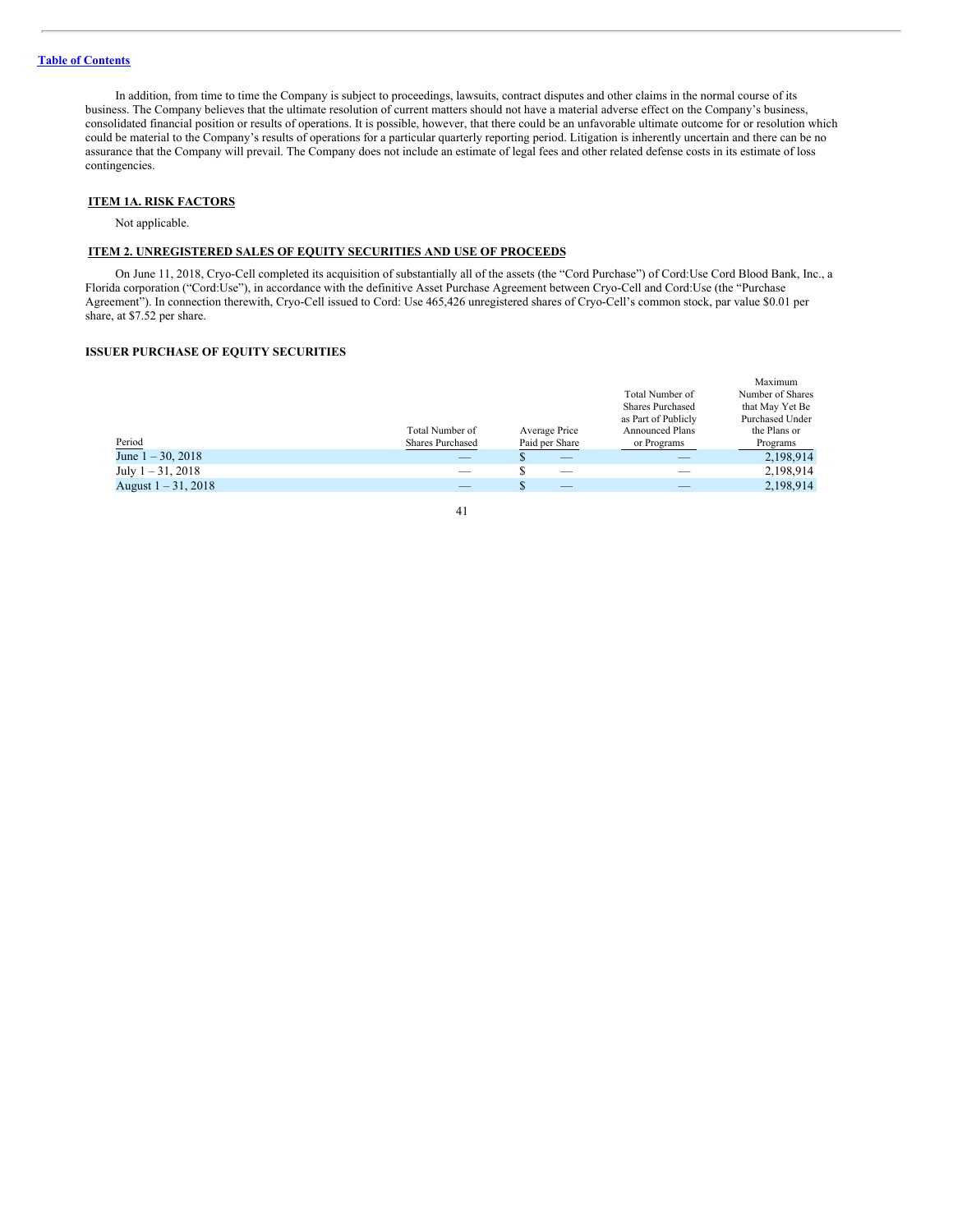# <span id="page-41-0"></span>**ITEM 3. DEFAULTS UPON SENIOR SECURITIES**

None.

# <span id="page-41-1"></span>**ITEM 4. MINE SAFETY DISCLOSURES**

Not applicable.

# <span id="page-41-2"></span>**ITEM 5. OTHER INFORMATION**

None.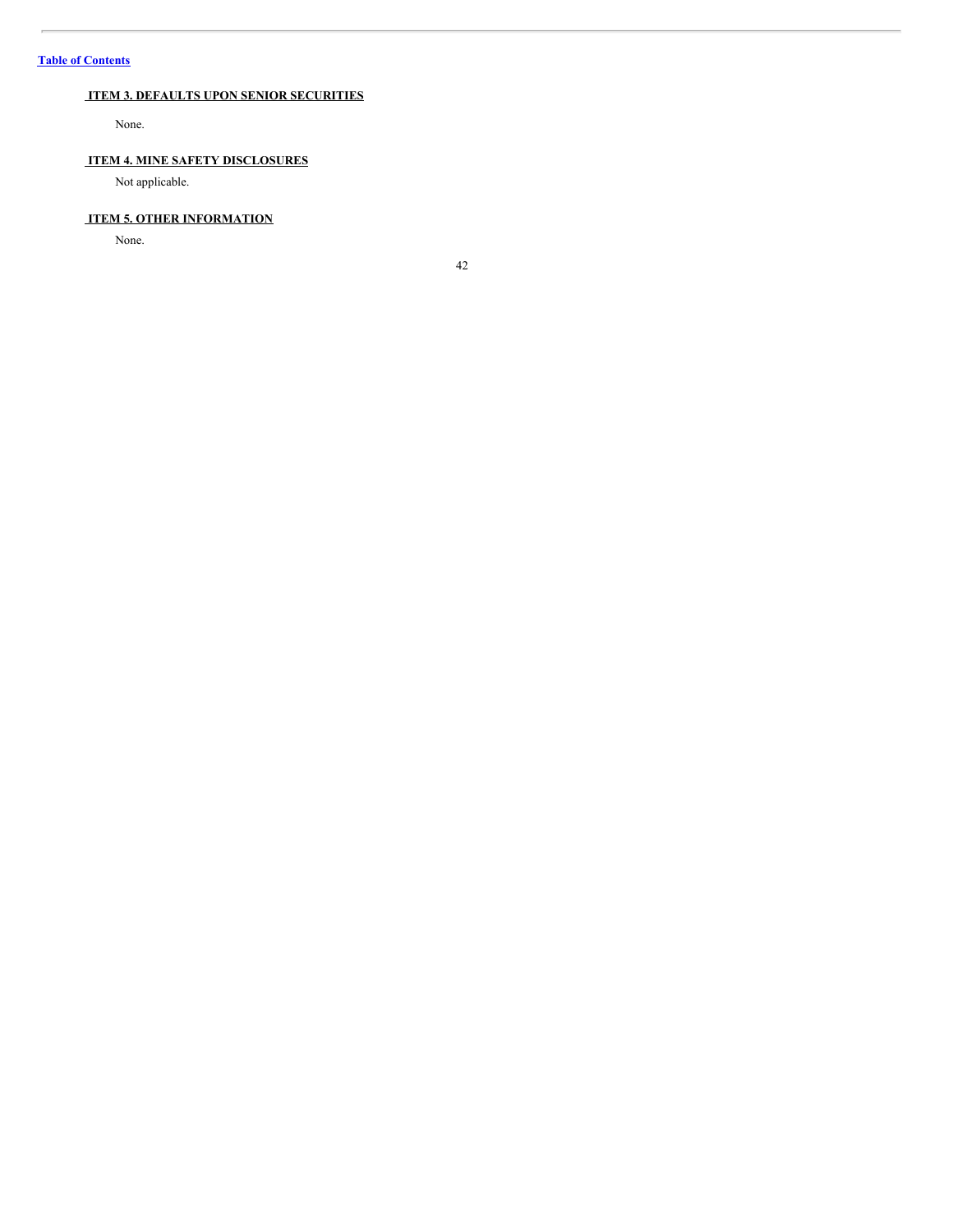# <span id="page-42-0"></span>**ITEM 6. EXHIBITS**

 $(a)$ 

| Exhibits |                                                                                                                         |
|----------|-------------------------------------------------------------------------------------------------------------------------|
| 31.1     | Certification of Co-CEO Pursuant to Section 302 of the Sarbanes-Oxley Act of 2002.                                      |
| 31.2     | Certification of Co-CEO Pursuant to Section 302 of the Sarbanes-Oxley Act of 2002.                                      |
| 31.3     | Certification of CFO Pursuant to Section 302 of the Sarbanes-Oxley Act of 2002.                                         |
| 32.1     | Certification Pursuant to 18 U.S.C. Section 1350, as Adopted Pursuant to Section 906 of the Sarbanes-Oxley Act of 2002. |
| 101.INS  | <b>XBRL Instance Document</b>                                                                                           |
| 101.SCH  | XBRL Taxonomy Extension Schema Document                                                                                 |
| 101.CAL  | <b>XBRL Taxonomy Extension Calculation Linkbase Document</b>                                                            |
| 101.DEF  | XBRL Taxonomy Extension Definition Linkbase Document                                                                    |
| 101.LAB  | XBRL Taxonomy Extension Label Linkbase Document                                                                         |
| 101.PRE  | XBRL Taxonomy Extension Presentation Linkbase Document                                                                  |
|          |                                                                                                                         |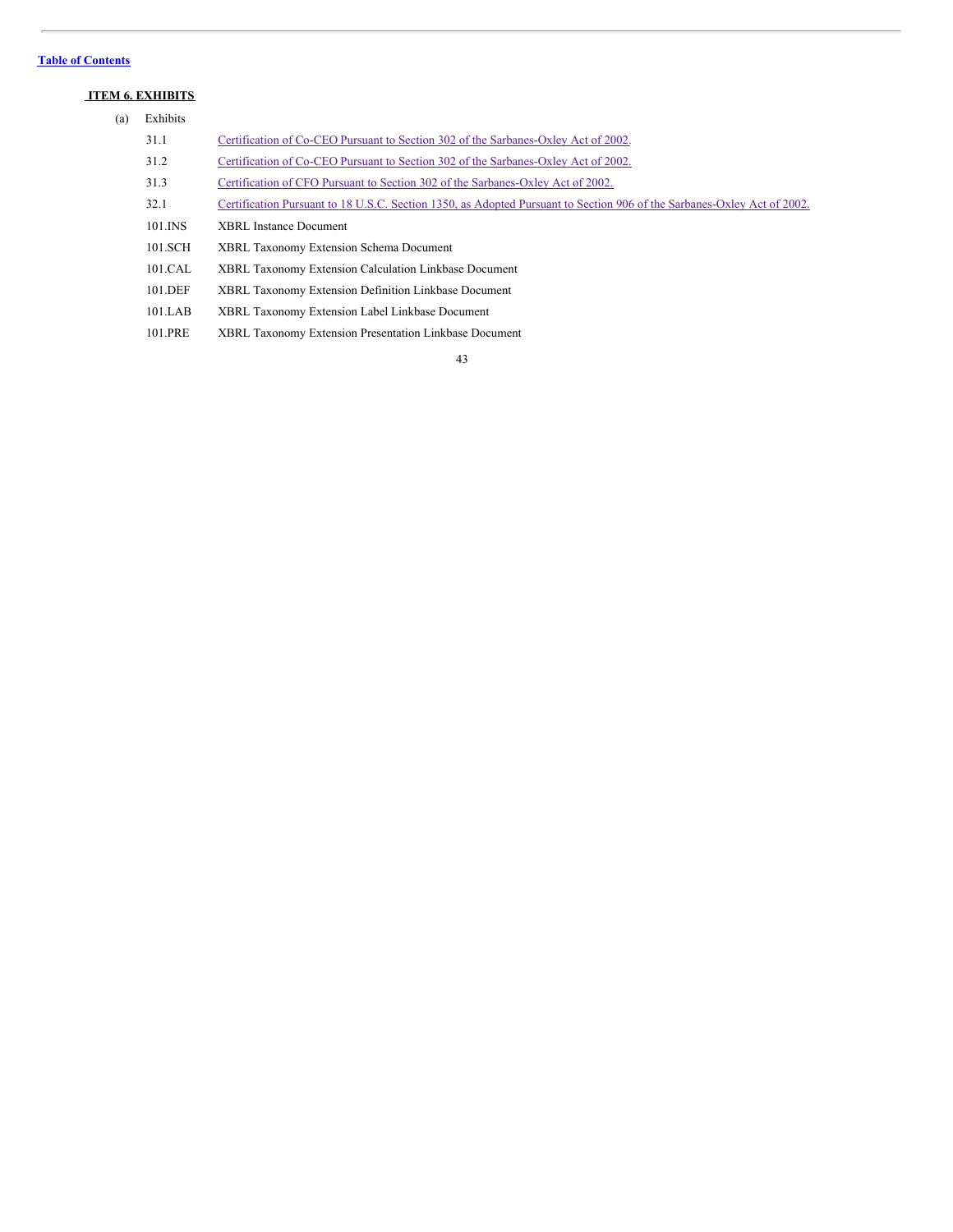### <span id="page-43-0"></span>**SIGNATURES**

In accordance with Section 13 or 15(d) of the Securities Exchange Act of 1934, the registrant has duly caused this report to be signed on its behalf by the undersigned thereunto duly authorized.

Cryo-Cell International, Inc.

/s/ David Portnoy

David Portnoy Co-Chief Executive Officer

Cryo-Cell International, Inc.

/s/ Mark Portnoy Mark Portnoy Co-Chief Executive Officer

Cryo-Cell International, Inc.

/s/ Jill M. Taymans

Jill M. Taymans Vice President, Finance, Chief Financial Officer

Date: October 15, 2018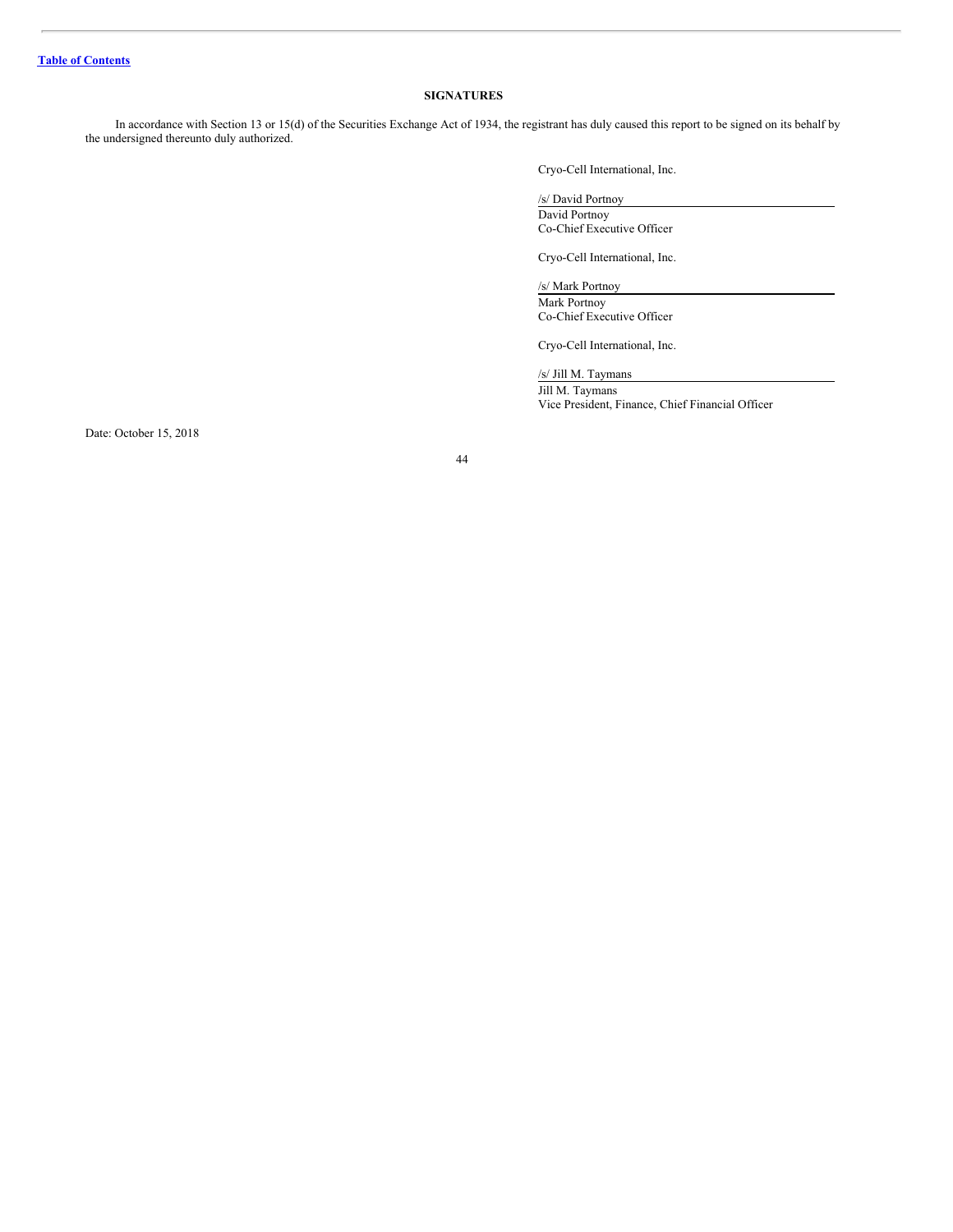### CERTIFICATION OF CO-CHIEF EXECUTIVE OFFICER

<span id="page-44-0"></span>I, David Portnoy, certify that:

- 1. I have reviewed this quarterly report on Form10-Q of Cryo-Cell International, Inc. (the "Registrant");
- 2. Based on my knowledge, this report does not contain any untrue statement of a material fact or omit to state a material fact necessary to make the statements made, in light of the circumstances under which such statements were made, not misleading with respect to the period covered by this report;
- 3. Based on my knowledge, the financial statements, and other financial information included in this report, fairly present in all material respects the financial condition, results of operations and cash flows of the registrant as of, and for, the periods presented in this report;
- 4. The Registrant's other certifying officer(s) and I are responsible for establishing and maintaining disclosure controls and procedures (as defined in Exchange Act Rules 13a-15(e) and 15d-15(e)) and internal control over financial reporting (as defined in Exchange Act Rules13a-15(f) and 15d-15(f)) for the Registrant and have:

(a) Designed such disclosure controls and procedures, or caused such disclosure controls and procedures to be designed under our supervision, to ensure that material information relating to the Registrant, including its consolidated subsidiaries, is made known to us by others within those entities, particularly during the period in which this quarterly report is being prepared;

(b) Designed such internal control over financial reporting, or caused such internal control over financial reporting to be designed under our supervision, to provide reasonable assurance regarding the reliability of financial reporting and the preparation of financial statements for external purposes in accordance with generally accepted accounting principles;

(c) Evaluated the effectiveness of the Registrant's disclosure controls and procedures and presented in this report our conclusions about the effectiveness of the disclosure controls and procedures, as of the end of the period covered by this report based on such evaluation; and

(d) disclosed in this report any change in the Registrant's internal control over financial reporting that occurred during the Registrant's most recent fiscal quarter that has materially affected, or is reasonably likely to materially affect, the Registrant's internal control over financial reporting;

5. The Registrant's other certifying officer(s) and I have disclosed, based on our most recent evaluation of internal control over financial reporting, to the Registrant's auditors and the audit committee of the Registrant's board of directors (or persons performing the equivalent functions):

(a) All significant deficiencies and material weaknesses in the design or operation of internal control over financial reporting which are reasonably likely to adversely affect the Registrant's ability to record, process, summarize and report financial information; and

(b) Any fraud, whether or not material, that involves management or other employees who have a significant role in the Registrant's internal control over financial reporting.

Dated: October 15, 2018 /s/ David Portnoy

David Portnoy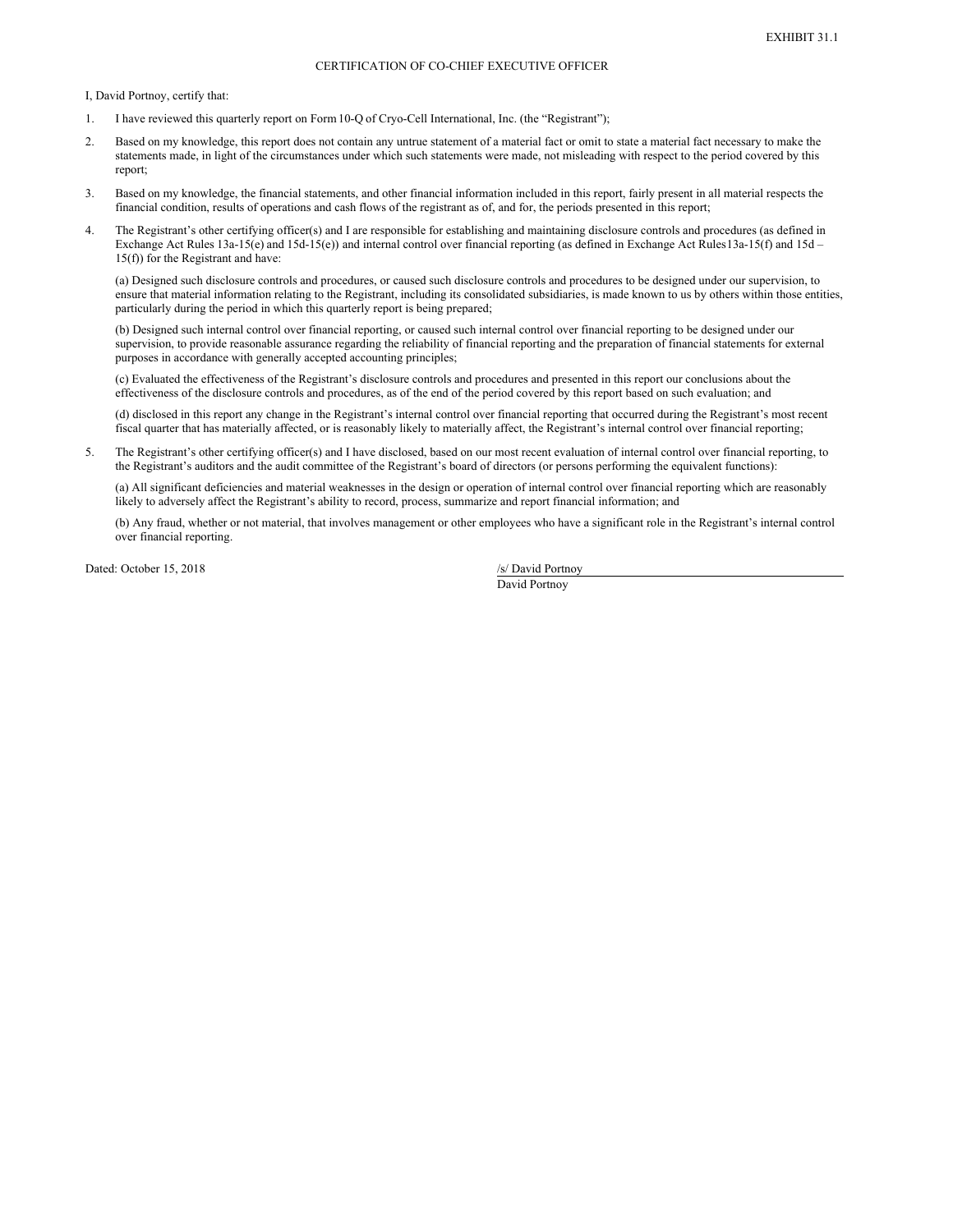### CERTIFICATION OF CO-CHIEF EXECUTIVE OFFICER

<span id="page-45-0"></span>I, Mark Portnoy, certify that:

- 1. I have reviewed this quarterly report on Form10-Q of Cryo-Cell International, Inc. (the "Registrant");
- 2. Based on my knowledge, this report does not contain any untrue statement of a material fact or omit to state a material fact necessary to make the statements made, in light of the circumstances under which such statements were made, not misleading with respect to the period covered by this report;
- 3. Based on my knowledge, the financial statements, and other financial information included in this report, fairly present in all material respects the financial condition, results of operations and cash flows of the registrant as of, and for, the periods presented in this report;
- 4. The Registrant's other certifying officer(s) and I are responsible for establishing and maintaining disclosure controls and procedures (as defined in Exchange Act Rules 13a-15(e) and 15d-15(e)) and internal control over financial reporting (as defined in Exchange Act Rules13a-15(f) and 15d-15(f)) for the Registrant and have:

(a) Designed such disclosure controls and procedures, or caused such disclosure controls and procedures to be designed under our supervision, to ensure that material information relating to the Registrant, including its consolidated subsidiaries, is made known to us by others within those entities, particularly during the period in which this quarterly report is being prepared;

(b) Designed such internal control over financial reporting, or caused such internal control over financial reporting to be designed under our supervision, to provide reasonable assurance regarding the reliability of financial reporting and the preparation of financial statements for external purposes in accordance with generally accepted accounting principles;

(c) Evaluated the effectiveness of the Registrant's disclosure controls and procedures and presented in this report our conclusions about the effectiveness of the disclosure controls and procedures, as of the end of the period covered by this report based on such evaluation; and

(d) disclosed in this report any change in the Registrant's internal control over financial reporting that occurred during the Registrant's most recent fiscal quarter that has materially affected, or is reasonably likely to materially affect, the Registrant's internal control over financial reporting;

5. The Registrant's other certifying officer(s) and I have disclosed, based on our most recent evaluation of internal control over financial reporting, to the Registrant's auditors and the audit committee of the Registrant's board of directors (or persons performing the equivalent functions):

(a) All significant deficiencies and material weaknesses in the design or operation of internal control over financial reporting which are reasonably likely to adversely affect the Registrant's ability to record, process, summarize and report financial information; and

(b) Any fraud, whether or not material, that involves management or other employees who have a significant role in the Registrant's internal control over financial reporting.

Dated: October 15, 2018 /s/ Mark Portnoy

Mark Portnoy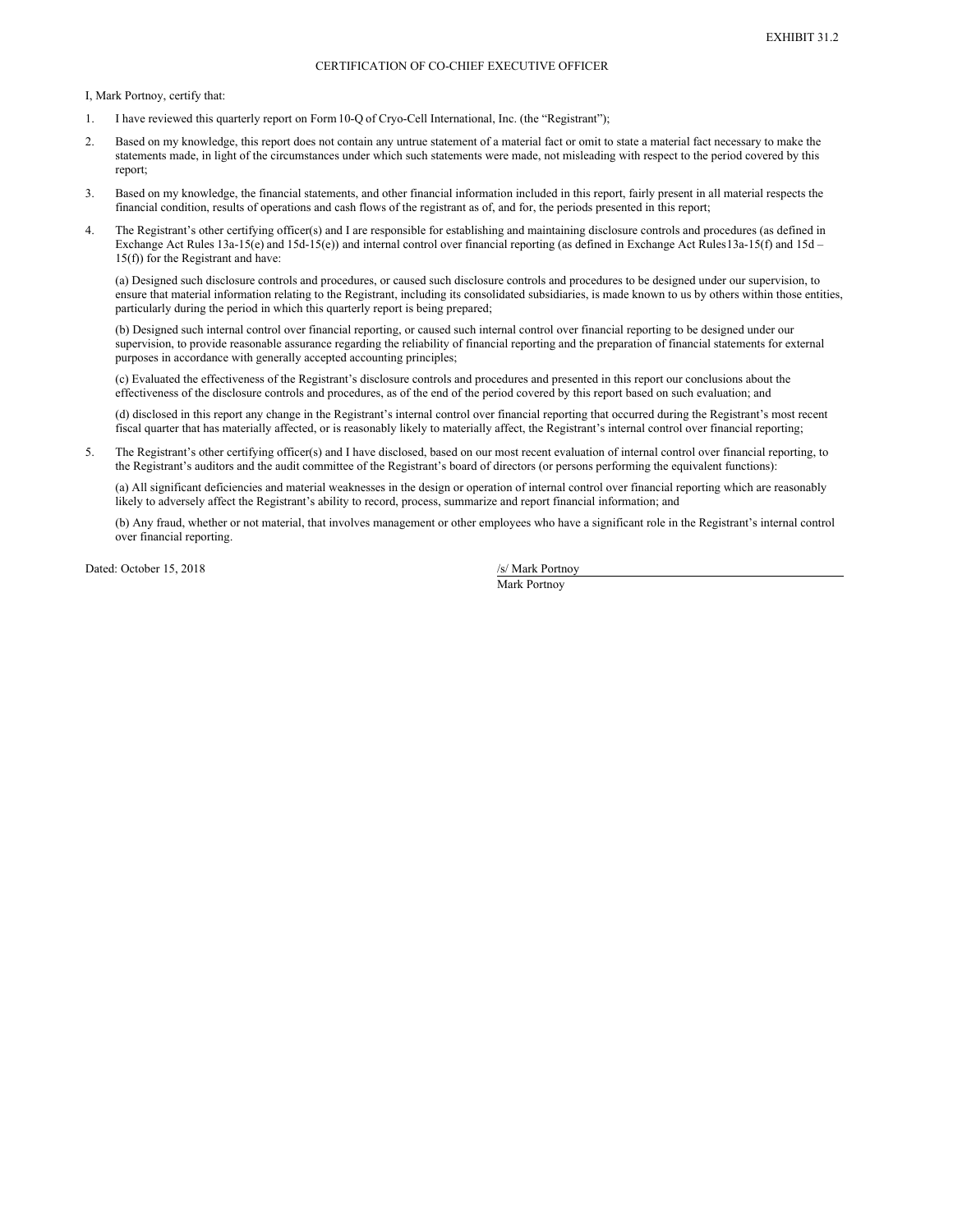### CERTIFICATION OF CHIEF FINANCIAL OFFICER

<span id="page-46-0"></span>I, Jill M. Taymans, certify that:

- 1. I have reviewed this quarterly report on Form10-Q of Cryo-Cell International, Inc. (the "Registrant");
- 2. Based on my knowledge, this report does not contain any untrue statement of a material fact or omit to state a material fact necessary to make the statements made, in light of the circumstances under which such statements were made, not misleading with respect to the period covered by this report;
- 3. Based on my knowledge, the financial statements, and other financial information included in this report, fairly present in all material respects the financial condition, results of operations and cash flows of the registrant as of, and for, the periods presented in this report;
- 4. The Registrant's other certifying officer(s) and I are responsible for establishing and maintaining disclosure controls and procedures (as defined in Exchange Act Rules 13a-15(e) and 15d-15(e)) and internal control over financial reporting (as defined in Exchange Act Rules13a-15(f) and 15d-15(f)) for the Registrant and have:

(a) Designed such disclosure controls and procedures, or caused such disclosure controls and procedures to be designed under our supervision, to ensure that material information relating to the Registrant, including its consolidated subsidiaries, is made known to us by others within those entities, particularly during the period in which this quarterly report is being prepared;

(b) Designed such internal control over financial reporting, or caused such internal control over financial reporting to be designed under our supervision, to provide reasonable assurance regarding the reliability of financial reporting and the preparation of financial statements for external purposes in accordance with generally accepted accounting principles;

(c) Evaluated the effectiveness of the Registrant's disclosure controls and procedures and presented in this report our conclusions about the effectiveness of the disclosure controls and procedures, as of the end of the period covered by this report based on such evaluation; and

(d) disclosed in this report any change in the Registrant's internal control over financial reporting that occurred during the Registrant's most recent fiscal quarter that has materially affected, or is reasonably likely to materially affect, the Registrant's internal control over financial reporting;

5. The Registrant's other certifying officer(s) and I have disclosed, based on our most recent evaluation of internal control over financial reporting, to the Registrant's auditors and the audit committee of the Registrant's board of directors (or persons performing the equivalent functions):

(a) All significant deficiencies and material weaknesses in the design or operation of internal control over financial reporting which are reasonably likely to adversely affect the Registrant's ability to record, process, summarize and report financial information; and

(b) Any fraud, whether or not material, that involves management or other employees who have a significant role in the Registrant's internal control over financial reporting.

Dated: October 15, 2018 /s/ Jill M. Taymans

Jill M. Taymans